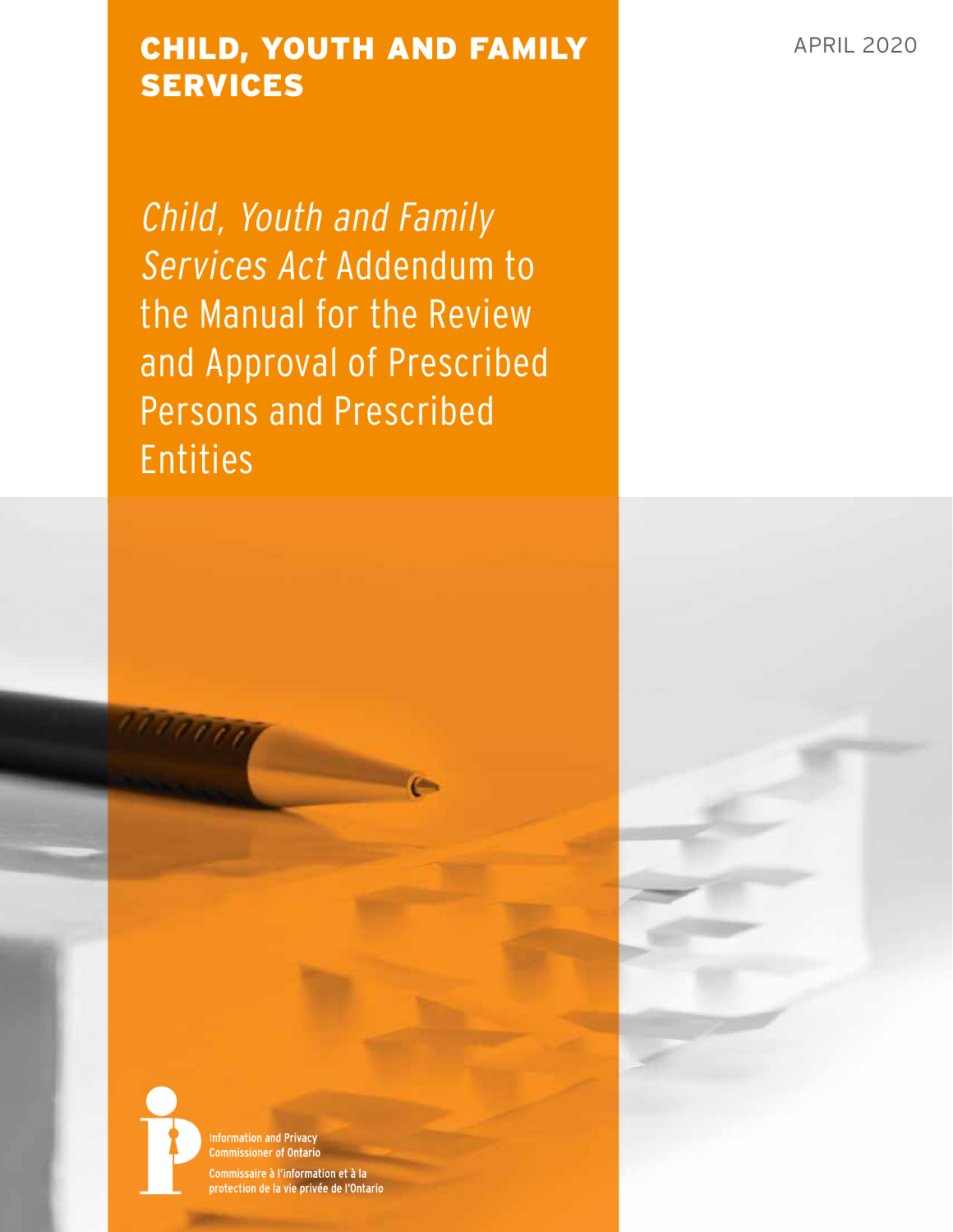# CONTENTS

| PROCESS FOR THE REVIEW AND APPROVAL<br>OF PRESCRIBED ENTITIES UNDER THE<br>CHILD, YOUTH AND FAMILY SERVICES ACT  1                          |
|---------------------------------------------------------------------------------------------------------------------------------------------|
|                                                                                                                                             |
| PART 1 - PRIVACY DOCUMENTATION                                                                                                              |
| PART 2 - ADDITIONAL REQUIREMENTS 7                                                                                                          |
| APPENDIX "B"                                                                                                                                |
| PART 1 - PRIVACY DOCUMENTATION 8                                                                                                            |
| 1. PRIVACY POLICY IN RESPECT OF ITS<br>STATUS AS A PRESCRIBED ENTITY  8                                                                     |
| 2. POLICY AND PROCEDURES FOR ONGOING<br>REVIEW OF PRIVACY POLICIES AND                                                                      |
| 3. POLICY ON THE TRANSPARENCY OF<br>PRIVACY POLICIES AND PROCEDURES 11                                                                      |
| 4. POLICY AND PROCEDURES FOR THE<br><b>COLLECTION OF PERSONAL INFORMATION 12</b>                                                            |
| 5. POLICY AND PROCEDURES FOR THE<br>SEGREGATION OF PERSONAL INFORMATION14                                                                   |
| 6. LIST OF DATA HOLDINGS CONTAINING                                                                                                         |
| 7. POLICY AND PROCEDURES FOR<br>STATEMENTS OF PURPOSE FOR DATA<br>HOLDINGS CONTAINING PERSONAL<br>14                                        |
| 8. STATEMENTS OF PURPOSE FOR DATA<br>HOLDINGS CONTAINING PERSONAL                                                                           |
| 9. POLICY AND PROCEDURES FOR LIMITING<br>AGENT ACCESS TO AND USE OF PERSONAL<br>INFORMATION                                                 |
| 10. LOG OF AGENTS GRANTED APPROVAL<br>TO ACCESS AND USE PERSONAL<br>18                                                                      |
| 11. POLICY AND PROCEDURES FOR THE<br>USE OF PERSONAL INFORMATION FOR<br>$\overline{1,18}$<br>RESEARCH                                       |
| 12. LOG OF APPROVED USES OF PERSONAL                                                                                                        |
| 13. POLICY AND PROCEDURES FOR<br>DISCLOSURE OF PERSONAL INFORMATION<br>FOR PURPOSES OTHER THAN RESEARCH23                                   |
| 14. POLICY AND PROCEDURES FOR DISCLOSURE<br>OF PERSONAL INFORMATION FOR RESEARCH<br>PURPOSES AND THE EXECUTION<br>OF RESEARCH AGREEMENTS 26 |
| 15. TEMPLATE RESEARCH AGREEMENT29                                                                                                           |
| 16. LOG OF RESEARCH AGREEMENTS32                                                                                                            |

| 17. POLICY AND PROCEDURES FOR<br>THE EXECUTION OF DATA SHARING                                                          |  |
|-------------------------------------------------------------------------------------------------------------------------|--|
| 18. TEMPLATE DATA SHARING AGREEMENT 34                                                                                  |  |
| 19. LOG OF DATA SHARING AGREEMENTS36                                                                                    |  |
| <b>20. POLICY AND PROCEDURES FOR</b><br><b>EXECUTING AGREEMENTS WITH THIRD PARTY</b><br>SERVICE PROVIDERS IN RESPECT OF |  |
| 21. TEMPLATE AGREEMENT FOR ALL THIRD                                                                                    |  |
| 22. LOG OF AGREEMENTS WITH THIRD PARTY                                                                                  |  |
| 23. POLICY AND PROCEDURES FOR THE<br>LINKAGE OF RECORDS OF PERSONAL                                                     |  |
| 24. LOG OF APPROVED LINKAGES OF<br>RECORDS OF PERSONAL INFORMATION44                                                    |  |
| 25. POLICY AND PROCEDURES WITH RESPECT<br>TO DE-IDENTIFICATION AND AGGREGATION 45                                       |  |
| <b>26. PRIVACY IMPACT ASSESSMENT POLICY</b>                                                                             |  |
| 27. LOG OF PRIVACY IMPACT ASSESSMENTS  48                                                                               |  |
| 28. POLICY AND PROCEDURES IN RESPECT                                                                                    |  |
| 29. LOG OF PRIVACY AUDITS  49                                                                                           |  |
| 30. POLICY AND PROCEDURES FOR PRIVACY                                                                                   |  |
| 31. LOG OF PRIVACY BREACHES52                                                                                           |  |
| 32. POLICY AND PROCEDURES FOR PRIVACY                                                                                   |  |
| 33. LOG OF PRIVACY COMPLAINTS<br>55                                                                                     |  |
| <b>34. POLICY AND PROCEDURES FOR PRIVACY</b><br>$$ 56<br><b>INQUIRIES</b>                                               |  |
| PART 2 - ADDITIONAL REQUIREMENTS 57                                                                                     |  |
|                                                                                                                         |  |
| PART 1 - PRIVACY INDICATORS 58                                                                                          |  |
| PART 2 - SECURITY INDICATORS62                                                                                          |  |
| PART 3 - HUMAN RESOURCES INDICATORS64                                                                                   |  |
| PART 4 - ORGANIZATIONAL INDICATORS65                                                                                    |  |
|                                                                                                                         |  |
|                                                                                                                         |  |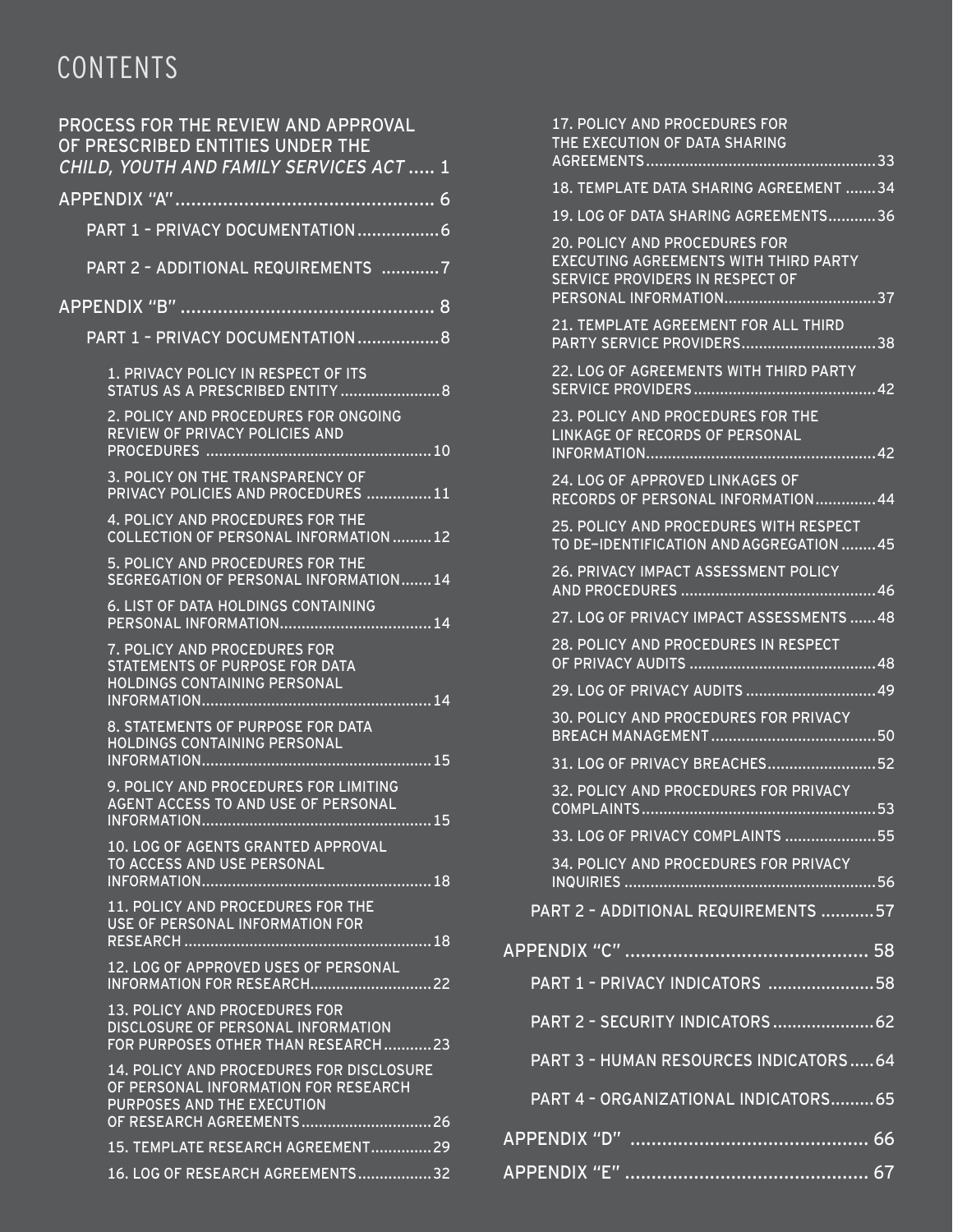# <span id="page-2-0"></span>PROCESS FOR THE REVIEW AND APPROVAL OF PRESCRIBED ENTITIES UNDER THE CHILD, YOUTH AND FAMILY SERVICES ACT

Amendments to the *Child, Youth and Family Services Act* (*CYFSA*), which came into force on January 1, 2020*,* permit service providers to disclose personal information to prescribed entities for the purposes of analysis or compiling statistical information related to planning, evaluation, monitoring, or management of services or the allocation of resources for those services, including their delivery, pursuant to section 293 of the *CYFSA*. The entities prescribed under section 293 of the *CYFSA* are set out in section 1 of Regulation 191/18 to the *CYFSA* (the "regulation")*.*

These disclosures are permitted provided that the prescribed entities comply with the requirements set out in the *CYFSA* and its regulation.

# REQUIREMENTS FOR DISCLOSURE TO PRESCRIBED ENTITIES

In order for service providers to be permitted to disclose personal information to a prescribed entity under section 293 of the *CYFSA*, the prescribed entity must have in place practices and procedures ("policies and procedures") approved by the Information and Privacy Commissioner of Ontario ("IPC") to protect the privacy of individuals whose personal information is received and to maintain the confidentiality of that information.

These policies and procedures must also be reviewed by the IPC every three years from the date of their initial approval in order for service providers to be able to continue to disclose personal information to a prescribed entity and in order for the prescribed entity to be able to continue to collect, use, and disclose personal information as permitted by the *CYFSA* and its regulation. This requirement is set out in section 293(7) of the *CYFSA*.

# THE PHIPA MANUAL

The entities prescribed under the *CYFSA* are entities that are also prescribed under the *Personal Health Information Protection Act* (*PHIPA*). The *Manual for the Review and Approval of Prescribed Persons and Prescribed Entities* (the "*PHIPA* Manual") outlines the process followed by the IPC in reviewing the policies and procedures implemented by persons and entities prescribed under *PHIPA*. These policies and procedures are implemented to protect the privacy of individuals whose personal health information the prescribed persons and prescribed entities receive and to maintain the confidentiality of that information. The *PHIPA* Manual also sets out obligations imposed on prescribed entities under *PHIPA*.

# PURPOSE OF THIS CYFSA ADDENDUM

This document is an addendum to the *PHIPA* Manual (the "*CYFSA* Addendum"). It sets out the requirements that apply to entities prescribed under the *CYFSA* that are different or supplemental to the requirements set out in the *PHIPA* Manual. It also outlines the process that will be followed by the IPC in reviewing the policies and procedures implemented by such prescribed entities to protect the privacy of individuals whose personal information they receive under the *CYFSA* and to maintain the confidentiality of that information.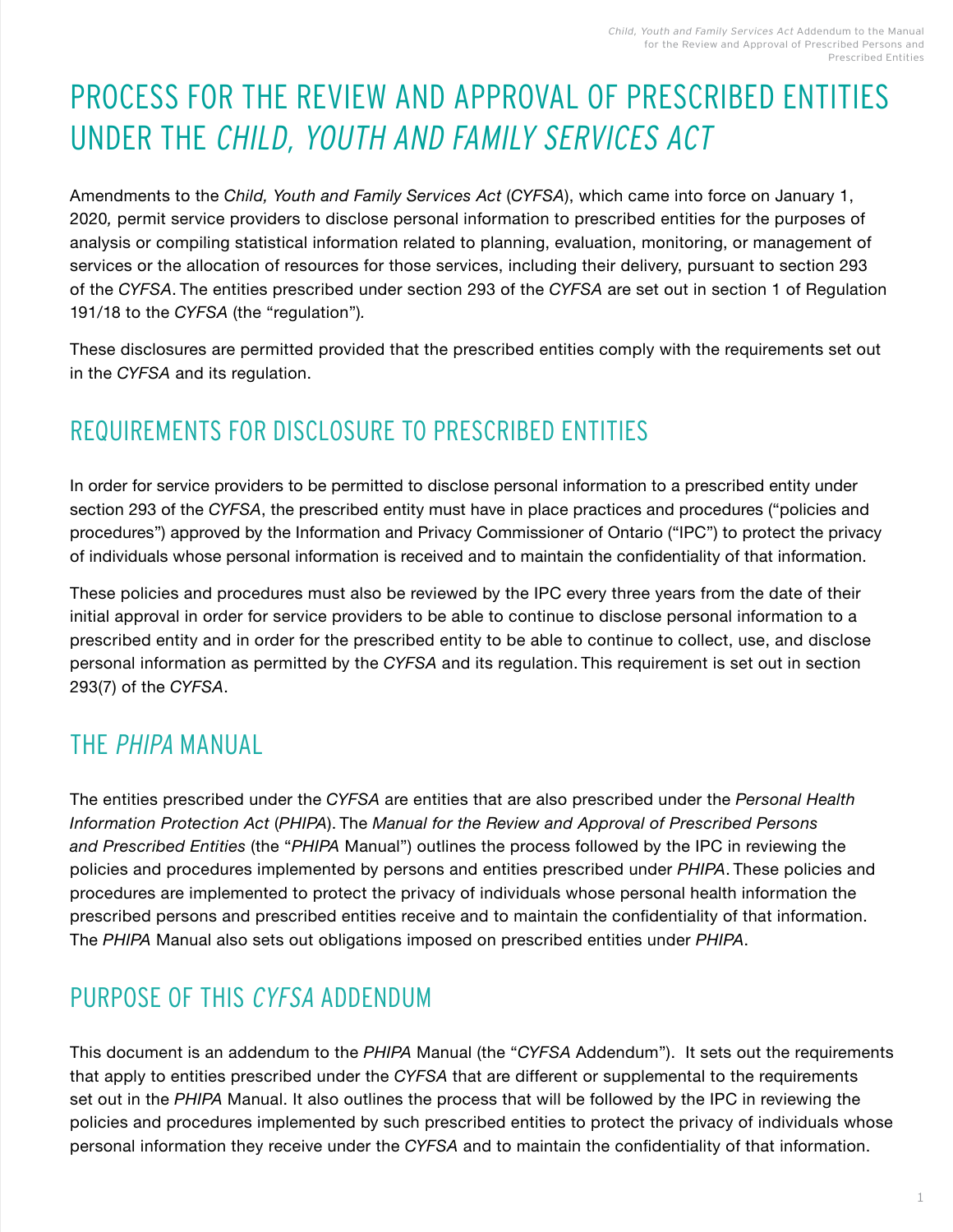While this document draws on the content and requirements set out in the *PHIPA* Manual, its requirements and process for the review and approval of prescribed entities under the *CYFSA* are separate from the review and approval of prescribed entities under *PHIPA.* The *CYFSA* Addendum does not govern the policies and procedures implemented by prescribed entities when collecting, using, or disclosing personal health information under *PHIPA*.

The *CYFSA* Addendum may be amended from time to time by the IPC. It is the responsibility of the prescribed entities to ensure continued compliance with it as amended.

Note that this *CYFSA* Addendum is not intended for use by any entity that might be prescribed under the *CYFSA* that is not also an entity prescribed under *PHIPA*.

# REVIEW PROCESS FOR PRESCRIBED ENTITIES

Each prescribed entity will be required to have in place policies and procedures to protect the privacy of individuals whose personal information is received under the *CYFSA* and to maintain the confidentiality of that information. At a minimum, these policies and procedures must include the policies, procedures, agreements, and documentation set out in Appendix "A" and must contain the minimum content set out in Appendix "B."

The process that will be followed by the IPC in conducting its review will depend on whether the review relates to the initial review of the policies and procedures implemented by the prescribed entity or relates to the ongoing review of these policies and procedures, which is conducted every three years from the date of the initial approval.

## INITIAL CYFSA REVIEW OF THE PRESCRIBED ENTITIES

Each prescribed entity seeking the initial approval of the IPC under the *CYFSA* must submit the following to the IPC:

- The policies and procedures described in Appendix "A" and containing the minimum content set out in "Part 1 – Privacy Documentation" of Appendix "B" to the *CYFSA* Addendum.
- A sworn affidavit in the form set out in Appendix "D" regarding the policies and procedures required under "Part 2 – Additional Requirements" of Appendix "B" to the *CYFSA* Addendum.
- A random selection specified by the IPC of the policies and procedures required under "Part 2 Additional Requirements" of Appendix "B" to the *CYFSA* Addendum.

The policies, procedures, and sworn affidavit must be submitted to the IPC on a date to be determined by the IPC in consultation with the prescribed entity.

Upon receipt, the IPC will review the policies and procedures implemented by the prescribed entity and will request any additional documentation and clarifications deemed necessary.

Once any additional documentation and necessary clarifications are received, the IPC may schedule an onsite meeting with representatives of the prescribed entity to discuss the policies and procedures and to ask questions arising from the review.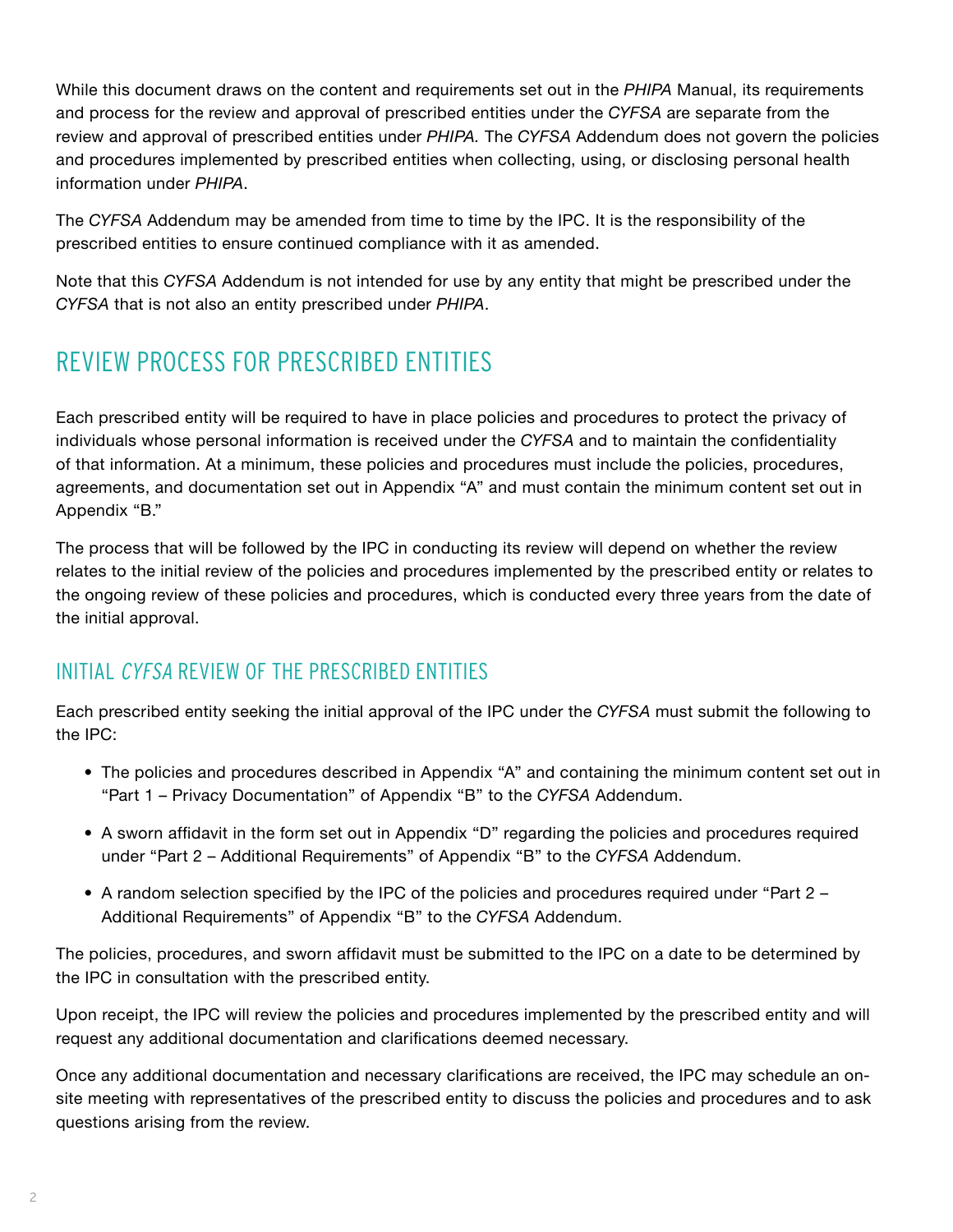Following the review, the prescribed entity will be informed of the actions that are required to be taken by the prescribed entity prior to the approval of its policies and procedures. Once all necessary actions have been taken, the IPC will prepare a draft report and submit the draft report to the prescribed entity for review and comment prior to the report being finalized. Once the report is finalized, it will be posted on the IPC's website, along with a letter of approval. The prescribed entity will also be required to post the report and letter of approval on its website.

A person or organization may not operate as a prescribed entity unless it has submitted its policies and procedures to the IPC and the IPC has reviewed and approved these policies and procedures and has issued a letter and accompanying report to this effect.

## THREE-YEAR REVIEW OF THE PRESCRIBED ENTITIES

Following the initial approval, the IPC will conduct reviews of the policies and procedures every three years. Each prescribed entity seeking the continued approval of the policies and procedures must submit a detailed written report and sworn affidavit to the IPC one year prior to the date that the continued approval is required.

The written report must demonstrate that the prescribed entity has developed and implemented policies and procedures to protect the privacy of individuals whose personal information is received and to maintain the confidentiality of that information, including the policies and procedures set out in Appendix "A," and is adhering to these policies and procedures. It must also demonstrate that these policies and procedures, at a minimum, contain the content set out in Appendix "B."

If compliance with the requirements in Appendix "A" or Appendix "B" has not been achieved, the written report must provide a rationale for why compliance has not been achieved and must outline a strategy for achieving compliance. The strategy must set out the milestones for achieving compliance, the relevant time frames for achieving compliance, and the individual(s) responsible for achieving compliance.

If, in the opinion of the prescribed entity, there is a clear rationale for not complying with one or more of the requirements in Appendix "A" or Appendix "B," this must be identified in the written report. The written report must also provide detailed information in support of this opinion. For example, if a prescribed entity does not use personal information for research purposes, the prescribed entity would not be required to implement policies and procedures with respect to the use of personal information for research purposes or a log of approved uses of personal information for research purposes.

The written report must also report on, provide information concerning, and assess the performance of the prescribed entity with respect to each of the privacy, security, and other indicators set out in Appendix "C."

The sworn affidavit must be in the form set out in Appendix "E" and must be executed by the Chief Executive Officer or the Executive Director, as the case may be, who is ultimately accountable for ensuring that the prescribed entity complies with the *CYFSA*. The sworn affidavit requires the Chief Executive Officer or the Executive Director, among other things, to attest that the policies and procedures of the prescribed entity comply with the *CYFSA* and its regulation and with the requirements in this Addendum, and that the prescribed entity has taken steps that are reasonable in the circumstances to ensure compliance with the policies and procedures that it has implemented.

Upon receipt, the IPC will review the written report and accompanying sworn affidavit and decide, in its sole and absolute discretion, whether further action is required on the part of the prescribed entity. The further action may include one or more of the following: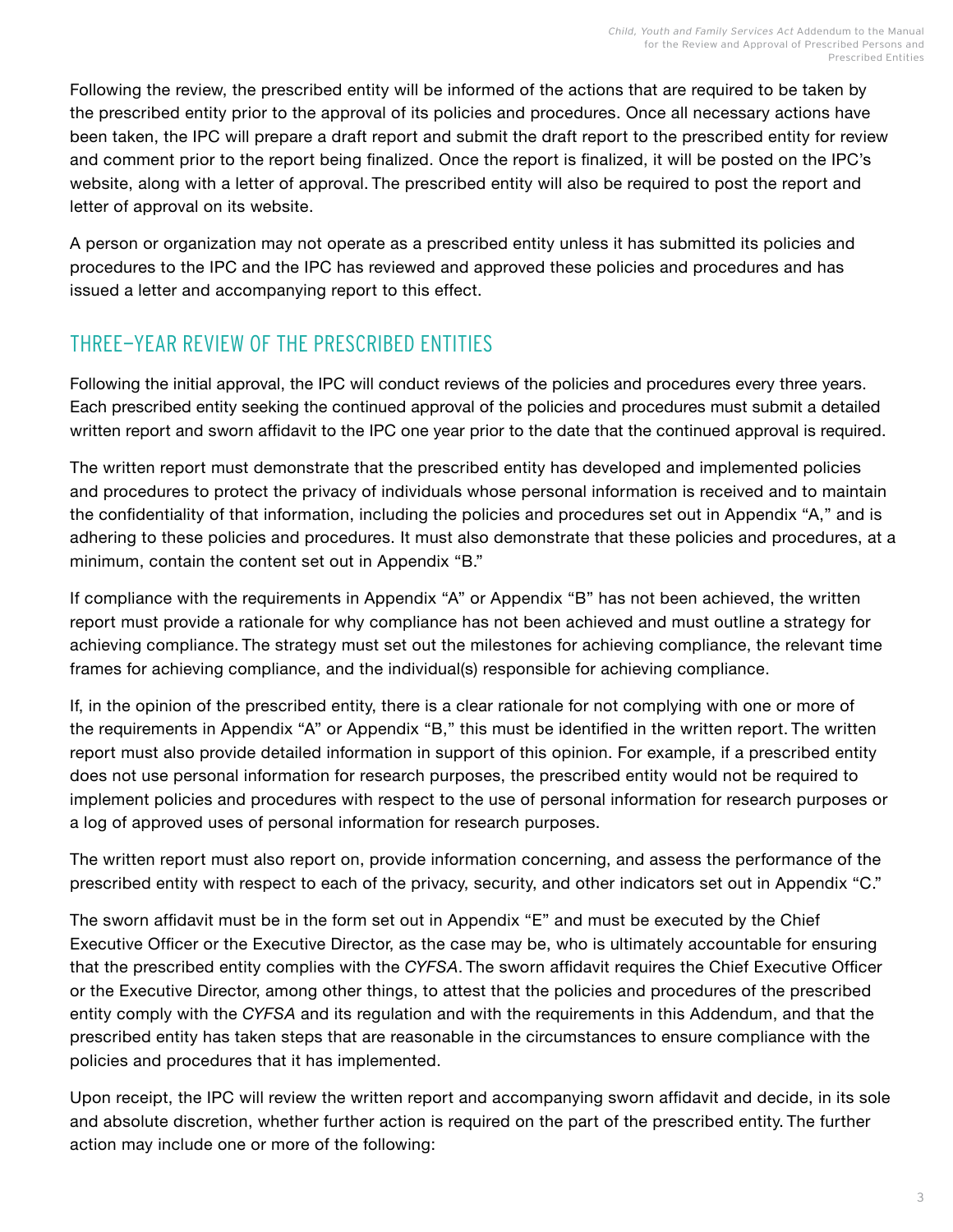- a full detailed review by the IPC of all the policies and procedures implemented by the prescribed entity;
- a partial detailed review by the IPC of one or more of the policies and procedures implemented by the prescribed entity;
- a request for further information from the prescribed entity with respect to one, more, or all of its policies and procedures;
- an on-site meeting between the IPC and representatives of the prescribed entity;
- requiring the prescribed entity to amend, implement, or adhere to one or more of its policies and procedures or to develop and implement one or more additional policies or procedures;
- requiring the prescribed entity to amend the written report or sworn affidavit submitted; and/or
- any other action by the prescribed entity deemed appropriate in the sole and absolute discretion of the IPC.

If further action is warranted, the prescribed entity will be informed of the further action(s) it is required to take prior to the continued approval of its policies and procedures. The prescribed entity must comply with such further action(s) as required by the IPC in order to obtain continued approval.

Provided all further actions have been taken in a timely manner and to the satisfaction of the IPC, or in the event that no further action is warranted, the IPC will advise the prescribed entity, in writing, that it continues to meet the requirements of the *CYFSA* and its regulation. This is subject to any further actions that the IPC may require the prescribed entity to take prior to the next scheduled review of its policies and procedures.

The IPC will then make the letter advising the prescribed entity that it continues to meet the requirements of the *CYFSA* and its regulation, and the detailed written report and sworn affidavit submitted by the prescribed entity, publicly available on its website at [www.ipc.on.ca](http://www.ipc.on.ca/). The prescribed entity will also be required to make this documentation publicly available on its website.

A person or organization may not continue to operate as a prescribed entity unless it has submitted a detailed written report and accompanying sworn affidavit to the IPC and the IPC has advised the prescribed entity, in writing, that it continues to meet the requirements of the *CYFSA* and its regulation.

# OVERVIEW OF THE CYFSA ADDENDUM

Prescribed entities must develop policies and procedures in accordance with "Part 1 – Privacy Documentation" of Appendix "B" that are separate from the prescribed entity's policies and procedures developed under the *PHIPA* Manual.

Separate *CYFSA* policies and procedures may not be necessary under "Part 2 – Additional Requirements" of Appendix "B" to the *CYFSA* Addendum, as its requirements correspond with those set out in parts 2, 3, and 4 of Appendix "B" of the *PHIPA* Manual. Instead, a prescribed entity may create *CYFSA* addenda to policies and procedures developed in accordance with parts 2, 3, and 4 of Appendix "B" of the *PHIPA* Manual.

Whichever approach is taken, a prescribed entity must have the necessary policies and procedures in place to ensure compliance.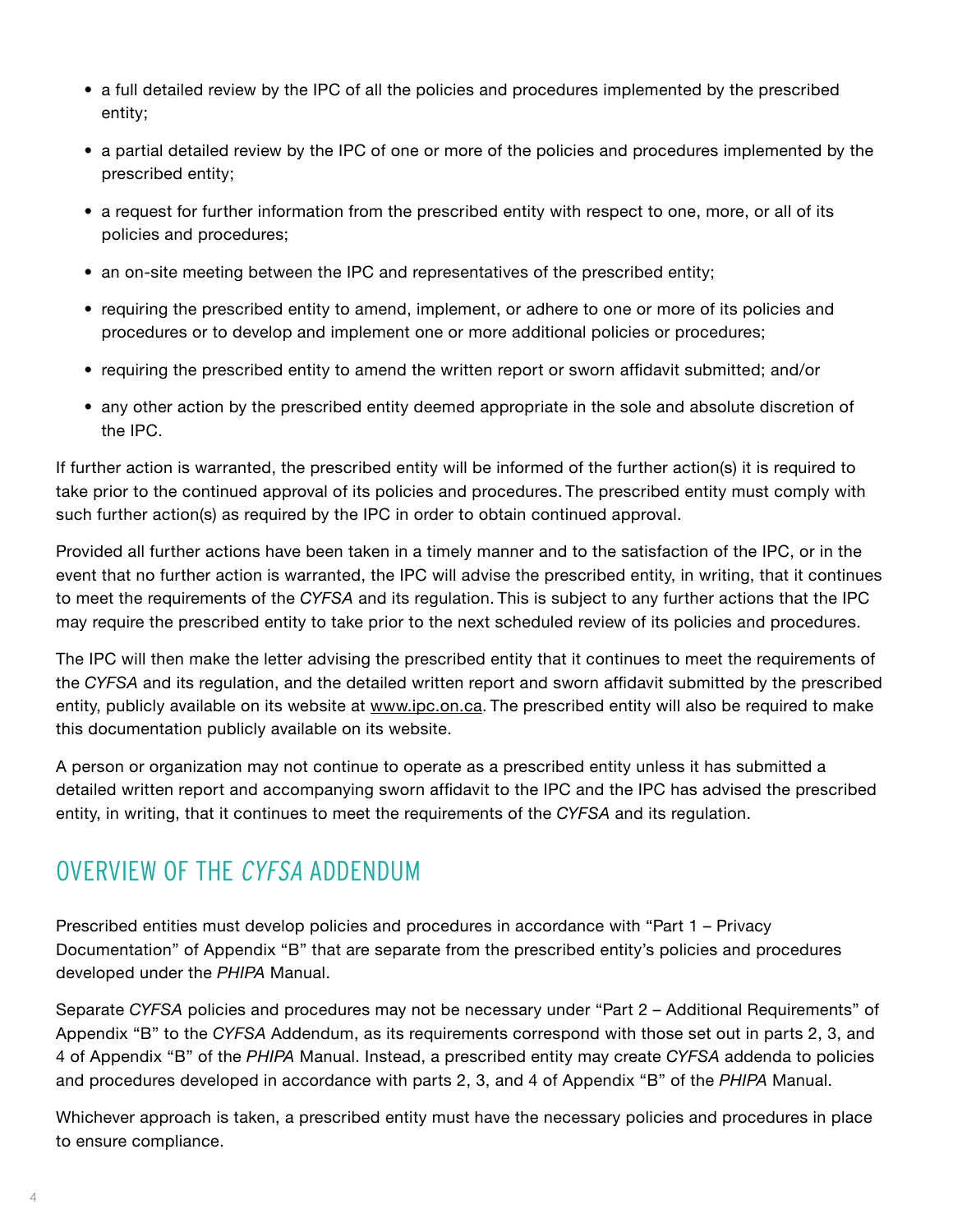# **DEFINITIONS**

- **• Addendum** refers to this document
- **• Agent** means a person that acts for or on behalf of a prescribed entity, service provider, or other organization and includes an employee of a prescribed entity, service provider, or other organization
- *• CYFSA* refers to the *Child, Youth and Family Services Act*
- *• FIPPA* refers to the *Freedom of Information and Protection of Privacy Act*
- **• IPC** refers to the Information and Privacy Commissioner of Ontario
- **• Personal information** has the same meaning as it does under *FIPPA*
- *• PHIPA* refers to the *Personal Health Information Protection Act*
- *• PHIPA* **Manual** refers to the IPC *Manual for the Review and Approval of Prescribed Persons and Prescribed Entities*
- **• Policy and procedures** include policies, procedures, and practices unless specified otherwise
- **• Regulation** refers to Ontario Regulation 191/18 to the *CYFSA*
- **• Research Agreement** refers to a research agreement under section 6(2)(b) of the regulation to the *CYFSA* between a prescribed entity and a researcher
- **• Service provider** has the same meaning as it does under sections 2 and 281 of the *CYFSA*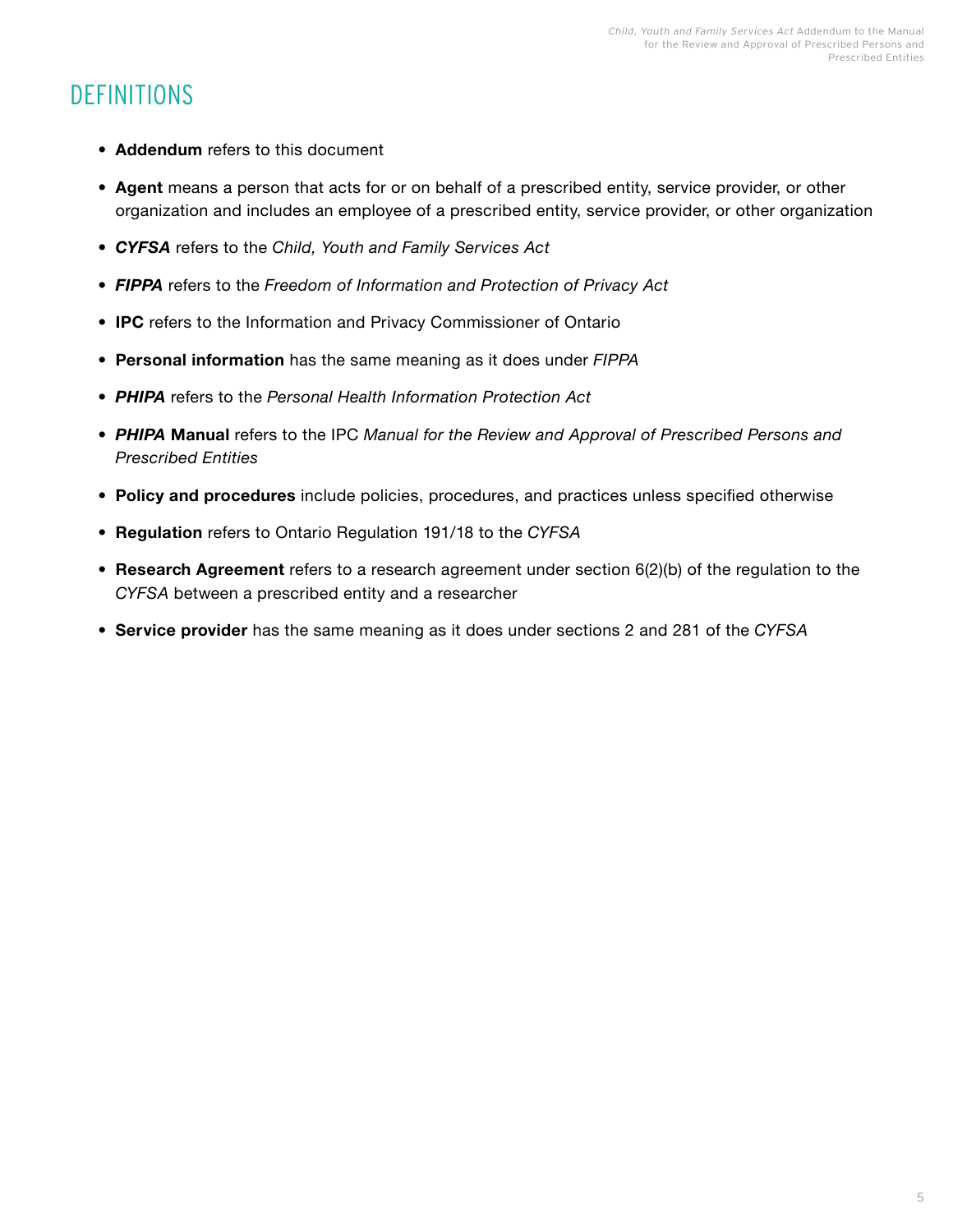# <span id="page-7-0"></span>APPENDIX "A"

# LIST OF REQUIRED DOCUMENTATION

# PART 1 – PRIVACY DOCUMENTATION

| <b>Categories</b>                                                  | <b>Required Documentation</b>                                                                                                      | Page No.<br><b>Appendix</b><br>"B" |
|--------------------------------------------------------------------|------------------------------------------------------------------------------------------------------------------------------------|------------------------------------|
| <b>General Privacy</b><br><b>Policies and</b><br><b>Procedures</b> | Privacy policy in respect of its status as a prescribed entity<br>1.                                                               | $\bf 8$                            |
|                                                                    | Policy and procedures for ongoing review of privacy policies and<br>2.<br>procedures                                               | 10                                 |
| Transparency                                                       | 3. Policy on the transparency of privacy policies and procedures                                                                   | 11                                 |
| <b>Collection of Personal</b><br>Information                       | 4. Policy and procedures for the collection of personal information                                                                | 12                                 |
|                                                                    | Policy and procedures for the segregation of personal<br>5.<br>information                                                         | 14                                 |
|                                                                    | 6. List of data holdings containing personal information                                                                           | 14                                 |
|                                                                    | Policy and procedures for statements of purpose for data<br>7.<br>holdings containing personal information                         | 14                                 |
|                                                                    | 8. Statements of purpose for data holdings containing personal<br>information                                                      | 15                                 |
| <b>Use of Personal</b><br>Information                              | 9. Policy and procedures for limiting agent access to and use of<br>personal information                                           | 15                                 |
|                                                                    | 10. Log of agents granted approval to access and use personal<br>information                                                       | 18                                 |
|                                                                    | 11. Policy and procedures for the use of personal information for<br>research                                                      | 18                                 |
|                                                                    | 12. Log of approved uses of personal information for research                                                                      | 22                                 |
| Disclosure of<br><b>Personal Information</b>                       | 13. Policy and procedures for disclosure of personal information for<br>purposes other than research                               | 23                                 |
|                                                                    | 14. Policy and procedures for disclosure of personal information for<br>research purposes and the execution of research agreements | 26                                 |
|                                                                    | 15. Template research agreement                                                                                                    | 29                                 |
|                                                                    | 16. Log of research agreements                                                                                                     | 32                                 |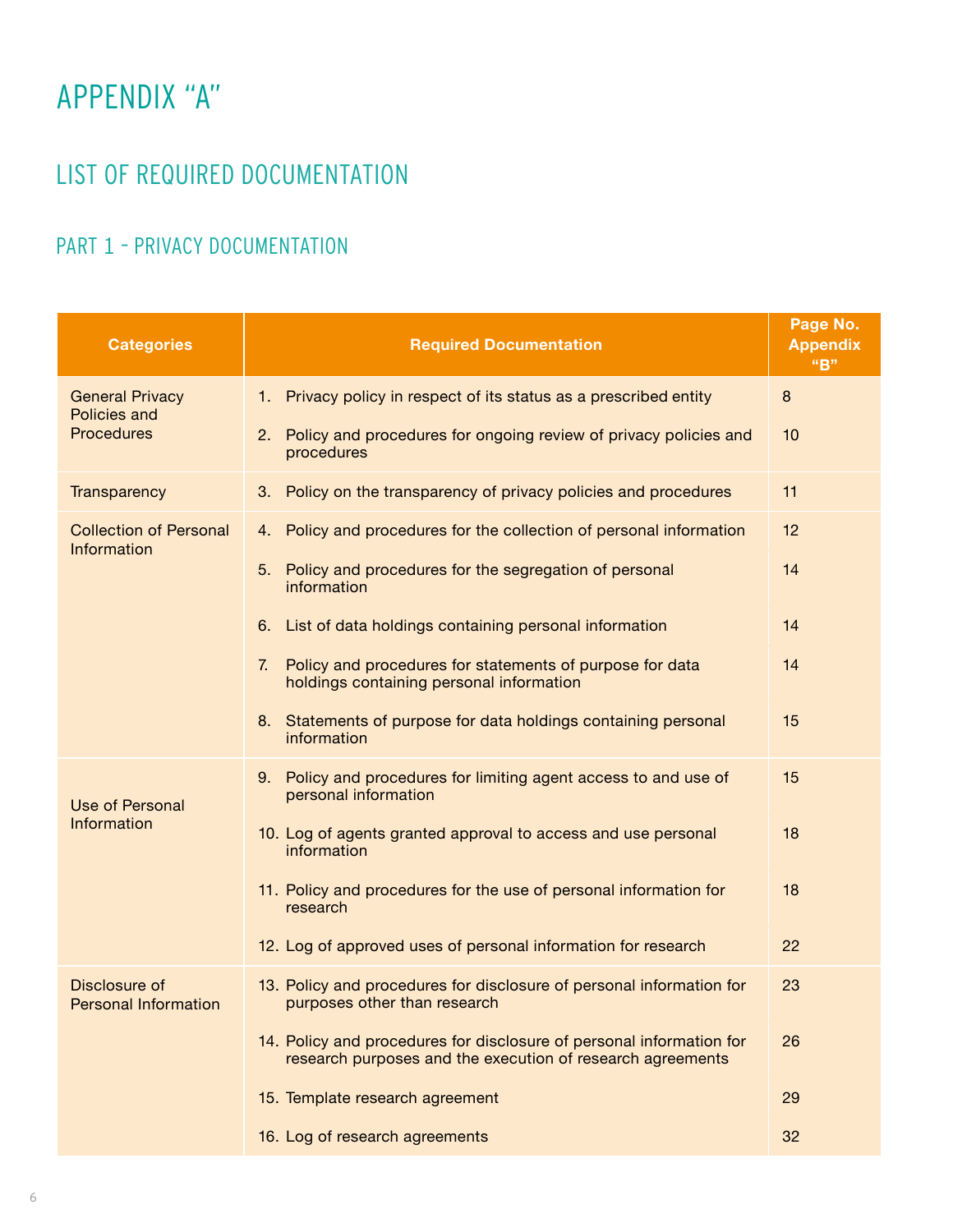Child, Youth and Family Services Act Addendum to the Manual for the Review and Approval of Prescribed Persons and Prescribed Entities

<span id="page-8-0"></span>

| <b>Categories</b>                                                 | <b>Required Documentation</b>                                                                                               | Page No.<br><b>Appendix</b><br>"B" |
|-------------------------------------------------------------------|-----------------------------------------------------------------------------------------------------------------------------|------------------------------------|
| <b>Data Sharing</b><br><b>Agreements</b>                          | 17. Policy and procedures for the execution of data sharing<br>agreements                                                   | 33                                 |
|                                                                   | 18. Template data sharing agreement                                                                                         | 34                                 |
|                                                                   | 19. Log of data sharing agreements                                                                                          | 36                                 |
| Agreements with<br><b>Third Party Service</b><br><b>Providers</b> | 20. Policy and procedures for executing agreements with third party<br>service providers in respect of personal information | 37                                 |
|                                                                   | 21. Template agreement for all third party service providers                                                                | 38                                 |
|                                                                   | 22. Log of agreements with third party service providers                                                                    | 42                                 |
| Data Linkage and<br>Data De-Identification                        | 23. Policy and procedures for the linkage of records of personal<br>information                                             | 42                                 |
|                                                                   | 24. Log of approved linkages of records of personal information                                                             | 44                                 |
|                                                                   | 25. Policy and procedures with respect to de-identification and<br>aggregation                                              | 45                                 |
| <b>Privacy Impact</b><br><b>Assessments</b>                       | 26. Privacy impact assessment policy and procedures                                                                         | 46                                 |
|                                                                   | 27. Log of privacy impact assessments                                                                                       | 48                                 |
| <b>Privacy Audit</b>                                              | 28. Policy and procedures in respect of privacy audits                                                                      | 48                                 |
| Program                                                           | 29. Log of privacy audits                                                                                                   | 49                                 |
| Privacy Breaches,                                                 | 30. Policy and procedures for privacy breach management                                                                     | 50                                 |
| Inquiries, and<br>Complaints                                      | 31. Log of privacy breaches                                                                                                 | 52                                 |
|                                                                   | 32. Policy and procedures for privacy complaints                                                                            | 53                                 |
|                                                                   | 33. Log of privacy complaints                                                                                               | 55                                 |
|                                                                   | 34. Policy and procedures for privacy inquiries                                                                             | 56                                 |

## PART 2 – ADDITIONAL REQUIREMENTS

For the list of required documentation under Part 2, see parts 2, 3, and 4 of Appendix "A" of the *PHIPA* Manual.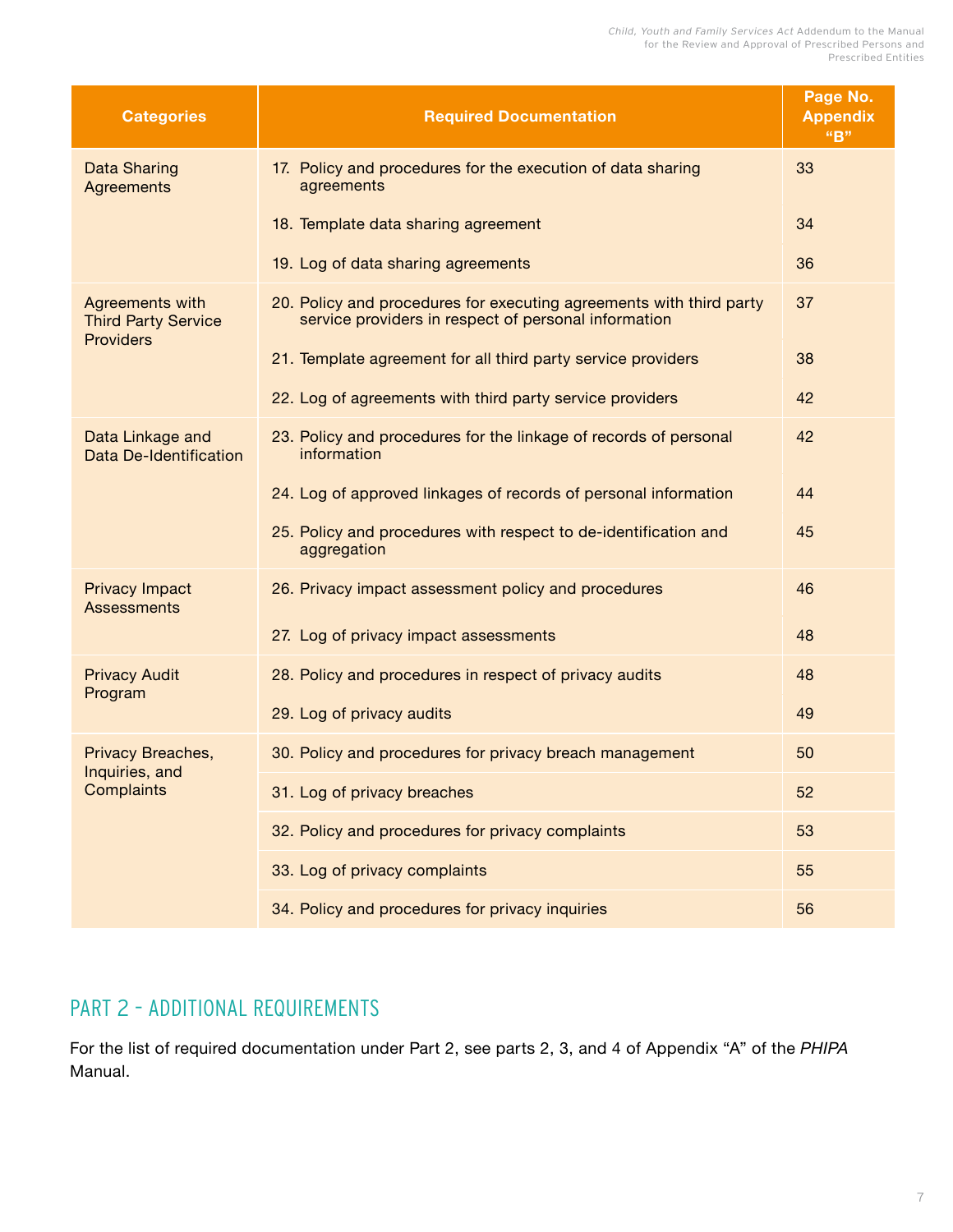# <span id="page-9-0"></span>APPENDIX "B"

# MINIMUM CONTENT OF REQUIRED DOCUMENTATION

## PART 1 – PRIVACY DOCUMENTATION

## 1. PRIVACY POLICY IN RESPECT OF ITS STATUS AS A PRESCRIBED ENTITY

An overarching privacy policy, or equivalent, must be developed and implemented in relation to personal information received by the organization as a prescribed entity under the *CYFSA* ("the Privacy Policy"). At a minimum, the Privacy Policy must address the matters outlined below.

## **STATUS UNDER THE CYFSA**

The Privacy Policy must describe the status of the organization as a prescribed entity under the *CYFSA*  and the duties and responsibilities that arise as a result of this status. In particular, the Privacy Policy must indicate that the prescribed entity has implemented policies and procedures to protect the privacy of individuals whose personal information it receives and to maintain the confidentiality of that information, and that these policies and procedures are subject to review by the IPC every three years.

The Privacy Policy must also articulate a commitment by the prescribed entity to comply with the *CYFSA*  and its regulation.

## **PRIVACY AND SECURITY ACCOUNTABILITY FRAMEWORK**

The accountability framework for ensuring compliance with the *CYFSA* and its regulation and for ensuring compliance with the privacy and security policies and procedures implemented by the prescribed entity must also be articulated. In particular, the Privacy Policy must indicate that the Chief Executive Officer or the Executive Director, as the case may be, is ultimately accountable for ensuring compliance with the *CYFSA* and its regulation and for ensuring compliance with the privacy and security policies and procedures implemented.

The Privacy Policy must also identify the position(s) that have been delegated day-to-day authority to manage the privacy program and the security program and to whom these positions report. It must further identify the duties and responsibilities of the position(s) that have been delegated day-to-day authority to manage the privacy program and the security program and some of the key activities of these programs. The Privacy Policy should also identify other positions or committees that support the privacy program and/or the security program and their role in respect of these programs.

## **COLLECTION OF PERSONAL INFORMATION**

The Privacy Policy must identify the specific purposes for which personal information is collected, the types of personal information collected, and the service providers and any other persons or organizations from which personal information is typically collected under the *CYFSA*. In identifying the purposes for which personal information is collected, the prescribed entity must ensure that each collection identified in the Privacy Policy is consistent with the collections of personal information permitted by the *CYFSA* and its regulation.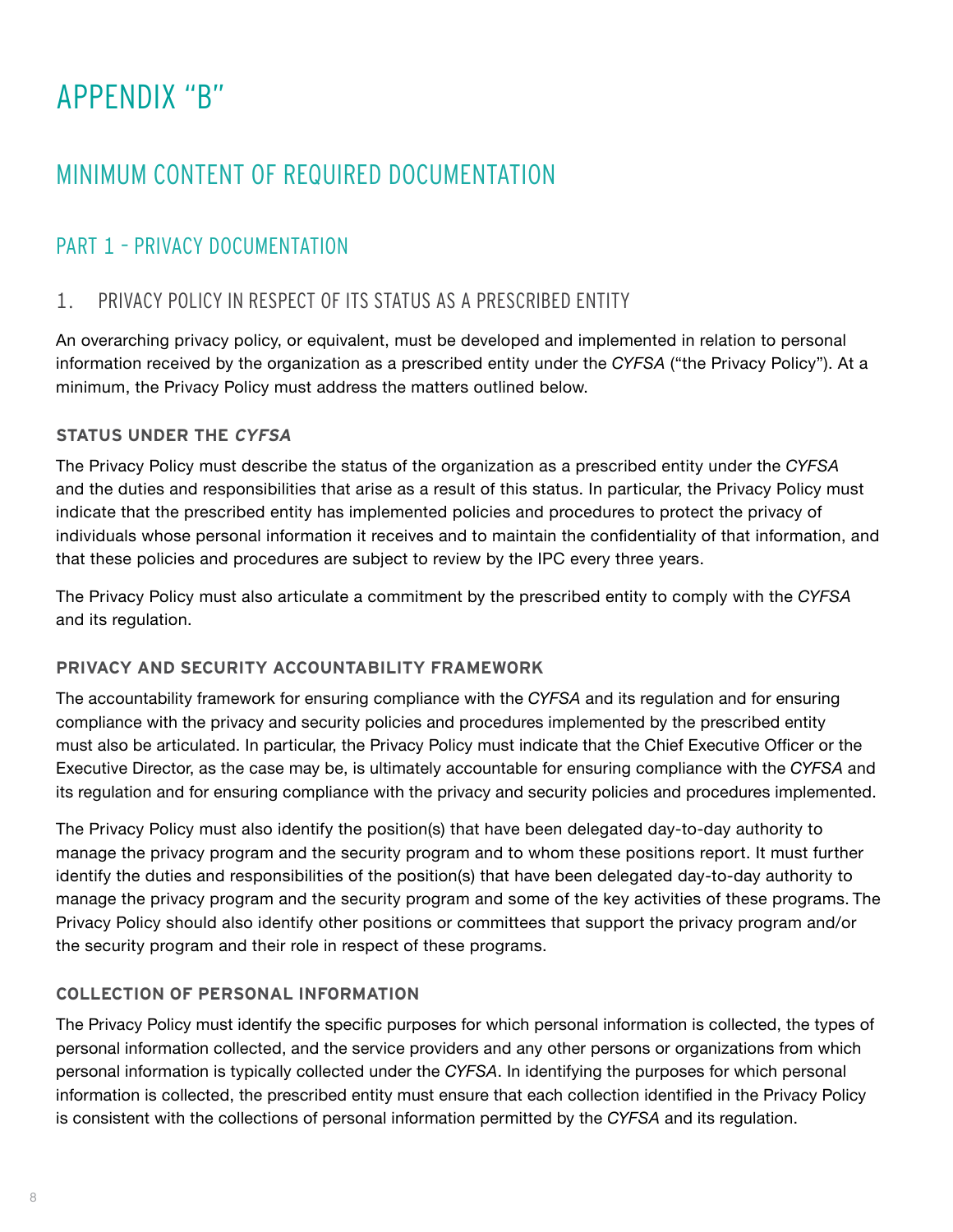The Privacy Policy must also articulate a commitment by the prescribed entity not to collect personal information if other information will serve the purpose and not to collect more personal information than is reasonably necessary to meet the purpose. In this regard, the Privacy Policy must outline the policies and procedures implemented by the prescribed entity to ensure that both the amount and the type of personal information collected is limited to that which is reasonably necessary for its purpose.

The Privacy Policy must also contain a list of the data holdings of personal information maintained by the prescribed entity and must identify where an individual may obtain further information in relation to the purposes, data elements, and data sources for each data holding of personal information.

## **USE OF PERSONAL INFORMATION**

The specific purposes for which the prescribed entity uses personal information must be identified. In identifying these purposes, the prescribed entity must clearly distinguish between the use of personal information and the use of de-identified and/or aggregate information. The prescribed entity must also distinguish between the use of personal information for purposes of data analysis or the compilation of statistical information, and the use of personal information for research purposes under section 4 of the regulation. The prescribed entity must also ensure that each use of personal information identified in the Privacy Policy is consistent with the uses of personal information permitted by the *CYFSA* and its regulation.

The Privacy Policy must further articulate a commitment by the prescribed entity not to use personal information if other information will serve the purpose and not to use more personal information than is reasonably necessary to meet the purpose and must identify some of the policies and procedures implemented by the prescribed entity in this regard, including limits on the use of personal information by agents.

The Privacy Policy should also state that the prescribed entity remains responsible for personal information used by its agents and should identify the policies and procedures implemented to ensure that its agents only collect, use, disclose, retain, and dispose of personal information in compliance with the *CYFSA* and its regulation, and in compliance with the privacy and security policies and procedures implemented.

## **DISCLOSURE OF PERSONAL INFORMATION**

The Privacy Policy must identify the specific purposes for which and the circumstances in which personal information is disclosed, to whom such disclosures are typically made, and the statutory or other requirements that must be satisfied prior to such disclosures. The prescribed entity must ensure that each disclosure identified in the Privacy Policy is consistent with the disclosures of personal information permitted by the *CYFSA* and its regulation.

The Privacy Policy must also clearly distinguish between the purposes for which and the circumstances in which personal information is disclosed and the circumstances in which and the purposes for which deidentified and/or aggregate information is disclosed. It must further indicate that the prescribed entity will review all de-identified and/or aggregate information prior to its disclosure in order to ensure that it is not reasonably foreseeable in the circumstances that the information could be utilized, either alone or with other information, to identify an individual.

Additionally, the Privacy Policy must articulate a commitment by the prescribed entity not to disclose personal information if other information will serve the purpose and not to disclose more personal information than is reasonably necessary to meet the purpose and must identify some of the policies and procedures implemented by the prescribed entity in this regard.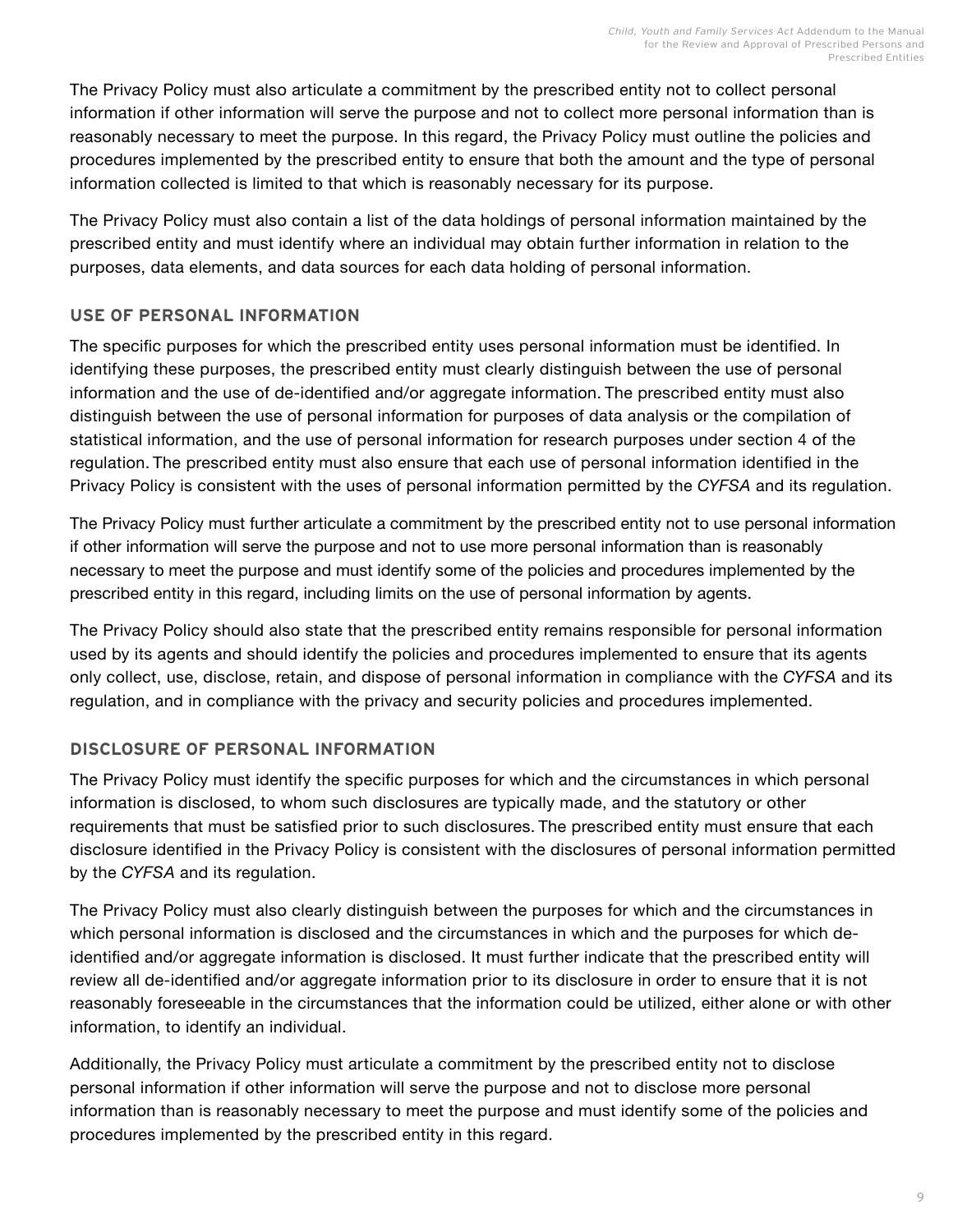## <span id="page-11-0"></span>**SECURE RETENTION, TRANSFER, AND DISPOSAL OF RECORDS OF PERSONAL INFORMATION**

The Privacy Policy must address the secure retention of records of personal information in both paper and electronic format, including how long records of personal information are retained, whether the records are retained in identifiable form, and the secure manner in which they are retained. It must also address the manner in which records of personal information in both electronic and paper format will be securely transferred and disposed of.

#### **IMPLEMENTATION OF ADMINISTRATIVE, TECHNICAL, AND PHYSICAL SAFEGUARDS**

The Privacy Policy must outline some of the administrative, technical, and physical safeguards implemented to protect the privacy of individuals whose personal information is received and to maintain the confidentiality of that information, including the steps taken to protect personal information against theft, loss, and unauthorized use or disclosure and to protect records of personal information against unauthorized copying, modification, or disposal.

#### **INQUIRIES, CONCERNS, OR COMPLAINTS RELATED TO INFORMATION PRACTICES**

The Privacy Policy is required to identify the agent(s) to whom and the manner in which individuals may direct inquiries, concerns, or complaints related to the privacy policies and procedures of the prescribed entity and related to the compliance of the prescribed entity with the *CYFSA* and its regulation.

The information provided must include the name and/or title, mailing address, and contact information for the agent(s) to whom inquiries, concerns, or complaints may be directed and the manner and format in which these inquiries, concerns, or complaints may be made. It should also state that individuals may direct complaints regarding the compliance of a prescribed entity with section 293 of the *CYFSA* and its regulation to the IPC and provide the IPC's mailing address and contact information.

## **TRANSPARENCY OF PRACTICES IN RESPECT OF PERSONAL INFORMATION**

The Privacy Policy must identify where individuals may obtain further information in relation to the privacy policies and procedures of the prescribed entity.

## 2. POLICY AND PROCEDURES FOR ONGOING REVIEW OF PRIVACY POLICIES AND PROCEDURES

A policy and associated procedures must be developed and implemented for the ongoing review of the privacy policies and procedures put in place by the prescribed entity. The purpose of the review is to determine whether amendments are needed or whether new privacy policies and procedures are required.

The policy and procedures must identify the frequency of the review, the agent(s) responsible for undertaking the review, the procedure to be followed in undertaking the review, and the time frame in which the review will be undertaken. At a minimum, the privacy policies and procedures implemented by the prescribed entity must be reviewed on an annual basis. The policy and procedures must also identify the agent(s) responsible and the procedure to be followed in amending and/or drafting new privacy policies and procedures if deemed necessary as a result of the review, and the agent(s) responsible and the procedure that must be followed in obtaining approval of any amended or newly developed privacy policies and procedures.

In undertaking the review and determining whether amendments and/or new privacy policies and procedures are necessary, the prescribed entity must have regard to any orders, guidelines, fact sheets, and best practices issued by the IPC under the *CYFSA* and its regulation; evolving industry privacy standards and best practices; amendments to the *CYFSA* and its regulation relevant to the prescribed entity; and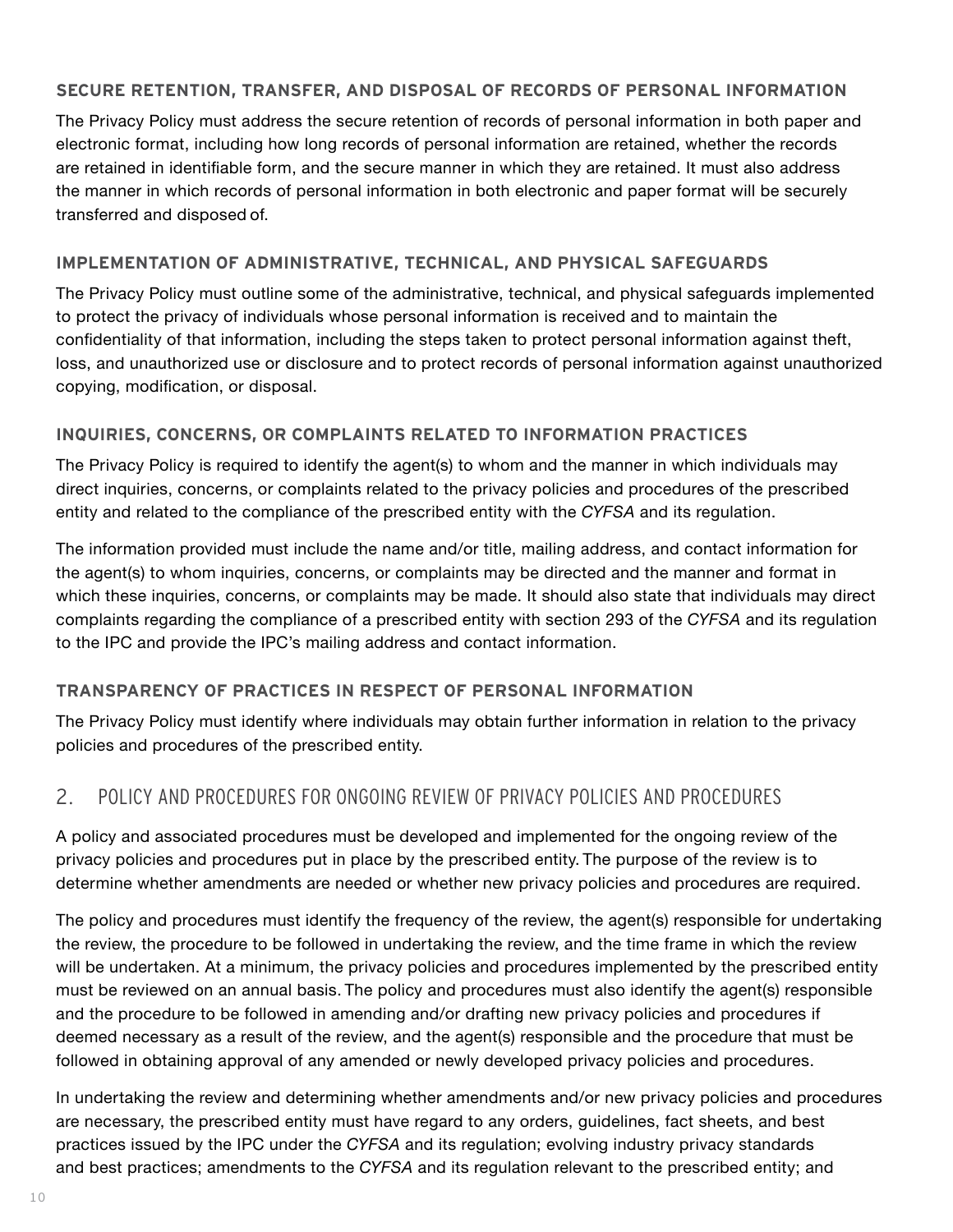<span id="page-12-0"></span>recommendations arising from privacy and security audits, privacy impact assessments, and investigations into privacy complaints, privacy breaches, and information security breaches. Helpful guidance may also be found in other IPC orders, reports, and decisions.

The policy and procedures must also take into account whether the privacy policies and procedures of the prescribed entity continue to be consistent with its actual practices and whether there is consistency between and among the privacy and security policies and procedures implemented.

The policy and its associated procedures must further identify the agent(s) responsible and the procedure to be followed in communicating the amended or newly developed privacy policies and procedures, including the method and nature of the communication. It shall also identify the agent(s) responsible for and the procedure to be followed in reviewing and amending the communication materials available to the public and other stakeholders as a result of the amended or newly developed privacy policies and procedures.

The prescribed entity must require agents to comply with the policy and its procedures and must address how and by whom compliance will be enforced and the consequences of breach. The policy and procedures must also stipulate that compliance will be audited in accordance with the *Policy and Procedures In Respect of Privacy Audits*, must set out the frequency with which the policy and procedures will be audited, and must identify the agent(s) responsible for conducting the audit and for ensuring compliance with the policy and its procedures.

This policy and its associated procedures may either be a stand-alone document or may be combined with the *Policy and Procedures for Ongoing Review of Security Policies Procedures*.

## 3. POLICY ON THE TRANSPARENCY OF PRIVACY POLICIES AND PROCEDURES

A policy must be developed and implemented that identifies the information made available to the public and other stakeholders relating to the privacy policies and procedures implemented by the prescribed entity and that identifies the means by which such information is made available. At a minimum, the policy must require the prescribed entity to make the following information available:

- its Privacy Policy;
- brochures or frequently asked questions related to the privacy policies and procedures implemented by the prescribed entity;
- documentation related to the review by the IPC of the policies and procedures;
- a list of the data holdings of personal information maintained by the prescribed entity; and
- the name and/or title, mailing address, and contact information of the agent(s) to whom inquiries, concerns, or complaints regarding compliance with the privacy policies and procedures implemented and regarding compliance with the *CYFSA* and its regulation may be directed.

We recommend that privacy impact assessments or a summary of the privacy impact assessments conducted also be made available.

The policy must also set out the minimum content of the brochures or frequently asked questions described above. In particular, the brochures or frequently asked questions must describe the status of the prescribed entity under the *CYFSA*, the duties and responsibilities arising from this status, and the privacy policies and procedures implemented in respect of personal information, including: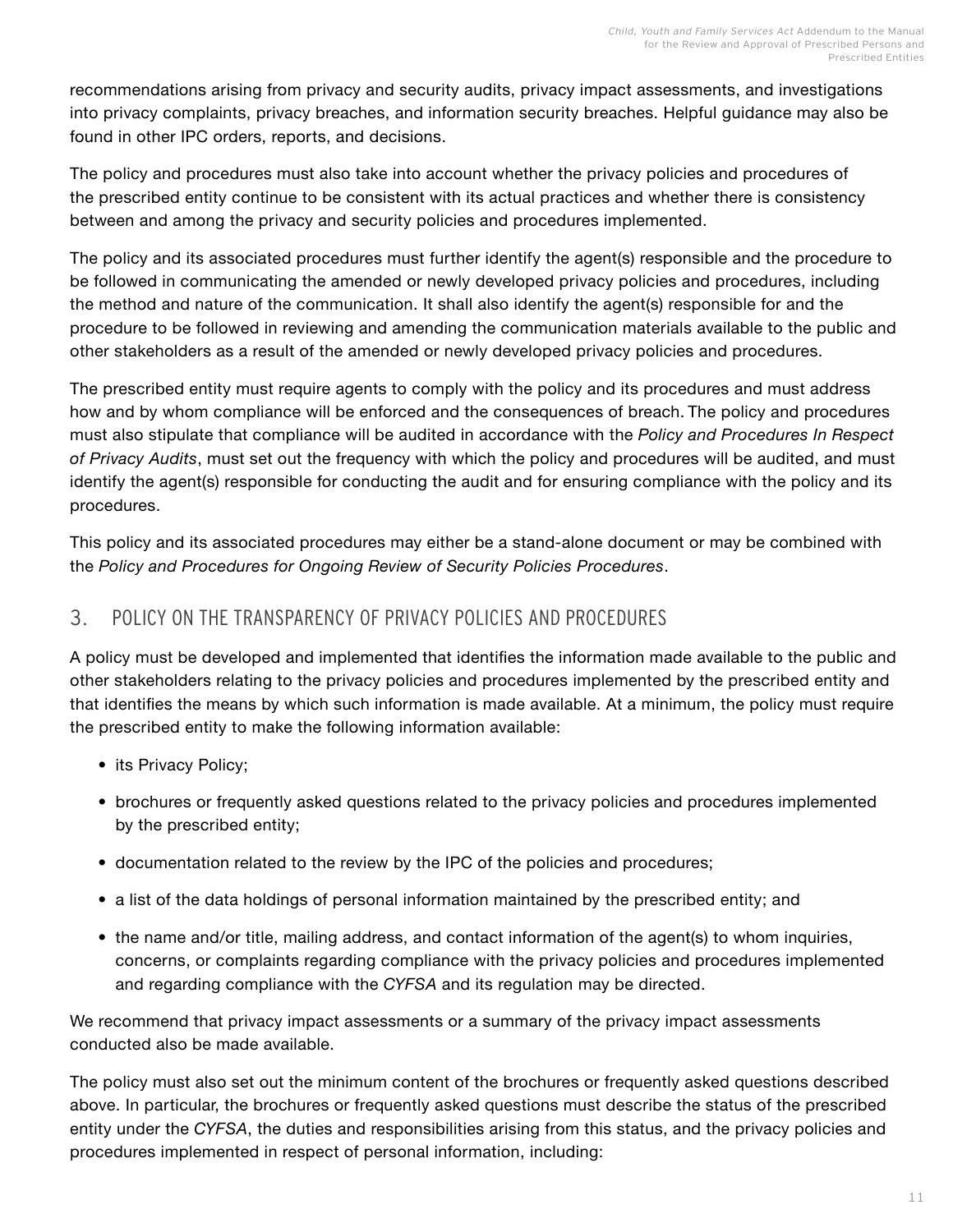- <span id="page-13-0"></span>• the types of personal information collected from service providers;
- the specific purposes for which the personal information is collected;
- the specific purposes for which the personal information is used, and if identifiable information is not routinely used, the nature of the information that is used;
- the data linkages of the personal information, including the specific purposes for which the personal information is linked, the personal information used for linking, and the processes used to link the personal information; and
- the circumstances in which and the specific purposes for which the personal information is disclosed and the persons or organizations to which it is typically disclosed.

The brochures or frequently asked questions must also identify some of the administrative, technical, and physical safeguards implemented to protect the privacy of individuals whose personal information is received and to maintain the confidentiality of that information, including the steps taken to protect personal information against theft, loss, and unauthorized use or disclosure and to protect records of personal information against unauthorized copying, modification, or disposal.

We also recommend that the brochures or frequently asked questions provide the name and/or title, mailing address, and contact information of the agent(s) to whom inquiries, concerns, or complaints regarding compliance with the privacy policies and procedures, and compliance with the *CYFSA* and its regulation, may be directed.

## 4. POLICY AND PROCEDURES FOR THE COLLECTION OF PERSONAL INFORMATION

A policy and procedures must be developed and implemented to identify the specific purposes for which personal information will be collected by the prescribed entity from service providers, the nature of the personal information that will be collected, and the secure manner in which the personal information will be collected.

The policy and procedures must articulate a commitment by the prescribed entity not to collect personal information unless the collection is permitted by the *CYFSA* and its regulation, not to collect personal information if other information will serve the purpose, and not to collect more personal information than is reasonably necessary to meet the purpose.

The prescribed entity must require agents to comply with the policy and its procedures and must address how and by whom compliance will be enforced and the consequences of breach. The policy and procedures must also stipulate that compliance will be audited in accordance with the *Policy and Procedures In Respect of Privacy Audits*, must set out the frequency with which the policy and procedures will be audited, and must identify the agent(s) responsible for conducting the audit and for ensuring compliance with the policy and its procedures.

The policy and procedures must also require agents to notify the prescribed entity at the first reasonable opportunity, in accordance with the *Policy and Procedures for Privacy Breach Management*, if an agent breaches or believes there may have been a breach of this policy or its procedures.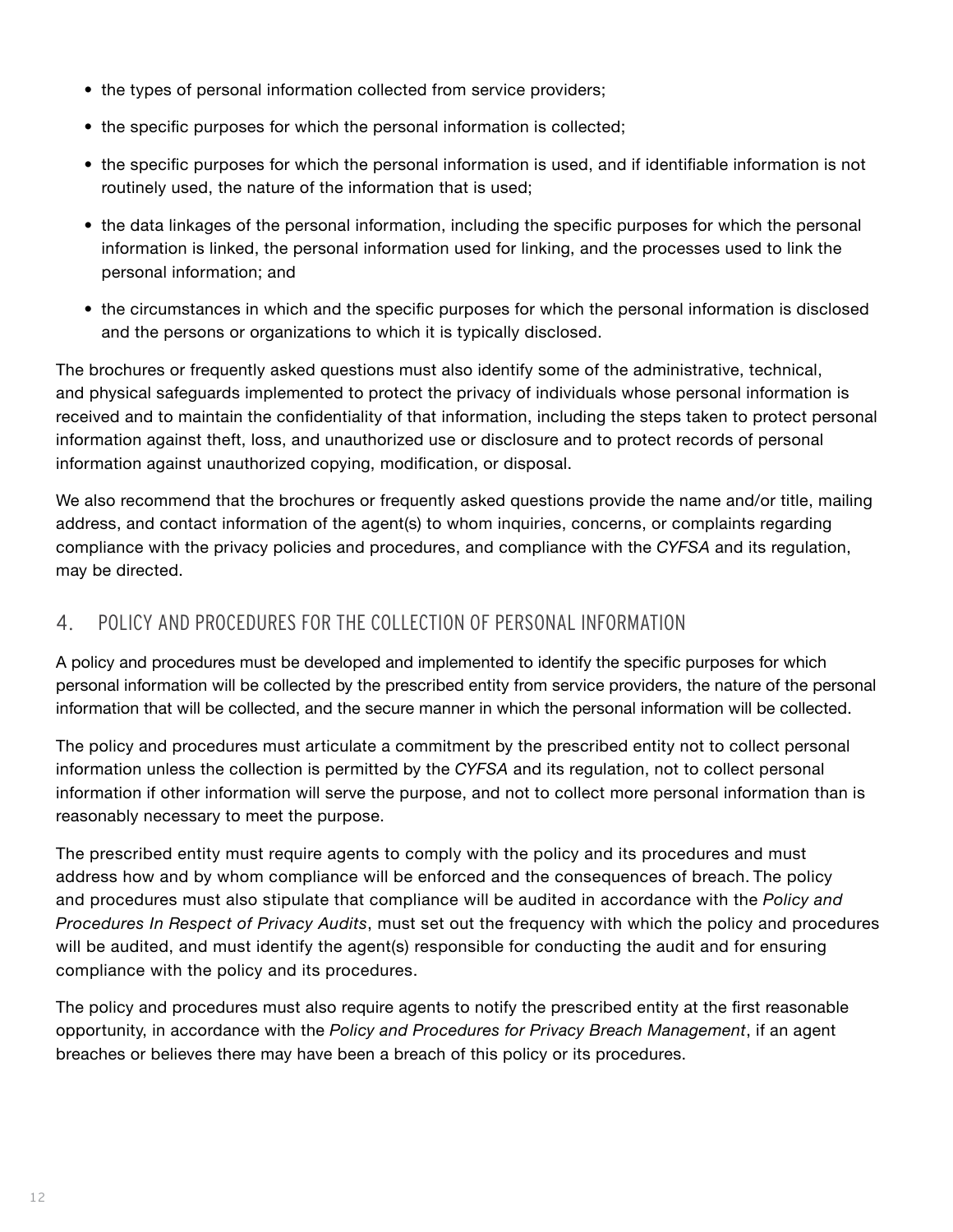## **REVIEW AND APPROVAL PROCESS**

The policy and procedures must identify the agent(s) responsible for reviewing and determining whether to approve the collection of personal information and the process that must be followed and the requirements that must be satisfied in this regard.

The policy and procedures must further set out the criteria that must be considered by the agent(s) responsible for determining whether to approve the collection of personal information. At a minimum, the criteria must require the agent(s) responsible for determining whether to approve the collection of personal information to ensure that the collection is permitted by the *CYFSA* and its regulation and that any and all conditions or restrictions set out in the *CYFSA* and its regulation have been satisfied.

The criteria must also require the agent(s) responsible for determining whether to approve the collection of personal information to ensure that other information, namely de-identified and/or aggregate information, will not serve the identified purpose and that no more personal information is collected from service providers and retained by the prescribed entity than is reasonably necessary to meet the identified purpose.

The policy and procedures should also set out the manner in which the decision approving or denying the collection of personal information and the reasons for the decision are documented; the method by which and the format in which the decision will be communicated; and to whom the decision will be communicated.

## **CONDITIONS OR RESTRICTIONS ON THE APPROVAL**

The policy and procedures must identify the conditions or restrictions that are required to be satisfied prior to the collection of personal information, including any documentation and/or agreements that must be completed, provided, or executed and the agent(s) or other persons or organizations responsible for completing, providing, or executing the documentation and/or agreements. The conditions or restrictions identified in the policy and procedures, including the documentation and agreements that must be completed, provided, or executed, shall have regard to the requirements of the *CYFSA* and its regulation.

The policy and procedures must also identify the agent(s) responsible for ensuring that any conditions or restrictions have, in fact been satisfied.

## **SECURE RETENTION**

The policy and procedures must require that the records of personal information collected by the prescribed entity be retained in a secure manner in compliance with the *Policy and Procedures for Secure Retention of Records of Personal Information*.

## **SECURE TRANSFER**

If the personal information is being collected by an agent of the prescribed entity, such as a chart abstractor, the policy and procedures shall require the records of personal information to be transferred in a secure manner in compliance with the *Policy and Procedures for Secure Transfer of Records of Personal Information*.

## **SECURE RETURN OR DISPOSAL**

The policy and procedures must identify the agent(s) responsible for ensuring that the records of personal information that have been collected are either securely returned or securely disposed of, as the case may be, following the retention period or the date of termination set out in any documentation and/or agreements executed prior to the collection of the personal information.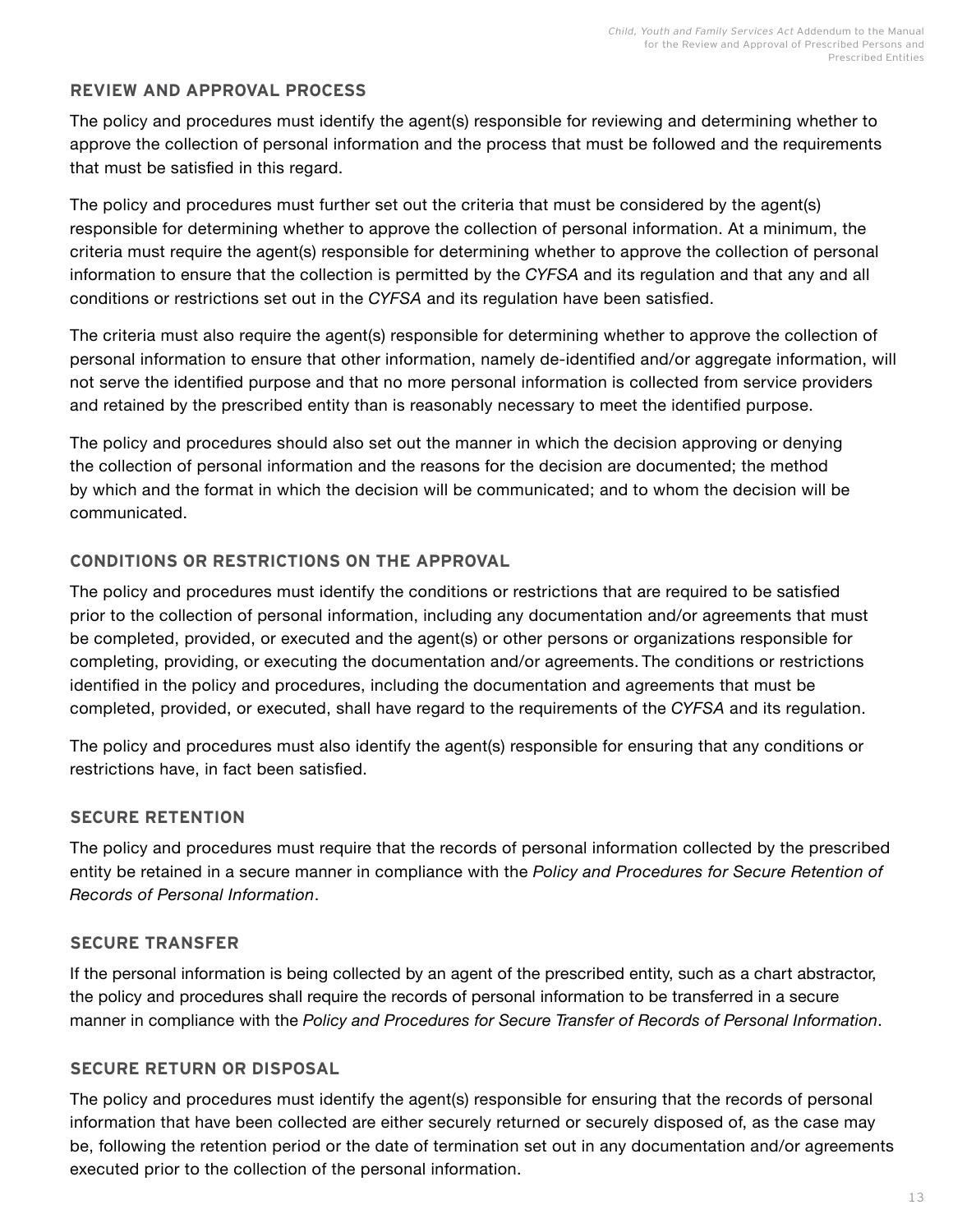<span id="page-15-0"></span>If the records of personal information are to be returned to the service provider, the policy and procedures must require the records to be transferred in a secure manner and in compliance with the *Policy and Procedures for Secure Transfer of Records of Personal Information*. If the records are to be disposed of, the policy and procedures must require the records to be disposed of in a secure manner and in compliance with the *Policy and Procedures for Secure Disposal of Records of Personal Information.*

## 5. POLICY AND PROCEDURES FOR THE SEGREGATION OF PERSONAL INFORMATION

A policy and procedures must be developed and implemented with respect to the segregation of personal information collected from service providers under the *CYFSA*. The policy and procedures must require that personal information collected or used for *CYFSA* purposes be segregated from other personal information and personal health information held by the prescribed entity. The policy and procedures must also set out the precise manner in which the records of personal information will be securely segregated from other records containing other personal information or personal health information. The secure manner of segregation must be consistent with the *CYFSA, PHIPA*, and other legal requirements, as well as orders, guidelines, fact sheets, and best practices issued by the IPC.

The prescribed entity shall require agents to comply with the policy and its procedures and must address how and by whom compliance will be enforced and the consequences of breach. The policy and procedures must also stipulate that compliance will be audited in accordance with the *Policy and Procedures in Respect of Privacy Audits*, must set out the frequency with which the policy and procedures will be audited, and must identify the agent(s) responsible for conducting the audit and for ensuring compliance with the policy and its procedures.

The policy and procedures must also require agents to notify the prescribed entity at the first reasonable opportunity, in accordance with the *Policy and Procedures for Privacy Breach Management*, if an agent breaches or believes there may have been a breach of this policy or its procedures.

## 6. LIST OF DATA HOLDINGS CONTAINING PERSONAL INFORMATION

The prescribed entity shall develop and retain an up-to-date list and brief description of the data holdings of personal information maintained by the prescribed entity under the *CYFSA*.

## 7. POLICY AND PROCEDURES FOR STATEMENTS OF PURPOSE FOR DATA HOLDINGS CONTAINING PERSONAL INFORMATION

A policy and procedures must be developed and implemented with respect to the creation, review, amendment, and approval of statements of purpose for data holdings containing personal information. The policy and procedures shall require the statements of purpose to set out the specific purpose of the data holding, the personal information contained in the data holding, the service providers and any other source(s) of the personal information, and the need for the personal information in relation to the identified purpose.

The policy and procedures must also identify the agent(s) responsible and the process that must be followed in completing the statements of purpose, including the agent(s) or other persons or organizations that must be consulted in completing the statements of purpose and the agent(s) responsible for approving the statements of purpose. The role of the agent(s) that have been delegated day-to-day authority to manage the privacy program in respect of the statements of purpose shall also be specified.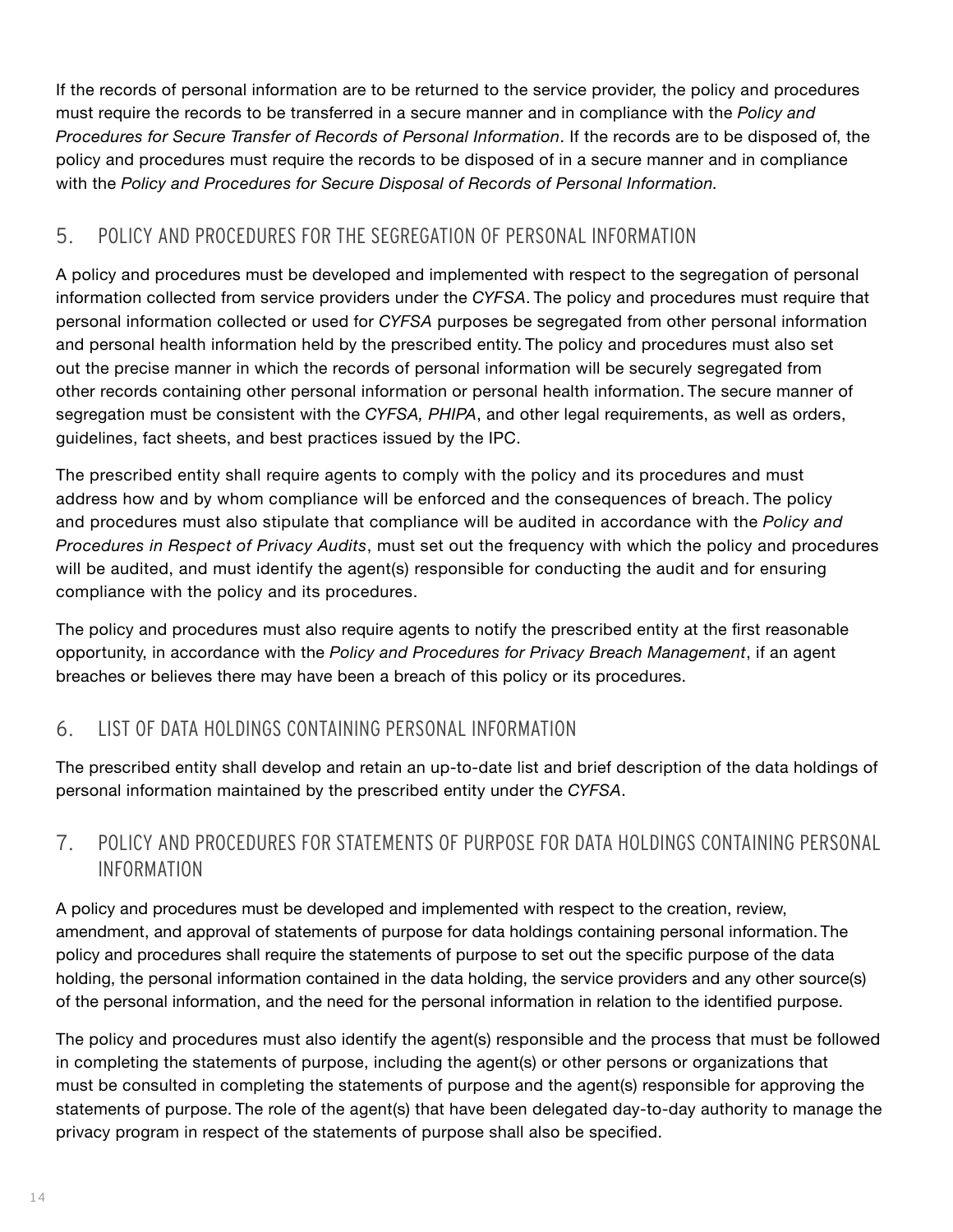<span id="page-16-0"></span>The persons and organizations that will be provided with the statements of purpose shall also be identified. At a minimum, this should include the service providers that provided the personal information.

The policy and procedures shall further require that the statements of purpose be reviewed on an ongoing basis in order to ensure their continued accuracy and in order to ensure that the personal information collected for purposes of the data holding is still necessary for the identified purposes. In this regard, the frequency with which and the circumstances in which the statements of purpose are required to be reviewed must be identified.

The agent(s) responsible and the process that must be followed in reviewing the statements of purpose and in amending the statements of purpose, if necessary, shall also be documented. This shall include the agent(s) or other persons or organizations that must be consulted in reviewing, and if necessary, amending the statements of purpose and the agent(s) responsible for approving the amended statements of purpose. The policy and procedures must further identify the persons and organizations that will be provided amended statements of purpose upon approval, including the service providers or other persons or organizations from whom the personal information in the data holding is collected.

The prescribed entity shall require agents to comply with the policy and its procedures and must address how and by whom compliance will be enforced and the consequences of breach. The policy and procedures must also stipulate that compliance will be audited in accordance with the *Policy and Procedures in Respect of Privacy Audits*, must set out the frequency with which the policy and procedures will be audited, and must identify the agent(s) responsible for conducting the audit and for ensuring compliance with the policy and its procedures.

The policy and procedures must also require agents to notify the prescribed entity at the first reasonable opportunity, in accordance with the *Policy and Procedures for Privacy Breach Management*, if an agent breaches or believes there may have been a breach of this policy or its procedures.

## 8. STATEMENTS OF PURPOSE FOR DATA HOLDINGS CONTAINING PERSONAL INFORMATION

For each data holding containing personal information, the prescribed entity must draft a statement identifying the specific purpose of the data holding, the personal information contained in the data holding, the service providers and any other source(s) of the personal information, and the need for the personal information in relation to the identified purpose.

## 9. POLICY AND PROCEDURES FOR LIMITING AGENT ACCESS TO AND USE OF PERSONAL INFORMATION

A policy and procedures must be developed and implemented to limit access to and use of personal information by agents based on the "need to know" principle. The purpose of this policy and its procedures is to ensure that agents of the prescribed entity access and use both the least identifiable information and the minimum amount of identifiable information necessary for carrying out their day-to-day employment, contractual, or other responsibilities.

The policy and procedures must identify the limited and narrowly defined purposes for which and circumstances in which agents are permitted to access and use personal information and the levels of access to personal information that may be granted. The prescribed entity must ensure that the duties of agents with access to personal information are segregated in order to avoid a concentration of privileges that would enable a single agent to compromise personal information.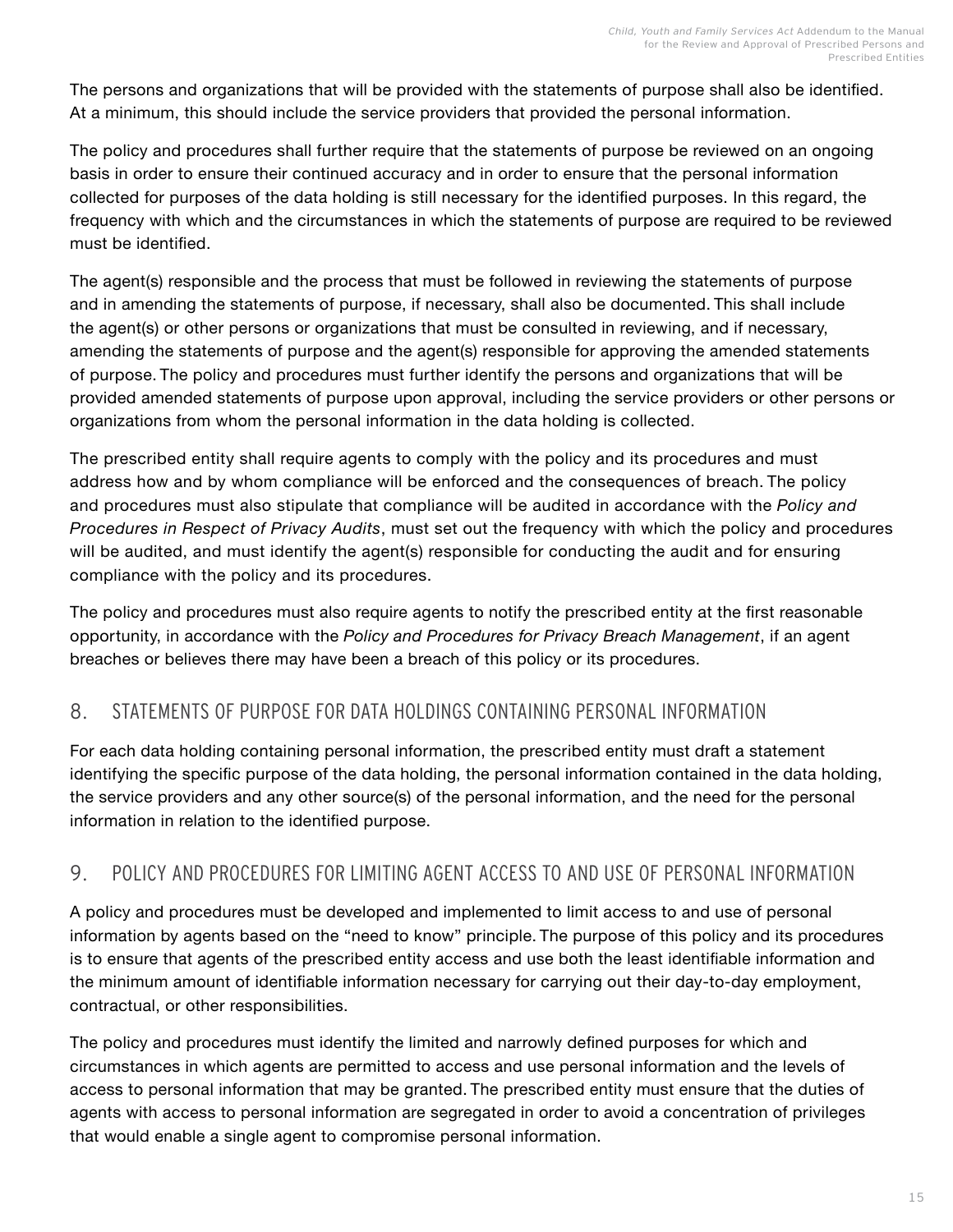For all other purposes and in all other circumstances, the policy and procedures must require agents to access and use de-identified and/or aggregate information, as defined in the *Policy and Procedures with Respect to De-Identification and Aggregation*.

In this regard, the policy and procedures must explicitly prohibit access to and use of personal information if other information, such as de-identified and/or aggregate information, will serve the identified purpose and must prohibit access to or use of more personal information than is reasonably necessary to meet the identified purpose.

The policy and procedures must also prohibit agents from using de-identified and/or aggregate information, either alone or with other information, to identify an individual. This includes attempting to decrypt information that is encrypted, attempting to identify an individual based on unencrypted information, and attempting to identify an individual based on prior knowledge.

## **REVIEW AND APPROVAL PROCESS**

The agent(s) responsible and the process to be followed in receiving, reviewing, and determining whether to approve or deny a request by an agent for access to and use of personal information shall be set out in the policy and procedures, along with the various level(s) of access that may be granted by the prescribed entity.

In outlining the process to be followed, the policy and procedures must set out the requirements to be satisfied in requesting, reviewing, and determining whether to approve or deny a request by an agent for access to and use of personal information; the documentation that must be completed, provided, and/ or executed; the agent(s) responsible for completing, providing, and/or executing the documentation; the agent(s) to whom the documentation must be provided; and the required content of the documentation.

The policy and procedures must also set out the criteria that must be considered by the agent(s) responsible for determining whether to approve or deny a request for access to and use of personal information and, if the request is approved, the criteria that must be considered in determining the appropriate level of access. At a minimum, the agent(s) responsible for determining whether to approve or deny the request must be satisfied that:

- the agent making the request routinely requires access to and use of personal information on an ongoing basis or for a specified period for his or her employment, contractual, or other responsibilities;
- the identified purpose for which access to and use of personal information is requested is permitted by the *CYFSA* and its regulation;
- the identified purpose for which access to and use of personal information is requested cannot reasonably be accomplished without personal information;
- de-identified and/or aggregate information will not serve the identified purpose; and
- in approving the request, no more personal information will be accessed and used than is reasonably necessary to meet the identified purpose.

The policy and procedures should also set out the manner in which the decision approving or denying the request for access to and use of personal information and the reasons for the decision are documented; the method by which and the format in which the decision will be communicated; to whom the decision will be communicated; any documentation that must be completed, provided, and/or executed upon rendering the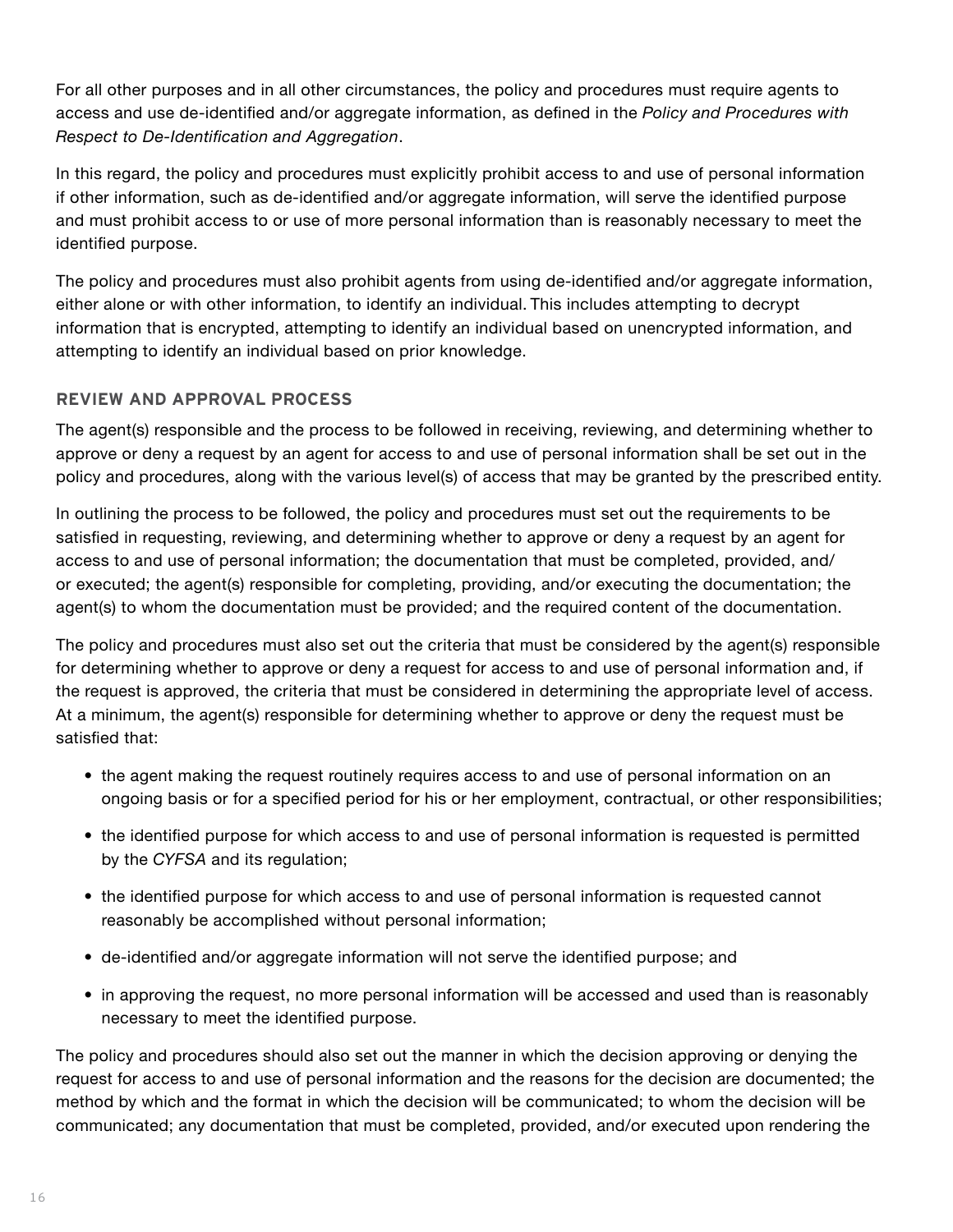decision; the agent(s) responsible for completing, providing, and/or executing the documentation; and the required content of the documentation.

## **CONDITIONS OR RESTRICTIONS ON THE APPROVAL**

The policy and procedures must identify the conditions or restrictions imposed on an agent granted approval to access and use personal information, such as read, create, update, or delete limitations, and the circumstances in which the conditions or restrictions will be imposed.

In the event that an agent only requires access to and use of personal information for a specified period, the policy and procedures must set out the process to be followed in ensuring that access to and use of the personal information is permitted only for that specified time period.

We recommend that all approved accesses and uses of personal information be subject to an automatic expiry, following which an agent is again required to request approval to access and use personal information in accordance with the policy and its procedures. At a minimum, we recommend that the expiry date be one year from the date approval is granted.

The policy and procedures must also prohibit an agent granted approval to access and use personal information from accessing and using personal information except as necessary for his or her employment, contractual, or other responsibilities; from accessing and using personal information if other information will serve the identified purpose; and from accessing and using more personal information than is reasonably necessary to meet the identified purpose. The prescribed entity must also ensure that all accesses to and uses of personal information are permitted by the *CYFSA* and its regulation.

Further, the policy and procedures must impose conditions or restrictions on the purposes for which and the circumstances in which an agent granted approval to access and use personal information is permitted to disclose that personal information. The prescribed entity must ensure that any such disclosures are permitted by the *CYFSA* and its regulation.

## **NOTIFICATION AND TERMINATION OF ACCESS AND USE**

The policy and procedures must require an agent granted approval to access and use personal information, as well as his or her supervisor, to notify the prescribed entity when the agent is no longer employed or retained by the prescribed entity or no longer requires access to or use of the personal information.

The procedure to be followed in providing the notification must also be identified. In particular, the policy and procedures must identify the agent(s) to whom this notification must be provided; the time frame within which this notification must be provided; the format of the notification; the documentation that must be completed, provided, and/or executed, if any; the agent(s) responsible for completing, providing, and/or executing the documentation; the agent(s) to whom the documentation must be provided; and the required content of the documentation.

The policy and procedures must also identify the agent(s) responsible for terminating access to and use of the personal information, the procedure to be followed in terminating access to and use of the personal information and the time frame within which access to and use of the personal information must be terminated.

The prescribed entity must ensure that the procedures implemented in this regard are consistent with the *Policy and Procedures for Termination or Cessation of the Employment or Contractual Relationship*.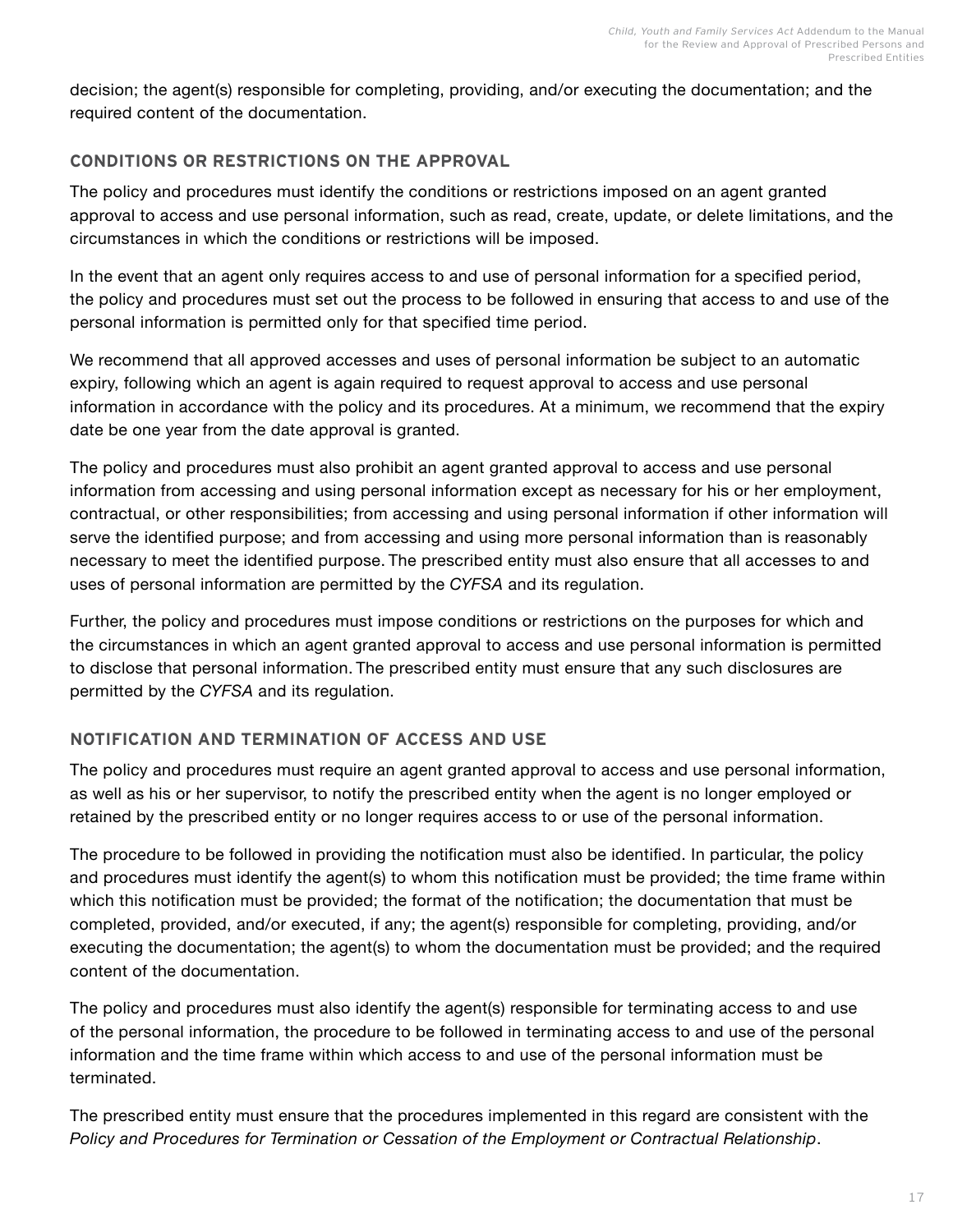## <span id="page-19-0"></span>**SECURE RETENTION**

The policy and procedures must require an agent granted approval to access and use personal information to securely retain the records of personal information in compliance with the *Policy and Procedures for Secure Retention of Records of Personal Information*.

## **SECURE DISPOSAL**

The policy and procedures must require an agent granted approval to access and use personal information to securely dispose of the records of personal information in compliance with the *Policy and Procedures for Secure Disposal of Records of Personal Information*.

## **TRACKING APPROVED ACCESS TO AND USE OF PERSONAL INFORMATION**

The policy and procedures must require that a log be maintained of agents granted approval to access and use personal information and must identify the agent(s) responsible for maintaining such a log. We also recommend that the policy and procedures address where documentation related to the receipt, review, approval, denial, or termination of access to and use of personal information is to be retained and the agent(s) responsible for retaining this documentation.

## **COMPLIANCE, AUDIT, AND ENFORCEMENT**

The prescribed entity must also require agents to comply with the policy and its procedures and must address how and by whom compliance will be enforced and the consequences of breach.

In the event that there is no automatic expiry date on the approval to access and use personal information, regular audits of agents granted approval to access and use personal information must be conducted in accordance with the *Policy and Procedures in Respect of Privacy Audits*. The purpose of the audit is to ensure that agents granted such approval continue to be employed or retained by the prescribed entity and continue to require access to the same amount and type of personal information. In this regard, the policy and procedures must identify the agent(s) responsible for conducting the audits and for ensuring compliance and the frequency with which the audits must be conducted. At a minimum, audits must be conducted on an annual basis.

The policy and procedures must also require agents to notify the prescribed entity at the first reasonable opportunity, in accordance with the *Policy and Procedures for Privacy Breach Management*, if an agent breaches or believes there may have been a breach of this policy or its procedures.

## 10. LOG OF AGENTS GRANTED APPROVAL TO ACCESS AND USE PERSONAL INFORMATION

A prescribed entity must maintain a log of agents granted approval to access and use personal information. At a minimum, the log must include the name of the agent granted approval to access and use personal information; the data holdings of personal information to which the agent has been granted approval to access and use; the level or type of access and use granted; the date that access and use was granted; and the termination date or the date of the next audit of access to and use of the personal information.

## 11. POLICY AND PROCEDURES FOR THE USE OF PERSONAL INFORMATION FOR RESEARCH

A policy and procedures must be developed and implemented to identify whether and in what circumstances, if any, the prescribed entity permits personal information to be used for research purposes.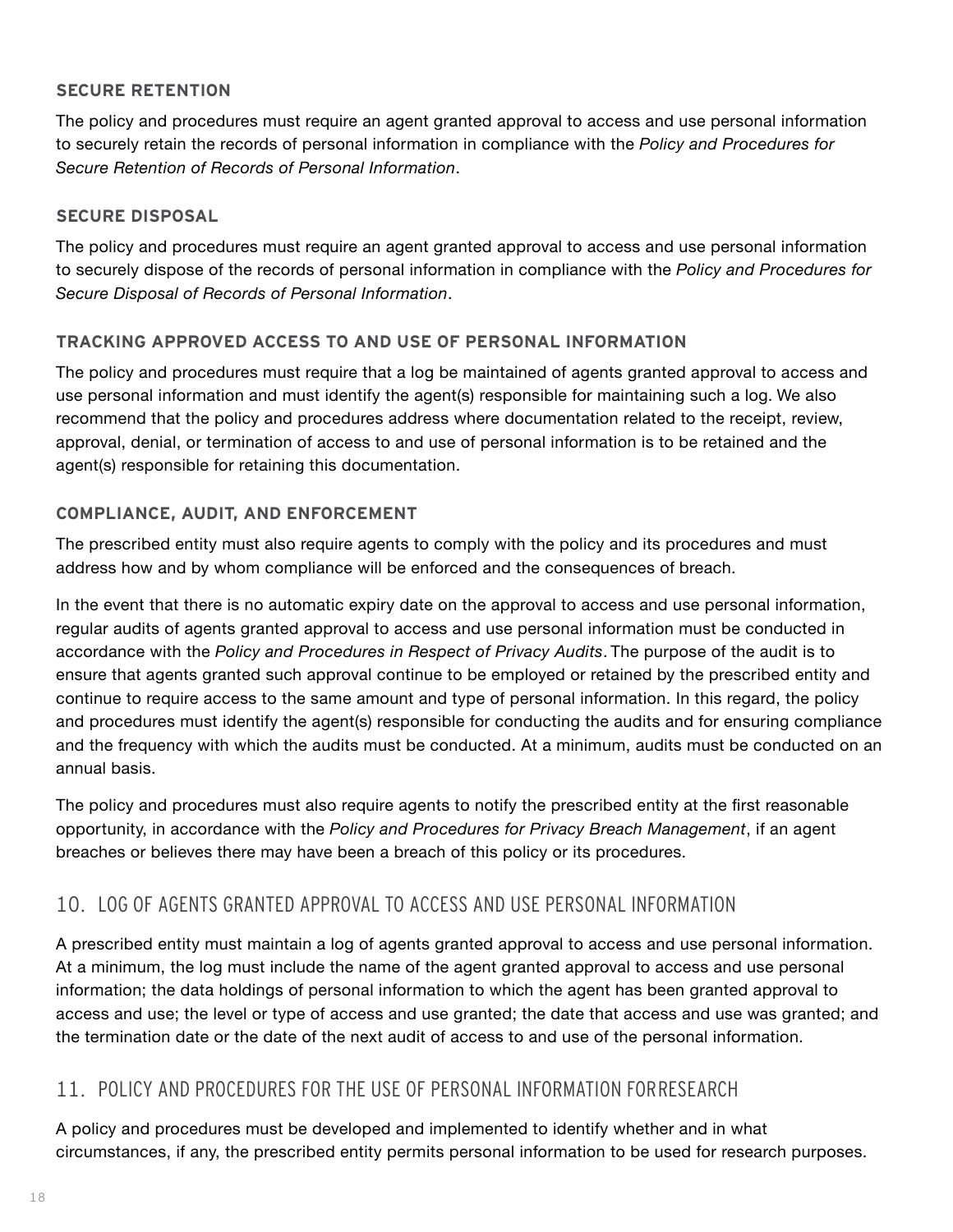The policy and procedures must articulate a commitment by the prescribed entity not to use personal information for research purposes if other information will serve the research purpose and not to use more personal information than is reasonably necessary to meet the research purpose.

The prescribed entity must require agents to comply with the policy and its procedures and must address how and by whom compliance will be enforced and the consequences of breach. The policy and procedures must also stipulate that compliance will be audited in accordance with the *Policy and Procedures in Respect of Privacy Audits*, must set out the frequency with which the policy and procedures will be audited, and must identify the agent(s) responsible for conducting the audit and for ensuring compliance.

The policy and procedures must also require agents to notify the prescribed entity at the first reasonable opportunity, in accordance with the *Policy and Procedures for Privacy Breach Management*, if an agent breaches or believes there may have been a breach of the policy or its procedures.

## **WHERE THE USE OF PERSONAL INFORMATION IS PERMITTED FOR RESEARCH**

If the prescribed entity permits personal information to be used for research purposes, the policy and procedures must set out the circumstances in which personal information is permitted to be used for research purposes.

#### **DISTINCTION BETWEEN THE USE OF PERSONAL INFORMATION FOR RESEARCH AND OTHER PURPOSES**

The policy and its procedures must clearly distinguish between the use of personal information for research purposes and the use of personal information for the purpose of data analysis or the compilation of statistical information under sections 293(1) or (3) of the *CYFSA*. The criteria that must be considered in determining when a use of personal information is for research purposes and when a use is for the purpose of data analysis or the compilation of statistical information, as well as the agent(s) responsible and the procedure to be followed in making this determination, must also be addressed.

## **REVIEW AND APPROVAL PROCESS**

The policy and procedures must also identify the agent(s) responsible for receiving, reviewing, and determining whether to approve or deny a request for the use of personal information for research purposes and the process that must be followed in this regard. This shall include a discussion of the documentation that must be completed, provided, and/or executed; the agent(s) responsible for completing, providing, and/or executing the documentation; the agent(s) to whom this documentation must be provided; and the required content of the documentation.

The policy and procedures must also address the requirements that must be satisfied and the criteria that must be considered by the agent(s) responsible for determining whether to approve the request to use personal information for research purposes. In identifying the requirements that must be satisfied and the criteria that must be considered, the policy and procedures shall have regard to the *CYFSA* and its regulation.

At a minimum, prior to any approval of the use of personal information for research purposes, the policy and procedures must require the agent(s) responsible for determining whether to approve or deny the request to review the written research plan to ensure it complies with the requirements in the *CYFSA* and its regulation, to ensure that the written research plan has been approved by a research ethics board, and to ensure that the prescribed entity is in receipt of a copy of the decision of the research ethics board approving the written research plan. In addition, the prescribed entity must receive written confirmation from each member of the research ethics board that the member's personal interest in the use of the personal information or the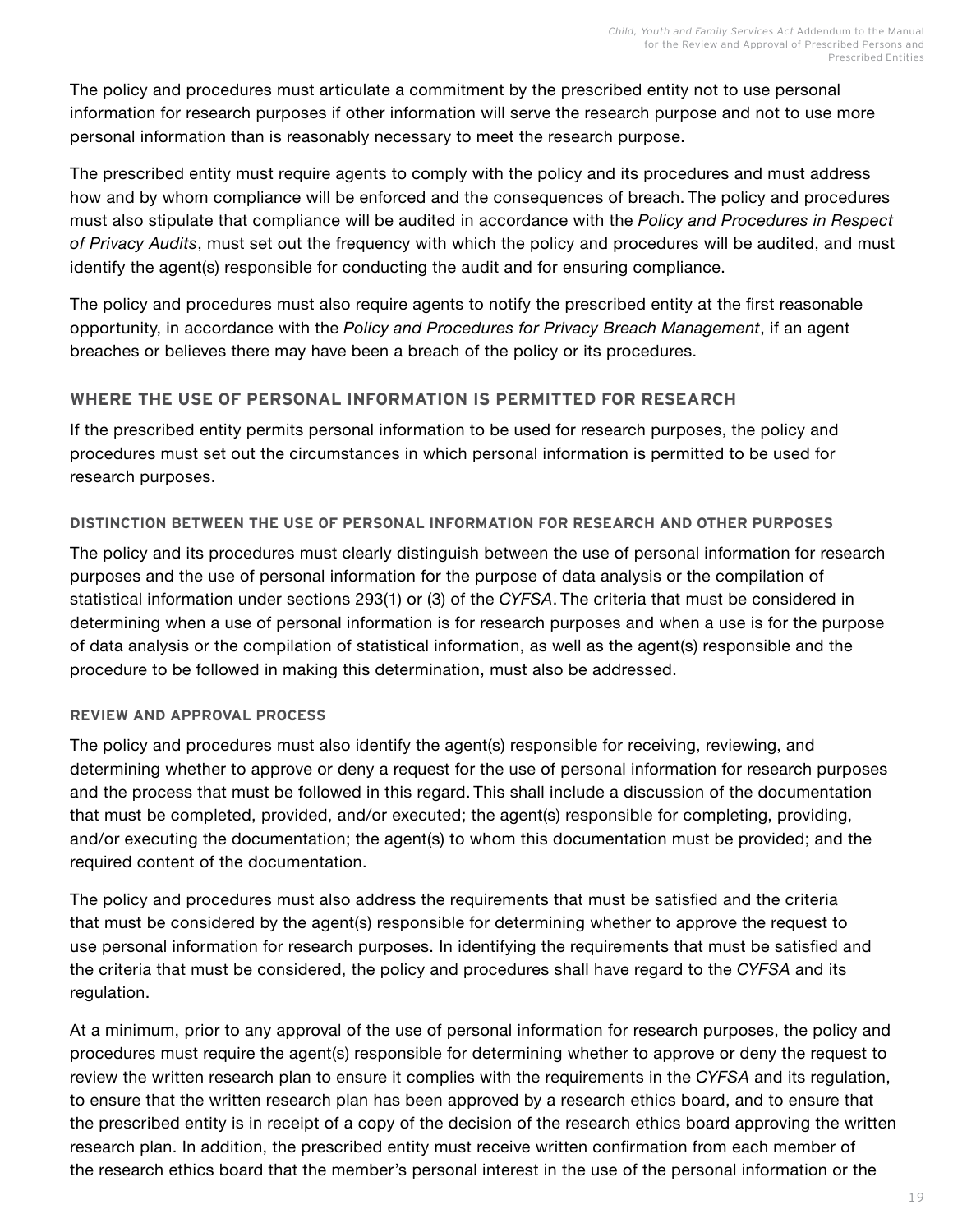performance of the research does not conflict or appear to conflict with the member's ability to objectively review the research plan. These requirements are set out in section 4 of the regulation.

In addition, prior to any approval of the use of personal information for research purposes, the agent(s) responsible for determining whether to approve or deny the request must be required to ensure that the personal information being requested is consistent with the personal information identified in the written research plan approved by the research ethics board. The responsible agent(s) must also be required to ensure that other information, namely de-identified and/or aggregate information, will not serve the research purpose and that no more personal information is being requested than is reasonably necessary to meet the research purpose.

The policy and procedures should also set out the manner in which the decision approving or denying the request to use personal information for research purposes and the reasons for the decision are documented; the method by which and the format in which the decision will be communicated; and to whom the decision will be communicated.

#### **CONDITIONS OR RESTRICTIONS ON THE APPROVAL**

The policy and procedures must identify the conditions or restrictions that will be imposed on the approval to use personal information for research purposes, including any documentation that must be completed, provided, or executed and the agent(s) responsible for completing, providing, or executing the documentation. In determining the conditions or restrictions that will be imposed, the policy and procedures shall have regard to the *CYFSA* and its regulation.

At a minimum, the policy and procedures must require that agent(s) granted approval to use personal information for research purposes comply with the following requirements:

- use the information only for the purposes set out in the research plan approved by the research ethics board,
- not publish the information in a form that could reasonably enable a person to ascertain the identity of the individual,
- not disclose any personal information disclosed to the agent except as required by law,
- not make contact, or attempt to make contact, directly or indirectly, with any individual whose personal information has been disclosed to the agent, and
- notify the prescribed entity immediately in writing if the agent fails to fulfill any of the above-listed requirements.

The policy and procedures must also identify the agent(s) responsible for ensuring that any conditions or restrictions imposed on the use of personal information for research purposes are in fact being satisfied.

#### **SECURE RETENTION**

The policy and procedures must require the agent granted approval to use personal information for research purposes to retain the records of personal information in compliance with the written research plan approved by the research ethics board, and the *Policy and Procedures for Secure Retention of Records of Personal Information*.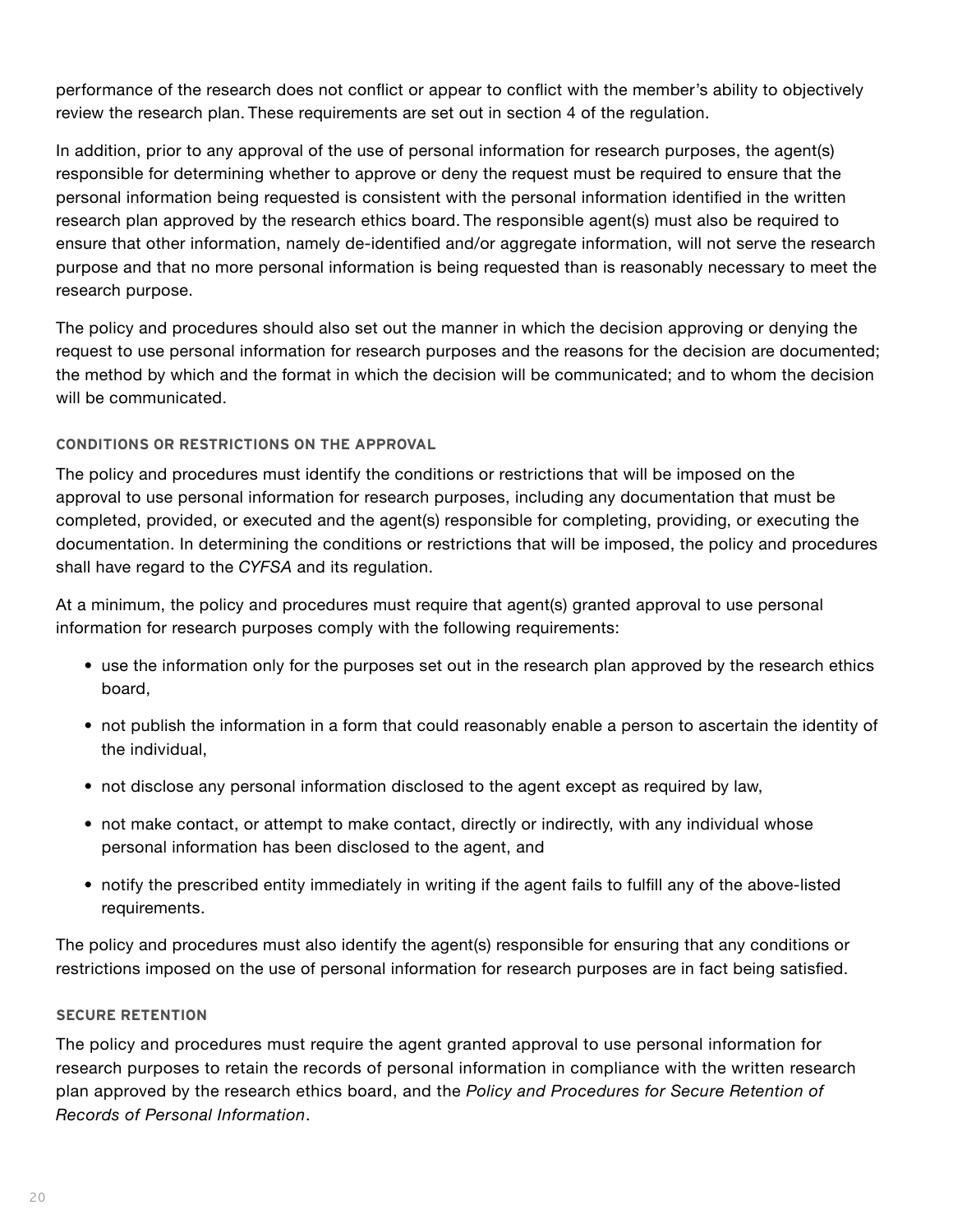#### **SECURE RETURN OR DISPOSAL**

The policy and procedures must address whether an agent granted approval to use personal information for research purposes is required to securely return or securely dispose of the records of personal information or is permitted to de-identify and retain the records following the retention period in the written research plan approved by the research ethics board.

If the records of personal information are required to be securely returned to prescribed entity, the policy and procedures must stipulate the time frame following the retention period set out in the written research plan within which the records must be securely returned, the secure manner in which the records must be returned, and the agent to whom the records must be securely returned.

If the records of personal information are required to be disposed of in a secure manner, the policy and procedures must require the records to be disposed of in accordance with the *Policy and Procedures for Secure Disposal of Records of Personal Information*. The policy and procedures must further stipulate the time frame following the retention period in the written research plan within which the records must be securely disposed of, must require a certificate of destruction to be provided, must identify the agent of the prescribed entity to whom the certificate of destruction must be provided, and must identify the time frame following secure disposal within which the certificate of destruction must be provided. The certificate of destruction confirming the secure disposal must be required to identify the records of personal information securely disposed of and the date, time, and method of secure disposal employed and must be required to bear the name and signature of the agent who performed the secure disposal.

If the records of personal information are required to be de-identified and retained by the agent rather than being securely returned or disposed of, the policy and procedures shall require the records of personal information to be de-identified in compliance with the *Policy and Procedures With Respect to De-Identification and Aggregation*. The policy and procedures must further stipulate the time frame following the retention period set out in the written research plan within which the records must be de-identified.

The policy and procedures must also identify the agent(s) responsible for ensuring that records of personal information used for research purposes are securely returned, securely disposed of, or deidentified within the stipulated time frame following the retention period set out in the written research plan and the process to be followed in the event that the records of personal information are not securely returned, a certificate of destruction is not received, or the records of personal information are not deidentified within the time frame identified.

#### **TRACKING APPROVED USES OF PERSONAL INFORMATION FOR RESEARCH**

The policy and procedures must require that a log be maintained of the approved uses of personal information for research purposes and must identify the agent(s) responsible for maintaining such a log. We also recommend that the policy and procedures address where written research plans, copies of the decisions of research ethics boards, certificates of destruction, and other documentation related to the receipt, review, approval, or denial of requests for the use of personal information for research purposes will be retained and the agent(s) responsible for retaining this documentation.

## **WHERE THE USE OF PERSONAL INFORMATION IS NOT PERMITTED FOR RESEARCH**

If the prescribed entity does not permit personal information to be used for research purposes, the policy and procedures must expressly prohibit the use of personal information for research purposes and must indicate whether or not de-identified and/or aggregate information may be used for research purposes.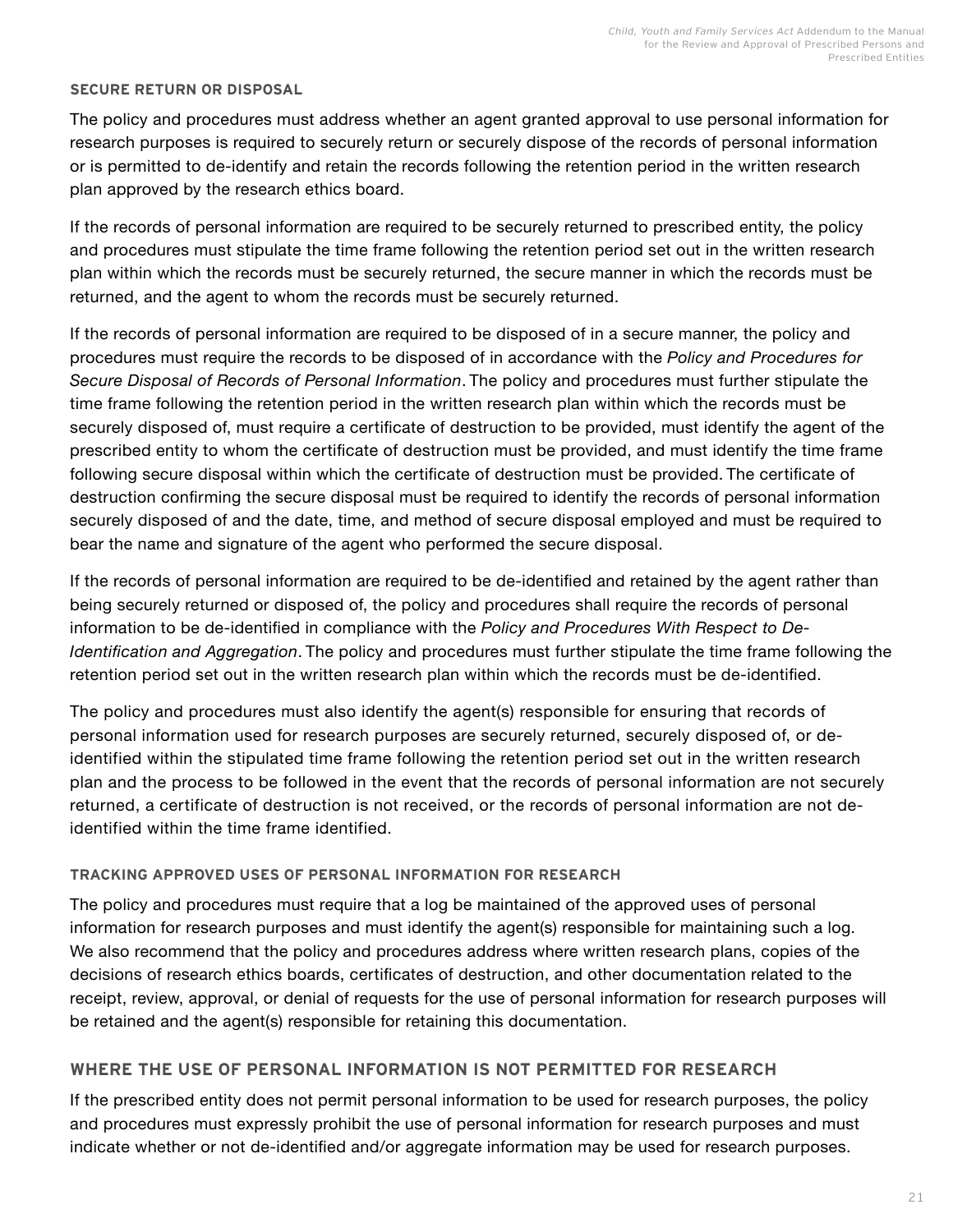#### <span id="page-23-0"></span>**REVIEW AND APPROVAL PROCESS**

If the prescribed entity permits de-identified and/or aggregate information to be used for research purposes, the policy and procedures must identify the agent(s) responsible for receiving, reviewing, and determining whether to approve or deny a request for the use of de-identified and/or aggregate information for research purposes and the process that must be followed in this regard. This shall include a discussion of the documentation that must be completed, provided, and/or executed; the agent(s) responsible for completing, providing, and/or executing the documentation; the agent(s) to whom this documentation must be provided; and the required content of the documentation.

The policy and procedures must also address the requirements that must be satisfied and the criteria that must be considered by the agent(s) responsible for determining whether to approve or deny the request to use de-identified and/or aggregate information for research purposes. At a minimum, the policy and procedures must require the de-identified and/or aggregate information to be reviewed prior to the approval and use of the de-identified and/or aggregate information in order to ensure that the information does not identify an individual and that it is not reasonably foreseeable in the circumstances that the information could be utilized, either alone or with other information, to identify an individual. The agent(s) responsible for undertaking this review shall also be identified.

The policy and procedures should also set out the manner in which the decision approving or denying the request for the use of de-identified and/or aggregate information for research purposes and the reasons for the decision are documented; the method by which and the format in which the decision will be communicated; and to whom the decision will be communicated.

#### **CONDITIONS OR RESTRICTIONS ON THE APPROVAL**

The policy and procedures must also identify the conditions or restrictions that will be imposed on the approval to use de-identified and/or aggregate information for research purposes, including any documentation that must be completed, provided, or executed and the agent(s) responsible for completing, providing, or executing the documentation.

At a minimum, the policy and procedures must prohibit an agent granted approval to use de-identified and/or aggregate information for research purposes from using that information, either alone or with other information, to identify an individual. This includes attempting to decrypt information that is encrypted, attempting to identify an individual based on unencrypted information, and attempting to identify an individual based on prior knowledge.

The policy and procedures must also identify the agent(s) responsible for ensuring that any conditions or restrictions imposed on the use of de-identified and/or aggregate information for research purposes are in fact being satisfied.

## 12. LOG OF APPROVED USES OF PERSONAL INFORMATION FOR RESEARCH

A prescribed entity that permits the use of personal information for research purposes must maintain a log of the approved uses that, at a minimum, includes:

- the name of the research study;
- the name of the agent(s) to whom the approval was granted;
- the date of the decision of the research ethics board approving the written research plan;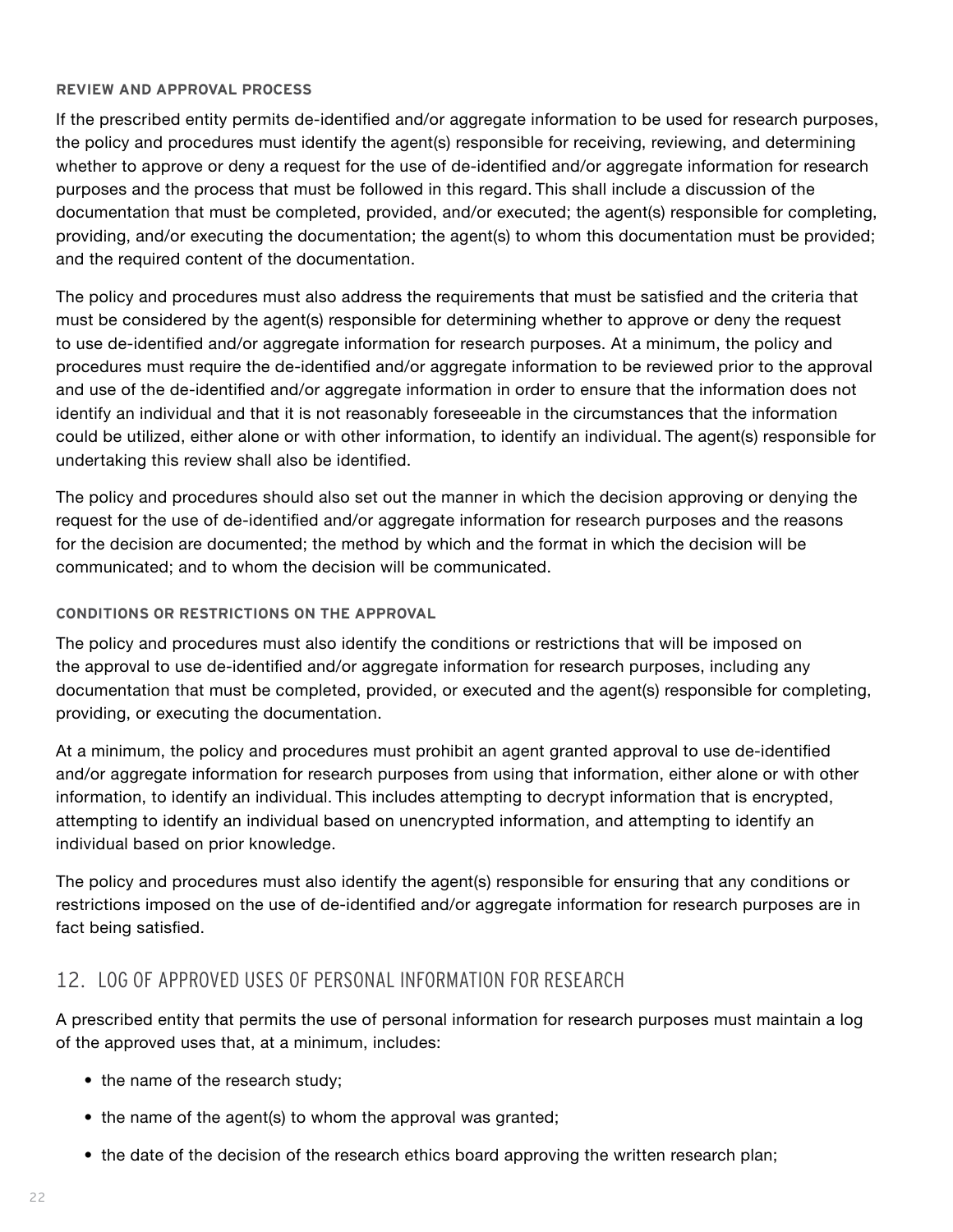- <span id="page-24-0"></span>• the specific purpose of the research study;
- the date that the approval to use personal information for research purposes was granted by the prescribed entity;
- the date that the personal information was provided to the agent(s);
- the nature of the personal information provided to the agent(s);
- the retention period for the records of personal information identified in the written research plan approved by the research ethics board;
- whether the records of personal information will be securely returned, securely disposed of, or deidentified and retained following the retention period; and
- the date the records of personal information were securely returned or a certificate of destruction was received or the date by which they must be returned or disposed of, if applicable.

## 13. POLICY AND PROCEDURES FOR DISCLOSURE OF PERSONAL INFORMATION FOR PURPOSES OTHER THAN RESEARCH

A policy and procedures must be developed and implemented that limit the disclosure of personal information for purposes other than research to disclosures required by law and disclosures to another prescribed entity for the purposes described in section 293(1) of the *CYFSA*. The policy and procedures must prohibit all other disclosures of personal information for non-research purposes.

The policy and procedures must articulate a commitment by the prescribed entity not to disclose personal information if other information will serve the purpose and not to disclose more personal information than is reasonably necessary to meet the purpose.

The prescribed entity must require agents to comply with the policy and its procedures and must address how and by whom compliance will be enforced and the consequences of breach. The policy and procedures must also stipulate that compliance will be audited in accordance with the *Policy and Procedures in Respect of Privacy Audits*, must set out the frequency with which the policy and procedures will be audited, and must identify the agent(s) responsible for conducting the audit and for ensuring compliance with the policy and its procedures.

The policy and procedures must also require agents to notify the prescribed entity at the first reasonable opportunity, in accordance with the *Policy and Procedures for Privacy Breach Management*, if an agent breaches or believes there may have been a breach of this policy or its procedures.

#### **WHERE THE DISCLOSURE OF PERSONAL INFORMATION IS PERMITTED**

The policy and procedures must set out the purposes for which and the circumstances in which the disclosure of personal information is permitted. The policy and procedures must further require that all disclosures of personal information comply with the *CYFSA* and its regulation.

#### **REVIEW AND APPROVAL PROCESS**

The policy and procedures must identify the agent(s) responsible for receiving, reviewing, and determining whether to approve or deny a request for the disclosure of personal information for purposes other than research and the process that must be followed in this regard. This shall include a discussion of the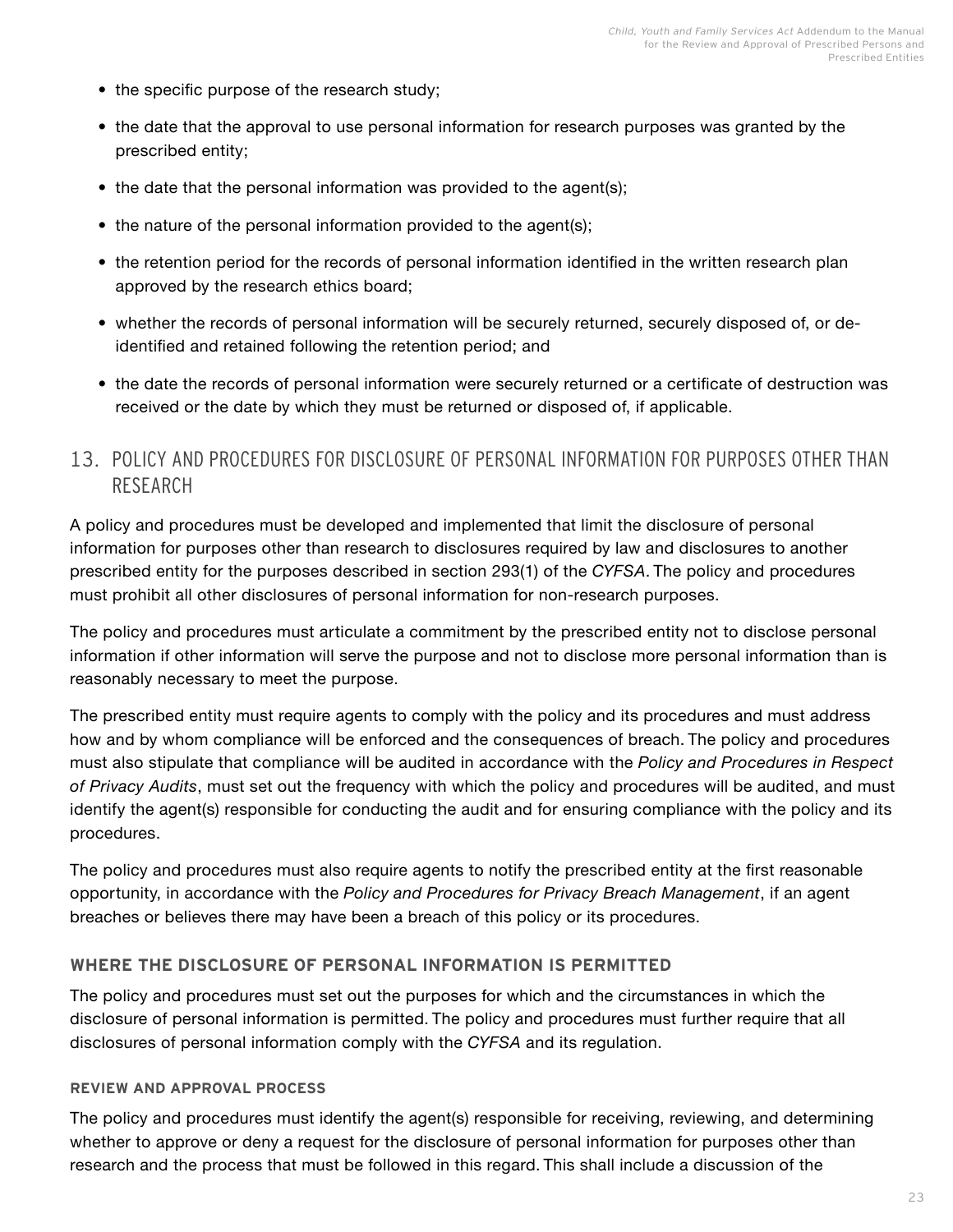documentation that must be completed, provided, and/or executed; the agent(s) or other persons or organizations responsible for completing, providing, and/or executing the documentation; the agent(s) to whom this documentation must be provided; and the required content of the documentation.

The policy and procedures must also address the requirements that must be satisfied and the criteria that must be considered by the agent(s) responsible for determining whether to approve the request for the disclosure of personal information for purposes other than research. In identifying the requirements that must be satisfied and the criteria that must be considered, the policy and procedures shall have regard to the *CYFSA* and its regulation.

At a minimum, the agent(s) responsible for determining whether to approve or deny the request for the disclosure of personal information for purposes other than research must be required to ensure that the disclosure is permitted by the *CYFSA* and its regulation and that any and all conditions or restrictions set out in the *CYFSA* and its regulation have been satisfied

The criteria must also require the agent(s) responsible for determining whether to approve or deny the request to ensure that other information, namely de-identified and/or aggregate information, will not serve the identified purpose of the disclosure and that no more personal information is being requested than is reasonably necessary to meet the identified purpose.

The policy and procedures should also set out the manner in which the decision approving or denying the request for the disclosure of personal information for purposes other than research and the reasons for the decision are documented; the method by which and the format in which the decision will be communicated; and to whom the decision will be communicated.

## **CONDITIONS OR RESTRICTIONS ON THE APPROVAL**

The policy and procedures must identify the conditions or restrictions that are required to be satisfied prior to the disclosure of personal information for purposes other than research, including any documentation and/or agreements that must be completed, provided, or executed and the agent(s) or other persons or organizations responsible for completing, providing, or executing the documentation and/or agreements.

At a minimum, the policy and procedures must require a Data Sharing Agreement to be executed in accordance with the *Policy and Procedures for the Execution of Data Sharing Agreements* and the *Template Data Sharing Agreement* prior to any disclosure of personal information for purposes other than research.

The policy and procedures must also identify the agent(s) responsible for ensuring that any conditions or restrictions that must be satisfied prior to the disclosure of personal information have in fact been satisfied, including the execution of a Data Sharing Agreement.

#### **SECURE TRANSFER**

The policy and procedures shall require records of personal information to be transferred in a secure manner in compliance with the *Policy and Procedures for Secure Transfer of Records of Personal Information*.

## **SECURE RETURN OR DISPOSAL**

The policy and procedures must identify the agent(s) responsible for ensuring that records of personal information disclosed to a person or organization for purposes other than research are either securely returned or securely disposed of, as the case may be, following the retention period in the Data Sharing Agreement or the date of termination of the Data Sharing Agreement.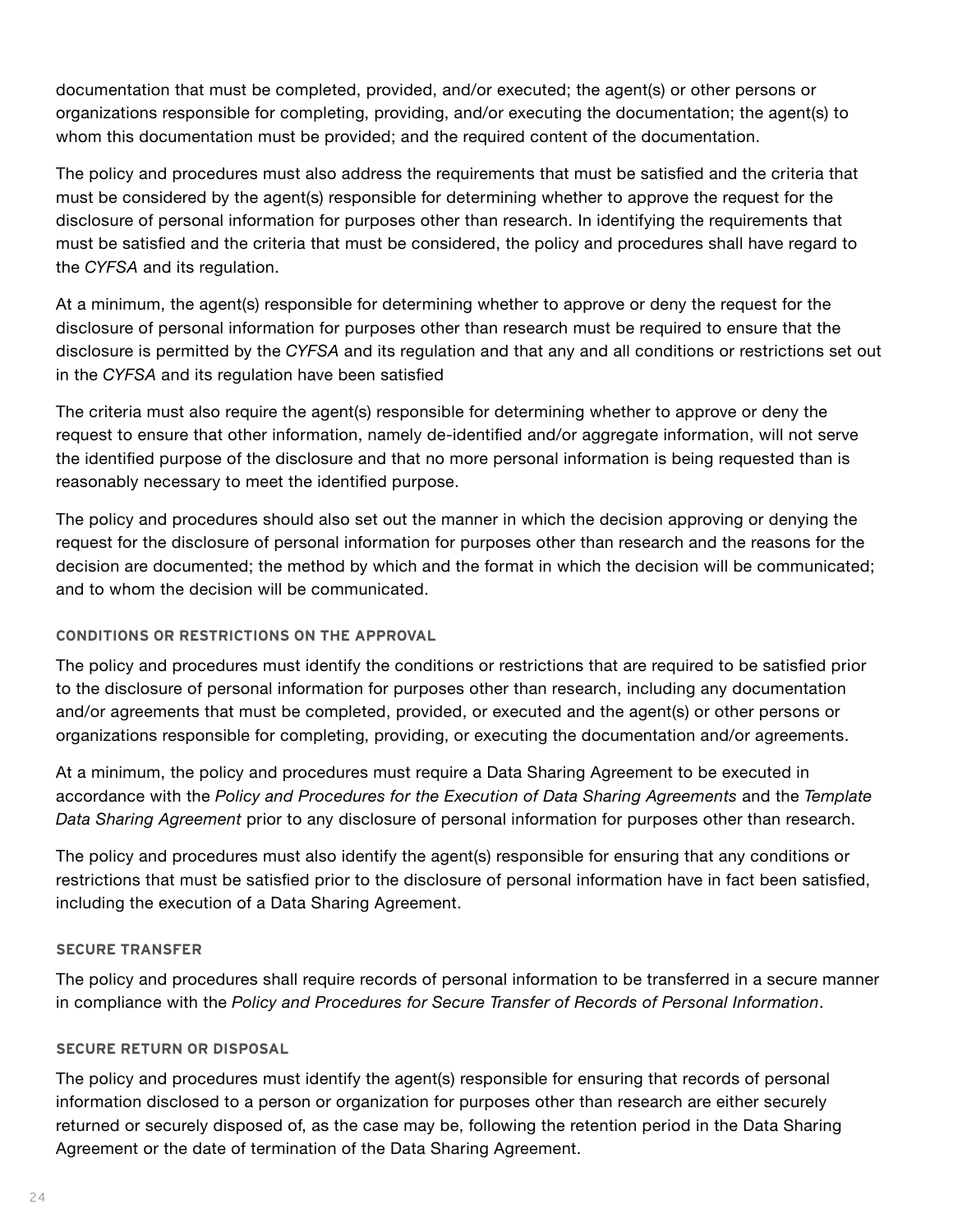The policy and procedures must further address the process to be followed where records of personal information are not securely returned or a certificate of destruction is not received within a reasonable period of time following the retention period in the Data Sharing Agreement or the date of termination of the Data Sharing Agreement. This shall include the agent(s) responsible for implementing this process and the stipulated time frame following the retention period or the date of termination within which this process must be implemented.

In the context of disclosures that are required by law, different legal requirements may apply.

#### **DOCUMENTATION RELATED TO APPROVED DISCLOSURES OF PERSONAL INFORMATION**

We recommend that the policy and procedures address where documentation related to the receipt, review, approval, or denial of requests for the disclosure of personal information for purposes other than research will be retained and the agent(s) responsible for retaining this documentation.

## **WHERE THE DISCLOSURE OF PERSONAL INFORMATION IS NOT PERMITTED**

The policy and procedures must expressly prohibit the disclosure of personal information for non-research purposes, except where the disclosure is required by law. The policy and procedures must indicate whether or not de-identified and/or aggregate information may be disclosed.

## **REVIEW AND APPROVAL PROCESS**

If the prescribed entity permits de-identified and/or aggregate information to be disclosed for non-research purposes, the policy and procedures must identify the agent(s) responsible for receiving, reviewing, and determining whether to approve or deny a request for the disclosure of de-identified and/or aggregate information and the process that must be followed in this regard. This shall include a discussion of the documentation that must be completed, provided, and/or executed; the agent(s) or other persons or organizations responsible for completing, providing, and/or executing the documentation; the agent(s) to whom this documentation must be provided; and the required content of the documentation.

The policy and procedures must also address the requirements that must be satisfied and the criteria that must be considered by the agent(s) responsible for determining whether to approve or deny the request for the disclosure of de-identified and/or aggregate information for purposes other than research. At a minimum, the policy and procedures must require the de-identified and/or aggregate information to be reviewed prior to the disclosure of the de-identified and/or aggregate information in order to ensure that the information does not identify an individual and that it is not reasonably foreseeable in the circumstances that the information could be utilized, either alone or with other information, to identify an individual. The agent(s) responsible for undertaking this review shall also be identified.

The policy and procedures should also set out the manner in which the decision approving or denying the request for the disclosure of de-identified and/or aggregate information for purposes other than research and the reasons for the decision are documented; the method by which and the format in which the decision will be communicated; and to whom the decision will be communicated.

#### **CONDITIONS OR RESTRICTIONS ON THE APPROVAL**

The policy and procedures must also identify the conditions or restrictions that are required to be satisfied prior to the disclosure of de-identified and/or aggregate information for non-research purposes, including any documentation and/or agreements that must be completed, provided, or executed and the agent(s) or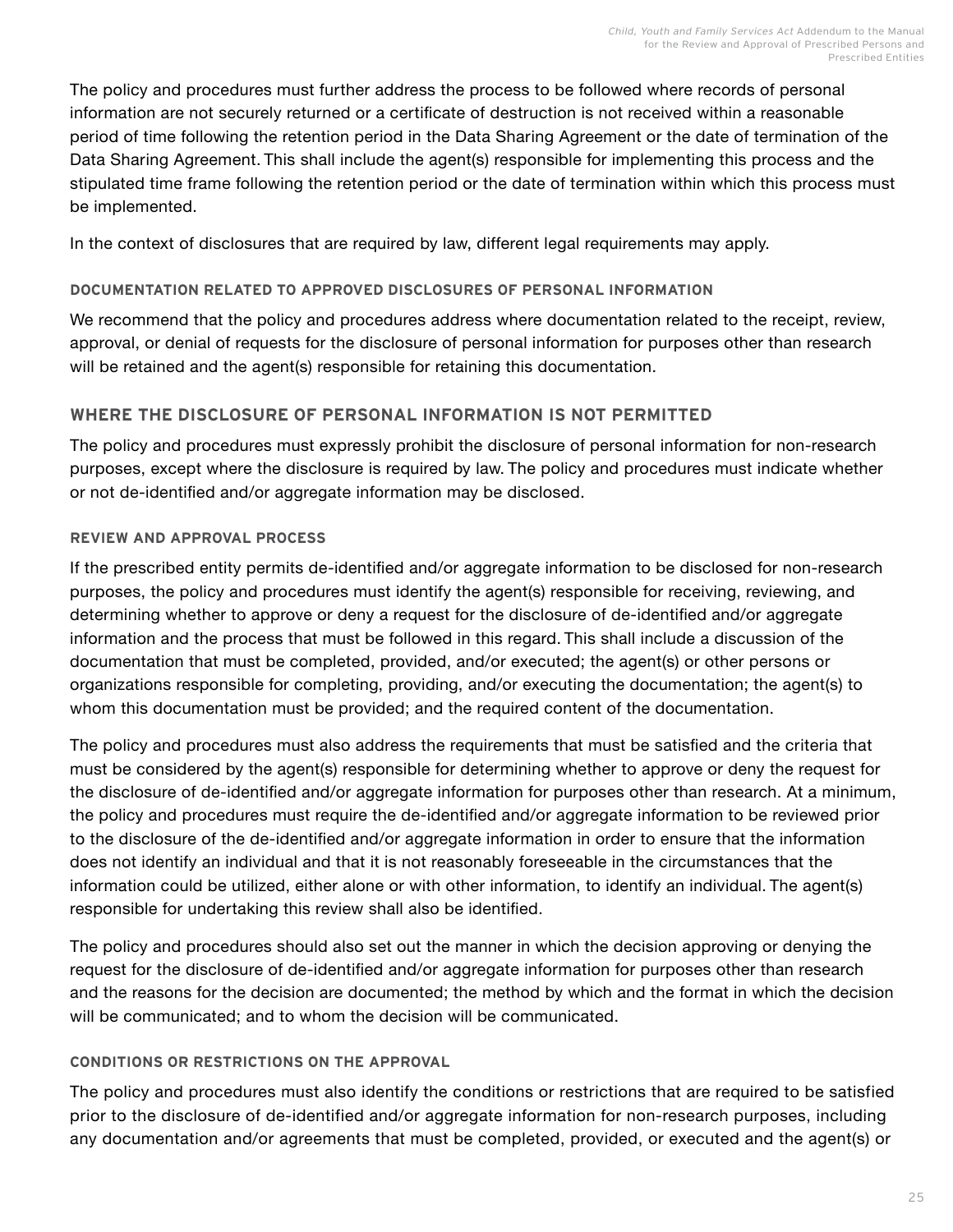<span id="page-27-0"></span>other persons or organizations responsible for completing, providing, or executing the documentation and/ or agreements.

At a minimum, the prescribed entity must require the person or organization to which the de-identified and/or aggregate information will be disclosed to acknowledge and agree, in writing, that the person or organization will not use the de-identified and/or aggregate information, either alone or with other information, to identify an individual. This includes attempting to decrypt information that is encrypted, attempting to identify an individual based on unencrypted information, and attempting to identify an individual based on prior knowledge.

The policy and procedures must also identify the agent(s) responsible for ensuring that any conditions or restrictions that must be satisfied prior to the disclosure of the de-identified and/or aggregate information have in fact been satisfied, including the execution of the written acknowledgement. Further, the policy and procedures shall require the responsible agent(s) to track receipt of the executed written acknowledgments and shall set out the procedure that must be followed and the documentation that must be maintained in this regard.

## 14. POLICY AND PROCEDURES FOR DISCLOSURE OF PERSONAL INFORMATION FOR RESEARCH PURPOSES AND THE EXECUTION OF RESEARCH AGREEMENTS

A policy and procedures must be developed and implemented to identify whether and in what circumstances, if any, the prescribed entity permits personal information to be disclosed for research purposes in accordance with section 6(1)(b) of the regulation.

The policy and procedures must articulate a commitment by the prescribed entity not to disclose personal information for research purposes if other information will serve the research purpose and not to disclose more personal information than is reasonably necessary to meet the research purpose.

The prescribed entity must require agents to comply with the policy and its procedures and must address how and by whom compliance will be enforced and the consequences of breach. The policy and procedures must also stipulate that compliance will be audited in accordance with the *Policy and Procedures in Respect of Privacy Audits*, must set out the frequency with which the policy and procedures will be audited, and must identify the agent(s) responsible for conducting the audit and for ensuring compliance with the policy and its procedures.

The policy and procedures must also require agents to notify the prescribed entity at the first reasonable opportunity, in accordance with the *Policy and Procedures for Privacy Breach Management*, if an agent breaches or believes there may have been a breach of this policy or its procedures.

## **WHERE THE DISCLOSURE OF PERSONAL INFORMATION IS PERMITTED FOR RESEARCH**

If the prescribed entity permits personal information to be disclosed for research purposes in accordance with section 6(1)(b) of the regulation, the policy and procedures must set out the circumstances in which personal information is permitted to be disclosed for research purposes.

#### **REVIEW AND APPROVAL PROCESS**

The policy and procedures must identify the agent(s) responsible for receiving, reviewing, and determining whether to approve or deny a request for the disclosure of personal information for research purposes, as well as the process that must be followed in this regard. This shall include a discussion of the documentation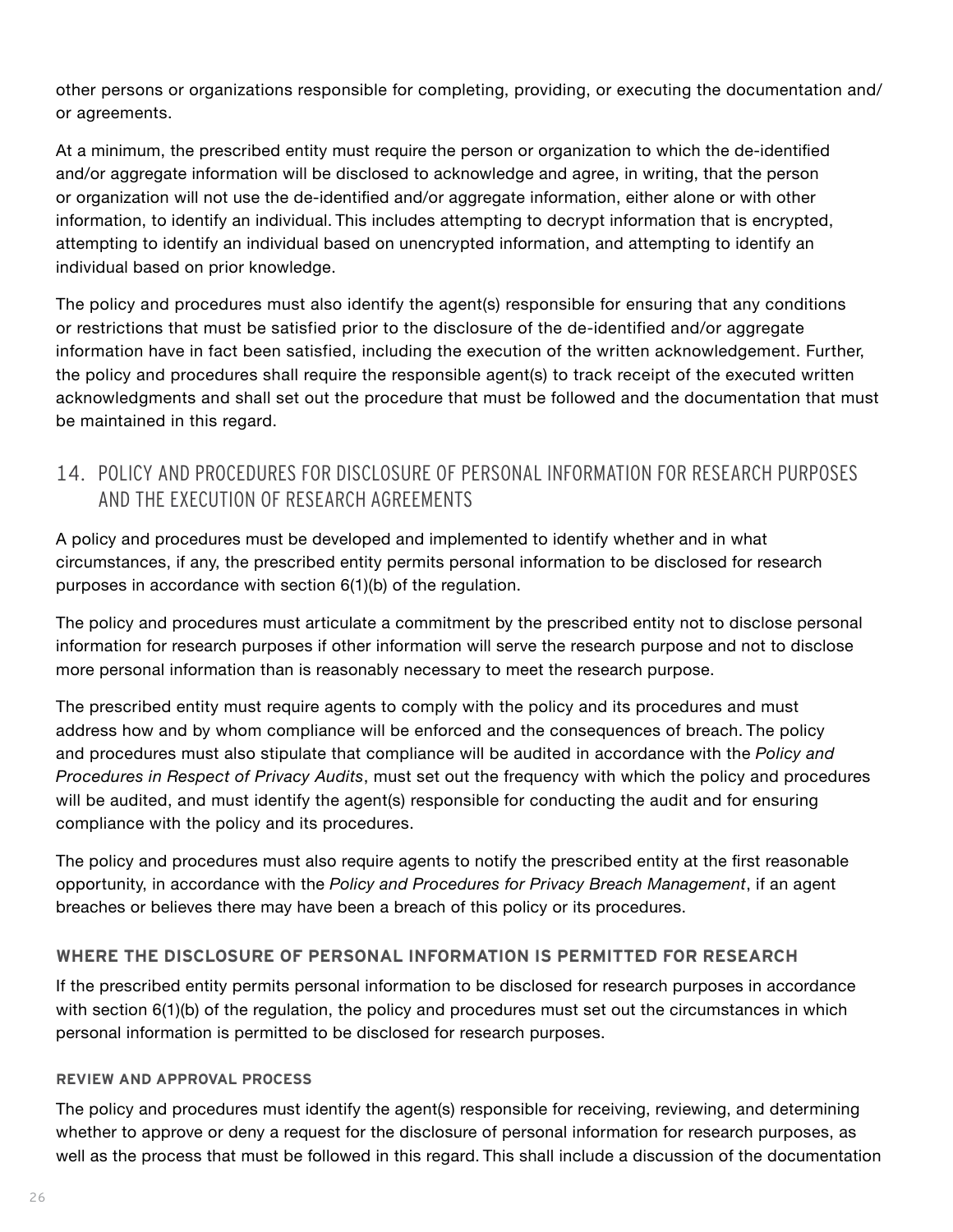that must be completed, provided, and/or executed by agent(s) of the prescribed entity or by the researcher; the agent(s) to whom this documentation must be provided; and the required content of the documentation.

The policy and procedures must also address the requirements that must be satisfied and the criteria that must be considered by the agent(s) responsible for determining whether to approve the request for the disclosure of personal information for research purposes. In identifying the requirements that must be satisfied and the criteria that must be considered, the policy and procedures shall have regard to the *CYFSA*  and its regulation.

At a minimum, prior to any approval of the disclosure of personal information for research purposes, the policy and procedures must require the agent(s) responsible for determining whether to approve or deny the request to ensure that the prescribed entity is in receipt of a written research plan and a copy of the decision of the research ethics board approving the written research plan and that the written research plan complies with the requirements in the *CYFSA* and its regulation. In addition, the prescribed entity must ensure that the researcher has received written confirmation from each member of the research ethics board that the member's personal interest in the use of the personal information or the performance of the research does not conflict or appear to conflict with the member's ability to objectively review the research plan.

In addition, prior to any approval of the disclosure of personal information for research purposes, the agent(s) responsible for determining whether to approve or deny the request must be required to ensure that the personal information being requested is consistent with the personal information identified in the written research plan approved by the research ethics board. The responsible agent(s) must also be required to ensure that other information, namely de-identified and/or aggregate information, will not serve the research purpose and that no more personal information is being requested than is reasonably necessary to meet the research purpose.

The policy and procedures should also set out the manner in which the decision approving or denying the request for the disclosure of personal information for research purposes and the reasons for the decision are documented; the method by which and the format in which the decision will be communicated; and to whom the decision will be communicated.

#### **CONDITIONS OR RESTRICTIONS ON THE APPROVAL**

The policy and procedures must identify the conditions or restrictions that are required to be satisfied prior to the disclosure of personal information for research purposes, including any documentation and/or agreements that must be completed, provided, or executed and the agent(s) or researcher responsible for completing, providing, or executing the documentation and/or agreements. At a minimum, the policy and procedures must require that a Research Agreement be executed in accordance with the *Template Research Agreement* prior to the disclosure of personal information for research purposes. In addition, the prescribed entity must be satisfied that the researcher will comply with the requirements set out in section 6(2)(c) of the regulation.

The policy and procedures must also identify the agent(s) responsible for ensuring that any conditions or restrictions that must be satisfied prior to the disclosure of personal information for research purposes have in fact been satisfied, including the execution of a Research Agreement.

#### **SECURE TRANSFER**

The policy and procedures shall require the records of personal information disclosed for research purposes to be transferred in a secure manner in compliance with the *Policy and Procedures for Secure Transfer of Records of Personal Information*.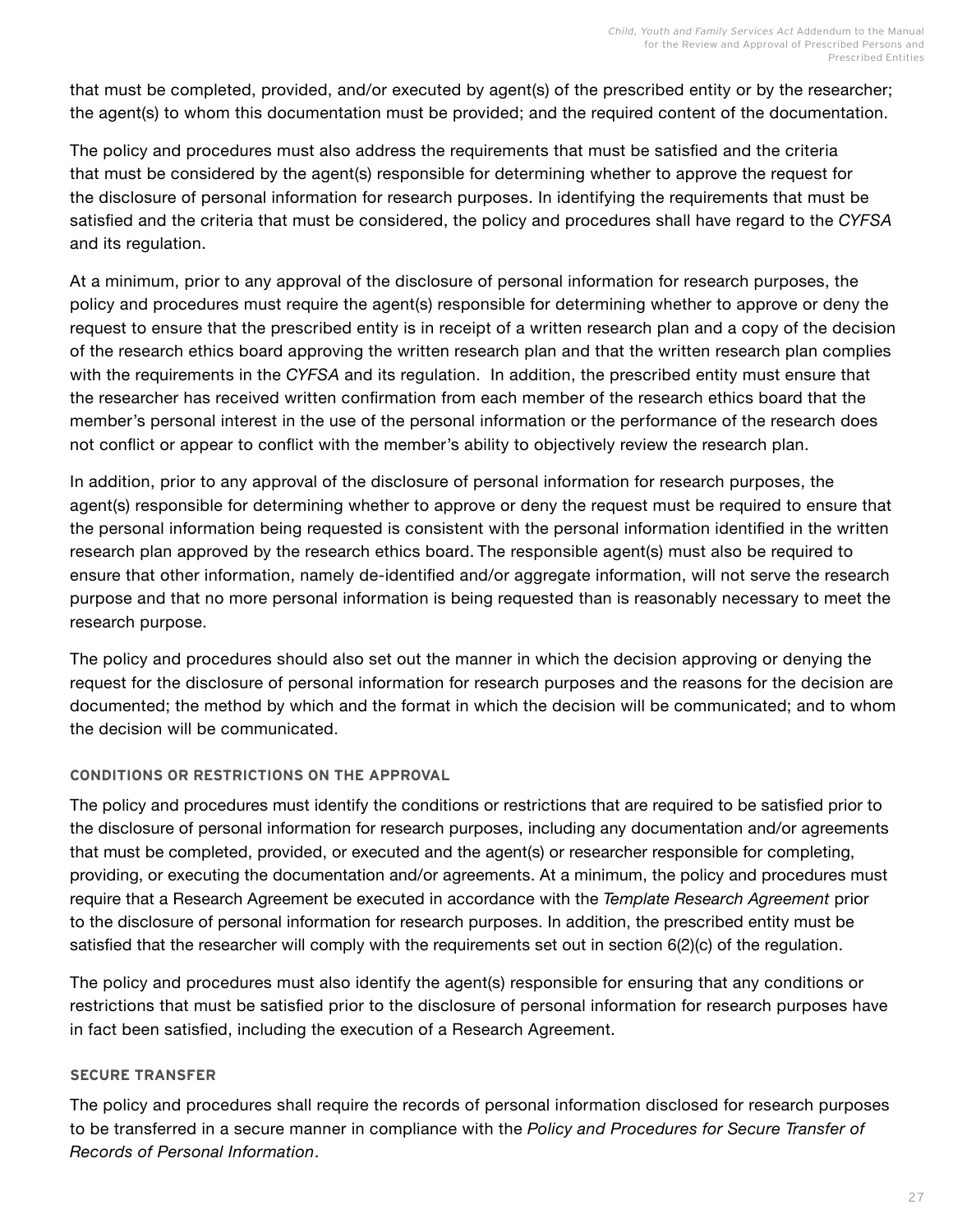#### **SECURE RETURN OR DISPOSAL**

The policy and procedures must identify the agent(s) responsible for ensuring that records of personal information disclosed to a researcher for research purposes are either securely returned, securely disposed of, or de-identified, as the case may be, following the retention period set out in the Research Agreement. The policy and procedures must further address the process to be followed by the responsible agent(s) where records of personal information are not securely returned, a certificate of destruction is not received, or written confirmation of de-identification is not received within the time set out in the Research Agreement.

#### **DOCUMENTATION RELATED TO APPROVED DISCLOSURES OF PERSONAL INFORMATION FOR RESEARCH**

We recommend that the policy and procedures also address where written research plans, copies of the decisions of research ethics boards, Research Agreements, certificates of destruction, and other documentation related to the receipt, review, approval, or denial of requests for the disclosure of personal information for research purposes will be retained and the agent(s) responsible for retaining this documentation.

#### **WHERE THE DISCLOSURE OF PERSONAL INFORMATION IS NOT PERMITTED FOR RESEARCH**

If the prescribed entity does not permit personal information to be disclosed for research purposes, the policy and procedures must expressly prohibit the disclosure of personal information for research purposes and must indicate whether or not de-identified and/or aggregate information may be disclosed for research purposes.

#### **REVIEW AND APPROVAL PROCESS**

If the prescribed entity permits de-identified and/or aggregate information to be disclosed for research purposes, the policy and procedures must identify the agent(s) responsible for receiving, reviewing, and determining whether to approve or deny a request for the disclosure of de-identified and/or aggregate information for research purposes, as well as the process that must be followed in this regard. This shall include a discussion of the documentation that must be completed, provided, and/or executed by agent(s) of the prescribed entity or by a researcher; the agent(s) to whom this documentation must be provided; and the required content of the documentation.

For example, the policy and procedures should address whether the prescribed entity requires the preparation of a written research plan in accordance with the *CYFSA* and its regulation and/or requires research ethics board approval of the written research plan prior to the disclosure of de-identified and/or aggregate information for research purposes.

The policy and procedures must also address the requirements that must be satisfied and the criteria that must be considered by the agent(s) responsible for determining whether to approve or deny the request for the disclosure of de-identified and/or aggregate information for research purposes. At a minimum, the policy and procedures must require the de-identified and/or aggregate information to be reviewed prior to the approval and disclosure of the de-identified and/or aggregate information in order to ensure that the information does not identify an individual and that it is not reasonably foreseeable in the circumstances that the information could be utilized, either alone or with other information, to identify an individual. The agent(s) responsible for undertaking this review shall also be identified.

The policy and procedures should also set out the manner in which the decision approving or denying the request for the disclosure of de-identified and/or aggregate information for research purposes and the reasons for the decision are documented; the method by which and the format in which the decision will be communicated; and to whom the decision will be communicated.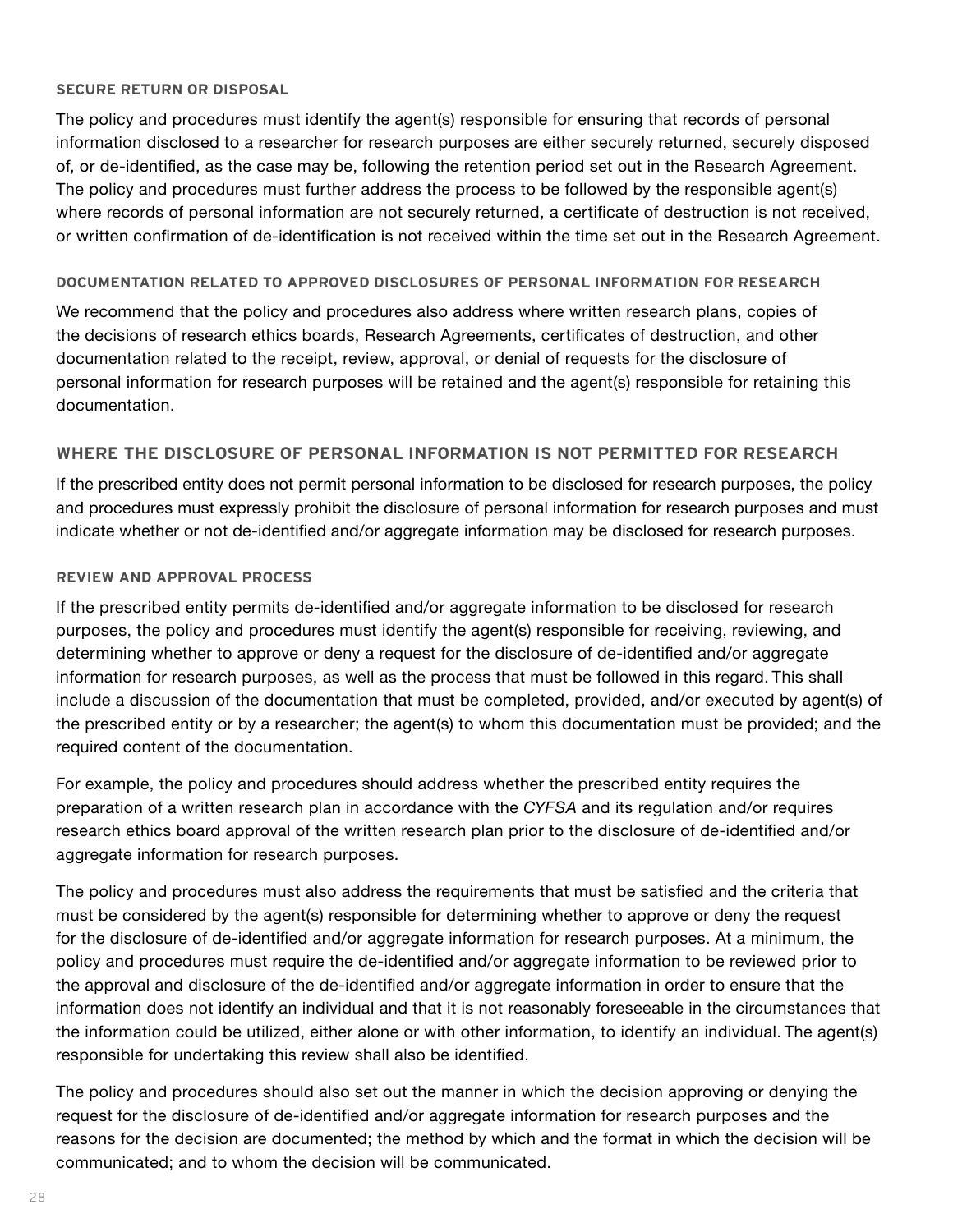#### <span id="page-30-0"></span>**CONDITIONS OR RESTRICTIONS ON THE APPROVAL**

The policy and procedures must also identify the conditions or restrictions that are required to be satisfied prior to the disclosure of de-identified and/or aggregate information for research purposes, including any documentation and/or agreements that must be completed, provided, or executed and the agent(s) or researcher responsible for completing, providing, or executing the documentation and/or agreements.

At a minimum, the prescribed entity must require the researcher to whom the de-identified and/or aggregate information will be disclosed to acknowledge and agree, in writing, that the researcher will not use the deidentified and/or aggregate information, either alone or with other information, to identify an individual. This includes attempting to decrypt information that is encrypted, attempting to identify an individual based on unencrypted information, and attempting to identify an individual based on prior knowledge.

The policy and procedures must also identify the agent(s) responsible for ensuring that any conditions or restrictions that must be satisfied prior to the disclosure of the de-identified and/or aggregate information have in fact been satisfied, including the execution of the written acknowledgement. Further, the policy and procedures shall require the responsible agent(s) to track receipt of the executed written acknowledgments and shall set out the procedure that must be followed and the documentation that must be maintained in this regard.

## 15. TEMPLATE RESEARCH AGREEMENT

A Research Agreement must be executed with the researchers to whom personal information will be disclosed prior to the disclosure of the personal information for research purposes under section 6(1)(b) of the regulation. At a minimum, the Research Agreement must address the matters set out below.

## **GENERAL PROVISIONS**

The Research Agreement must describe the status of the prescribed entity under the *CYFSA* and the duties and responsibilities arising from this status. It must also specify the precise nature of the personal information that will be disclosed by the prescribed entity for research purposes and must provide a definition of personal information that is consistent with *FIPPA*.

## **PURPOSES OF COLLECTION, USE, AND DISCLOSURE**

The research purpose for which the personal information is being disclosed by the prescribed entity and the purposes for which the personal information may be used or disclosed by the researcher must be identified in the Research Agreement, as must the statutory authority for each collection, use, and disclosure identified.

In particular, the Research Agreement must only permit the researcher to use the personal information for the purposes set out in the written research plan approved by the research ethics board and must prohibit the use of the personal information for any other purpose. The Research Agreement must also prohibit the researcher from permitting persons to access and use the personal information except those persons described in the written research plan approved by the research ethics board.

In identifying the purposes for which the personal information may be used, the Research Agreement shall explicitly state whether or not the personal information may be linked to other information and must prohibit the personal information from being linked except in accordance with the written research plan approved by the research ethics board.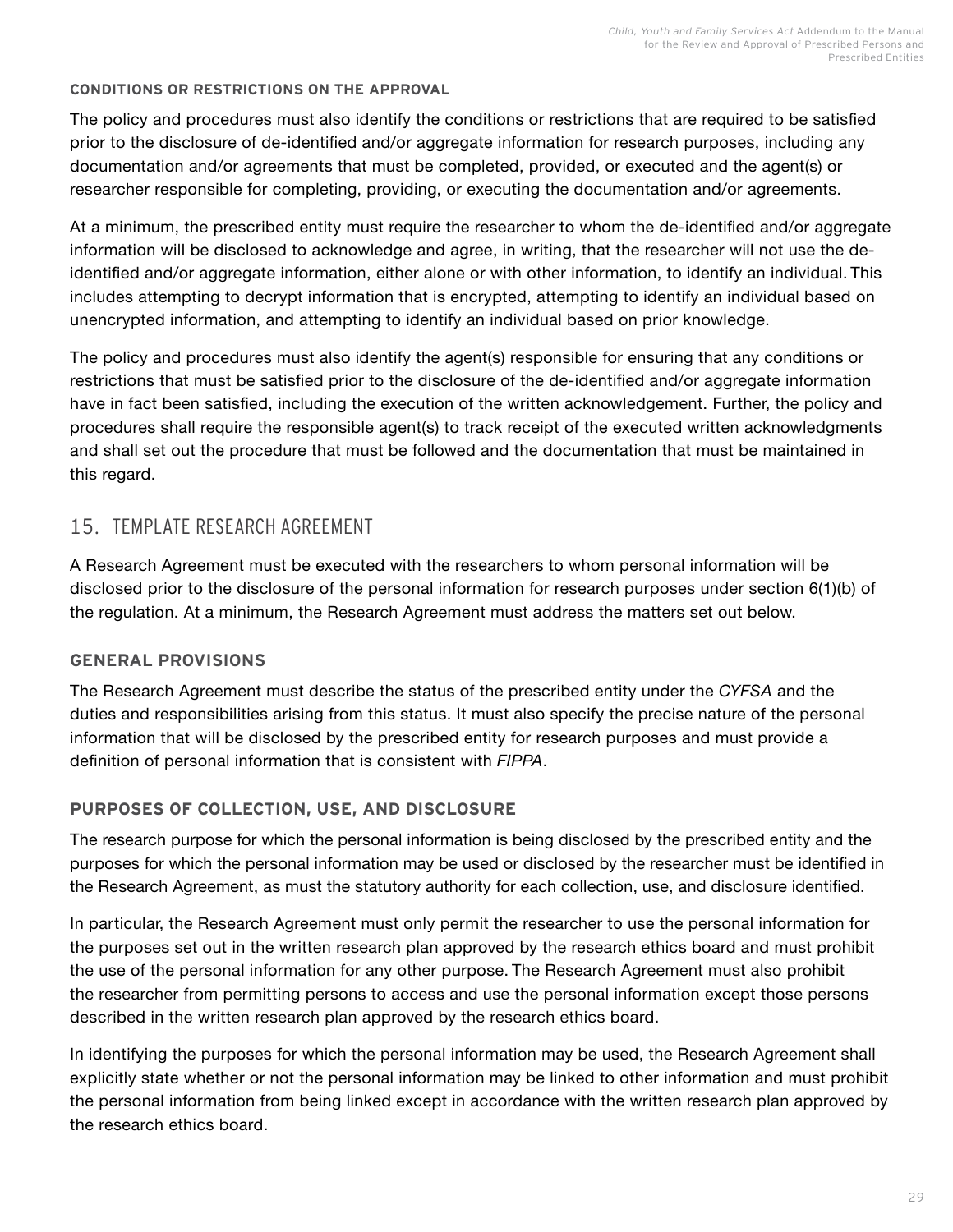The Research Agreement shall also require the researcher to acknowledge that the personal information that is being disclosed pursuant to the Research Agreement is necessary for the identified research purpose and that other information, namely de-identified and/or aggregate information, will not serve the research purpose. The researcher must also be required to acknowledge that no more personal information is being collected and will be used than is reasonably necessary to meet the research purpose.

The Research Agreement must also impose restrictions on the disclosure of personal information. At a minimum, the Research Agreement must require the researcher to acknowledge and agree not to disclose the personal information except as required by law and subject to the exceptions and additional requirements prescribed in the regulation; not to publish the personal information in a form that could reasonably enable a person to ascertain the identity of the individual; and not to make contact or attempt to make contact with the individual to whom the personal information relates, directly or indirectly.

## **COMPLIANCE WITH THE STATUTORY REQUIREMENTS FOR THE DISCLOSURE FOR RESEARCH PURPOSES**

The Research Agreement must require the researcher and the prescribed entity to acknowledge and agree that the researcher has submitted a written research plan that meets the requirements of the *CYFSA* and its regulation, and a copy of the decision of the research ethics board approving the written research plan.

The researcher must also be required to acknowledge and agree that the researcher will comply with the Research Agreement, with the written research plan approved by the research ethics board, and with the conditions, if any, specified by the research ethics board in respect of the written research plan.

#### **SECURE TRANSFER**

The Research Agreement shall require the secure transfer of records of personal information that will be disclosed pursuant to the Research Agreement. The Research Agreement shall set out the secure manner in which records of personal information will be transferred, including under what conditions and to whom the records will be transferred, and the procedure that will be followed in ensuring that the records of personal information are transferred in a secure manner. In identifying the secure manner in which the records of personal information will be transferred, the Research Agreement shall have regard to the *Policy and Procedures for Secure Transfer of Records of Personal Information* implemented by the prescribed entity.

## **SECURE RETENTION**

The retention period for the records of personal information subject to the Research Agreement must also be identified, including the length of time that the records of personal information will be retained in identifiable form. The retention period identified must be consistent with that set out in the written research plan approved by the research ethics board.

The Research Agreement shall require the researcher to ensure that the records of personal information are retained in a secure manner and shall identify the precise manner in which the records of personal information in paper and electronic format will be securely retained. In identifying the secure manner in which the records of personal information will be retained, the Research Agreement may have regard to the *Policy and Procedures for Secure Retention of Records of Personal Information* and shall have regard to the written research plan approved by the research ethics board.

The Research Agreement must also require the researcher to take steps that are reasonable in the circumstances to ensure that the personal information subject to the Research Agreement is protected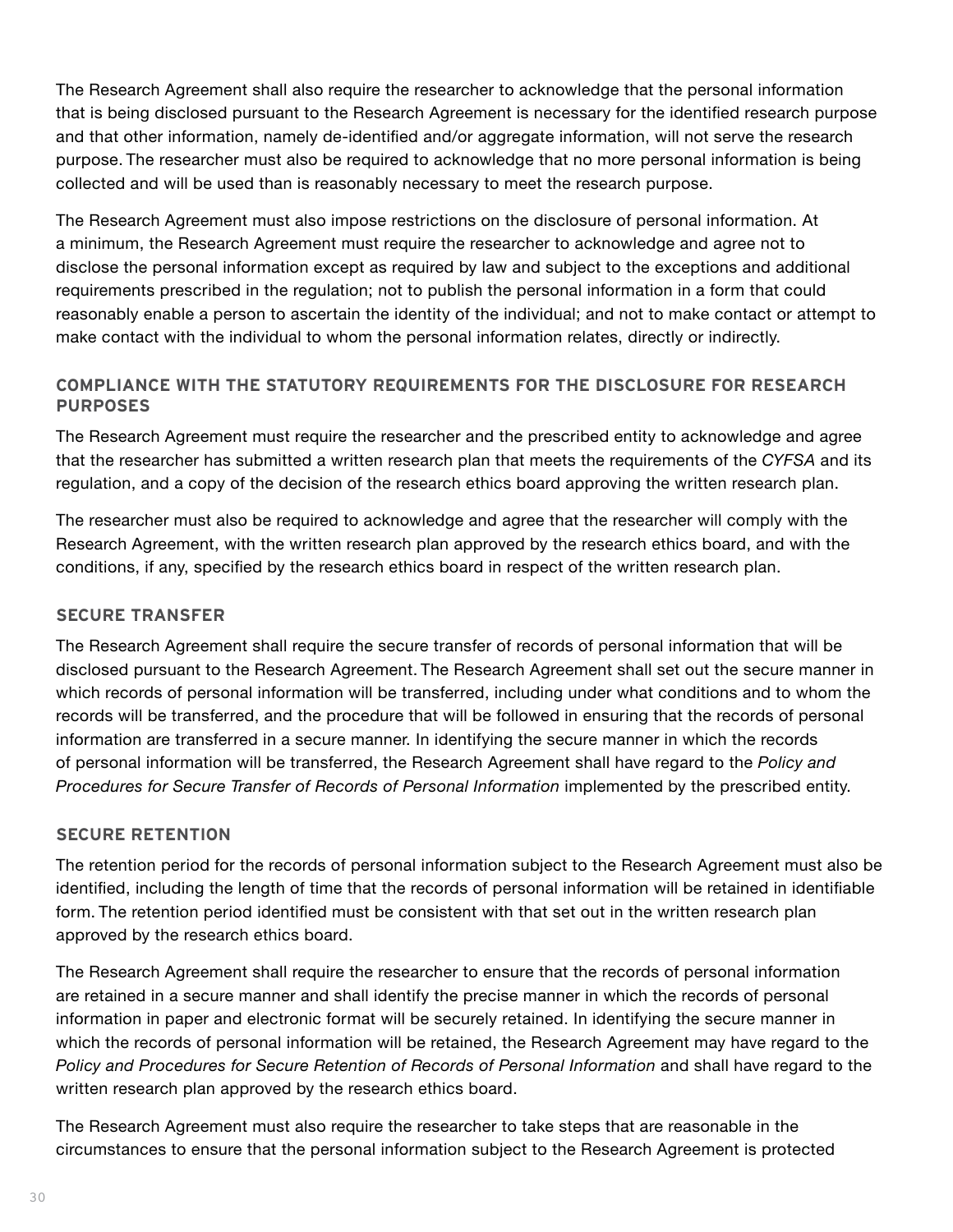against theft, loss, and unauthorized use or disclosure and to ensure that the records of personal information subject to the Research Agreement are protected against unauthorized copying, modification, or disposal. The reasonable steps that are required to be taken by the researcher must be detailed in the Research Agreement and, at a minimum, shall include those set out in the written research plan approved by the research ethics board.

## **SECURE RETURN OR DISPOSAL**

The Research Agreement must also address whether the records of personal information subject to the Research Agreement will be returned in a secure manner, will be disposed of in a secure manner, or will be de-identified and retained by the researcher following the retention period set out in the Research Agreement. In this regard, the provisions in the Research Agreement shall be consistent with the written research plan approved by the research ethics board.

If the records of personal information are required to be returned in a secure manner, the Research Agreement must stipulate the time frame following the retention period within which the records must be securely returned, the secure manner in which the records must be returned, and the agent of the prescribed entity to whom the records must be securely returned.

In identifying the secure manner in which the records of personal information will be returned, regard may be had to the Policy and Procedures for Secure Transfer of Records of Personal Information implemented by the prescribed entity.

If the records of personal information are required to be disposed of in a secure manner, the Research Agreement must provide a definition of secure disposal that is consistent with the *CYFSA* and its regulation and must identify the precise manner in which the records of personal information subject to the Research Agreement must be securely disposed of. The Research Agreement must also stipulate the time frame following the retention period set out in the Research Agreement within which the records of personal information must be securely disposed of and within which a certificate of destruction must be provided.

In identifying the secure manner in which the records of personal information will be disposed of, the method of secure disposal must be consistent with the *CYFSA* and its regulation and with orders, guidelines, fact sheets, and best practices issued by the IPC under the *CYFSA* and its regulation. Helpful guidance may be found in other orders, reports, and decisions issued by the IPC. In addition, regard may be had to the *Policy*  and Procedures for Secure Disposal of Records of Personal Information implemented by the prescribed entity.

Further, the Research Agreement must identify the agent of the prescribed entity to whom the certificate of destruction must be provided, the time frame following secure disposal within which the certificate of destruction must be provided, and the required content of the certificate of destruction. At a minimum, the certificate of destruction must be required to identify the records of personal information securely disposed of; to stipulate the date, time, location, and method of secure disposal employed; and to bear the name and signature of the person who performed the secure disposal.

If the records of personal information are required to be de-identified and retained by the researcher rather than being securely returned or disposed of, the manner and process for de-identification must be set out in the Research Agreement. In identifying the manner and process for de-identification, regard may be had to the *Policy and Procedures with Respect to De-Identification and Aggregation* implemented by the prescribed entity. The Research Agreement must also require the researcher to submit written confirmation that the records were de-identified and shall stipulate the time frame following the retention period set out in the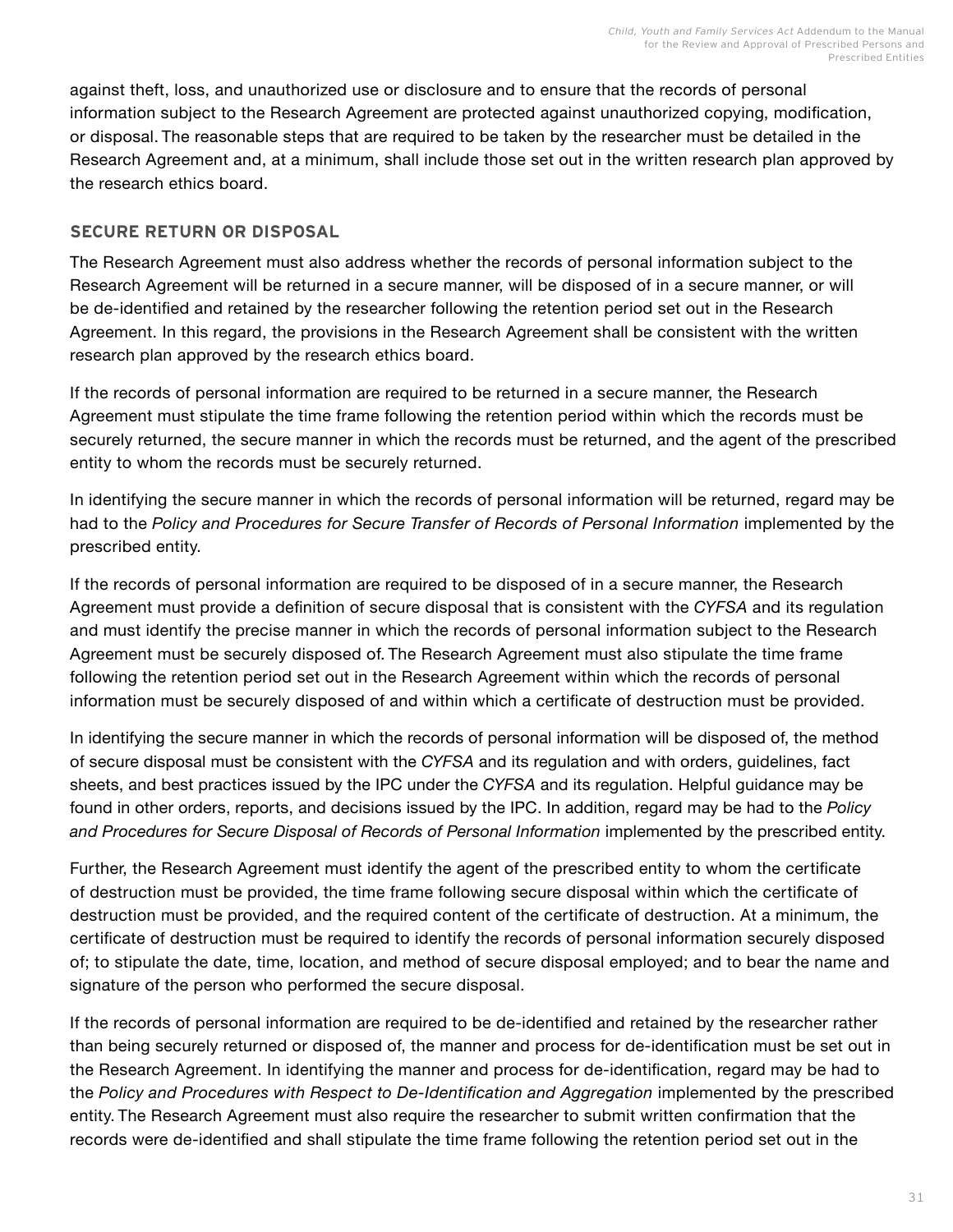<span id="page-33-0"></span>Research Agreement within which the written confirmation must be provided and the agent of the prescribed entity to whom the written confirmation must be provided.

#### **NOTIFICATION**

At a minimum, the Research Agreement must require the researcher to immediately notify the prescribed entity, in writing, if the researcher becomes aware of a breach or suspected breach of the Research Agreement, in the circumstances set out in section 6(2)(c)(vi) of the regulation, or if personal information subject to the Research Agreement is stolen, lost, or used or disclosed without authority or is believed to have been stolen, lost, or used or disclosed without authority. The Research Agreement should also identify the agent of the prescribed entity to whom notification must be provided and must require the researcher to take steps that are reasonable in the circumstances to contain the breach and to contain the theft, loss, or unauthorized use or disclosure.

## **CONSEQUENCES OF BREACH AND MONITORING COMPLIANCE**

The Research Agreement must outline the consequences of breach of the agreement and must indicate whether compliance with the Research Agreement will be audited by the prescribed entity and, if so, the manner in which compliance will be audited and the notice, if any, that will be provided of the audit.

The Research Agreement must also require the researcher to ensure that all persons who will have access to the personal information, as identified in the written research plan approved by the research ethics board, are aware of and agree to comply with the terms and conditions of the Research Agreement prior to being given access to the personal information. The Research Agreement must set out the method by which this will be ensured by the researcher, such as requiring the persons identified in the written research plan to sign an acknowledgement prior to being granted access, indicating that they are aware of and agree to comply with the terms and conditions of the Research Agreement.

## 16. LOG OF RESEARCH AGREEMENTS

A prescribed entity must maintain a log of executed Research Agreements under section 6(1)(b) of the regulation. At a minimum, the log must include:

- the name of the research study;
- the name of the principal researcher;
- the date(s) of receipt of the written research plan and the written decision of the research ethics board approving the research plan;
- the specific purpose of the research;
- the date that the approval to disclose the personal information for research purposes was granted by the prescribed entity;
- the date that the Research Agreement was executed;
- the date that the personal information was disclosed;
- the nature of the personal information disclosed;
- the retention period for the records of personal information as set out in the Research Agreement;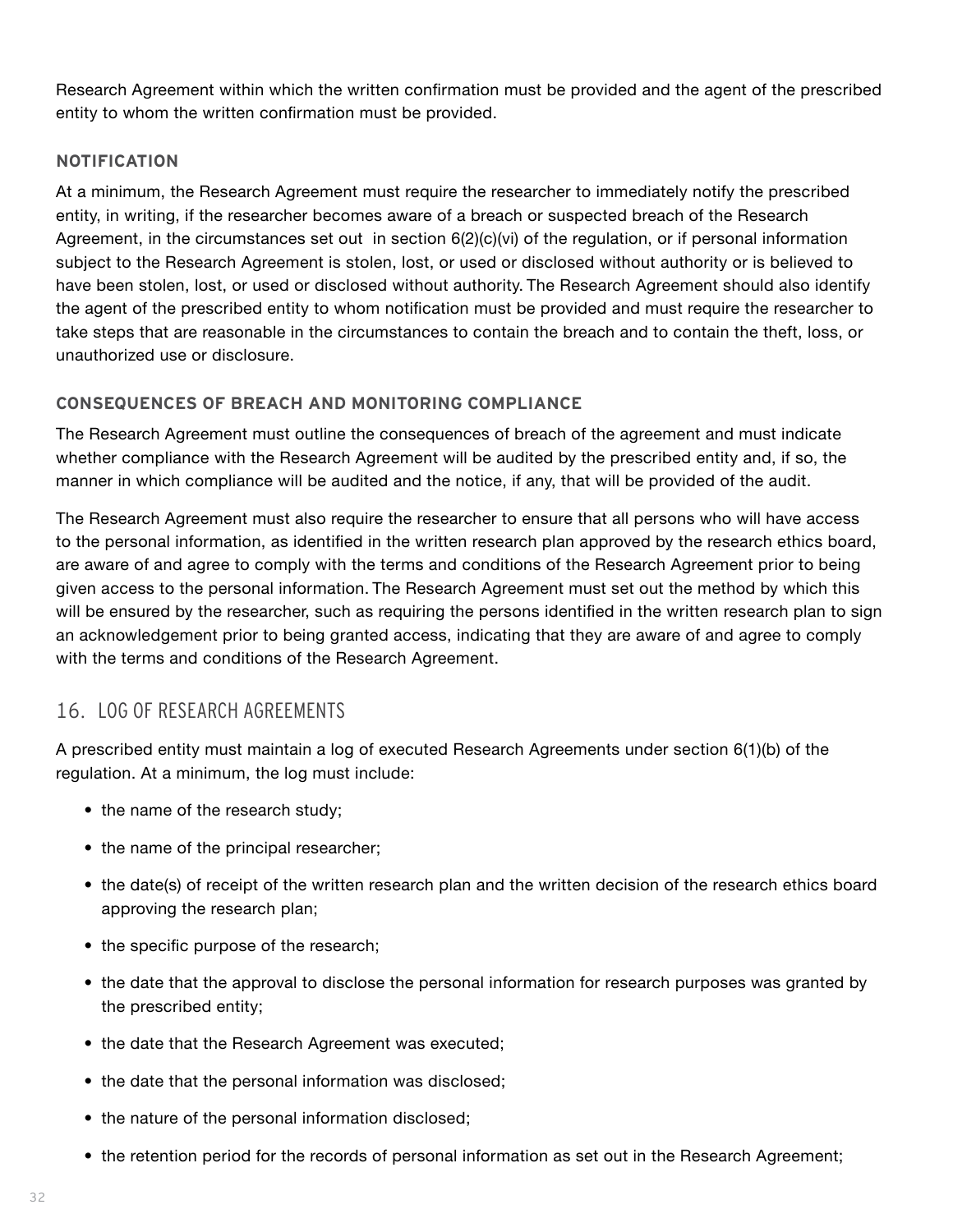- <span id="page-34-0"></span>• whether the records of personal information will be securely returned, securely disposed of, or de-identified and retained by the researcher following the retention period set out in the Research Agreement; and
- the date that the records of personal information were securely returned, a certificate of destruction was received or written confirmation of de-identification was received, or the date by which they must be returned, disposed of, or de-identified.

## 17. POLICY AND PROCEDURES FOR THE EXECUTION OF DATA SHARING AGREEMENTS

A policy and procedures must be developed and implemented to identify the circumstances requiring the execution of a Data Sharing Agreement and the process that must be followed and the requirements that must be satisfied prior to the execution of a Data Sharing Agreement.

The policy and procedures must set out the circumstances requiring the execution of a Data Sharing Agreement prior to the collection of personal information for purposes other than research and must require the execution of a Data Sharing Agreement prior to any disclosure of personal information for purposes other than research.

The policy and procedures must further identify the agent(s) responsible for ensuring that a Data Sharing Agreement is executed, as well as the process that must be followed and the requirements that must be satisfied in this regard. This shall include a discussion of the documentation that must be completed, provided, and/or executed; the agent(s) or other persons or organizations responsible for completing, providing, and/or executing the documentation; the agent(s) to whom the documentation must be provided; and the required content of the documentation.

In relation to the disclosure of personal information for purposes other than research, the agent(s) responsible for ensuring that a Data Sharing Agreement is executed must be satisfied that the disclosure was approved in accordance with the *Policy and Procedures for Disclosure of Personal Information For Purposes Other Than Research*. In relation to the collection of personal information for purposes other than research, the agent(s) responsible for ensuring that a Data Sharing Agreement is executed must be satisfied that the collection was approved in accordance with the *Policy and Procedures for the Collection of Personal Information*.

The policy and procedures must also require that a log of Data Sharing Agreements be maintained and must identify the agent(s) responsible for maintaining such a log. In addition, we recommend that the policy and procedures address where documentation related to the execution of Data Sharing Agreements will be retained and the agent(s) responsible for retention.

The prescribed entity must also require agents to comply with the policy and its procedures and must address how and by whom compliance will be enforced and the consequences of breach. The policy and procedures must stipulate that compliance will be audited in accordance with the *Policy and Procedures In Respect of Privacy Audits*, must set out the frequency with which the policy and procedures will be audited, and must identify the agent(s) responsible for conducting the audit and for ensuring compliance with the policy and its procedures.

The policy and procedures must also require agents to notify the prescribed entity at the first reasonable opportunity, in accordance with the *Policy and Procedures for Privacy Breach Management*, if an agent breaches or believes there may have been a breach of this policy or its procedures.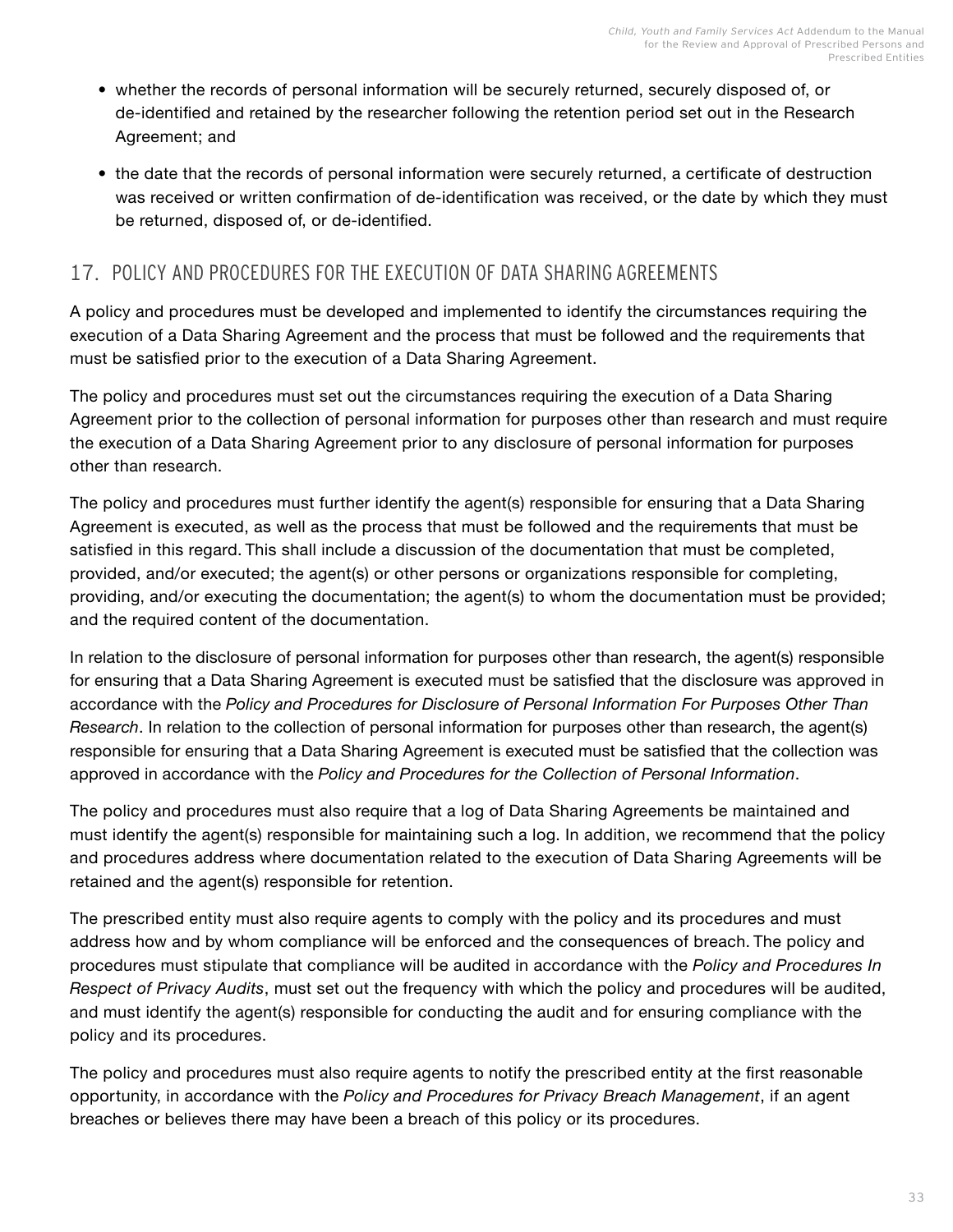## <span id="page-35-0"></span>18. TEMPLATE DATA SHARING AGREEMENT

A prescribed entity must ensure that a Data Sharing Agreement is executed in the circumstances set out in the *Policy and Procedures for the Execution of Data Sharing Agreements* that, at a minimum, addresses the matters set out below.

## **GENERAL PROVISIONS**

The Data Sharing Agreement must describe the status of the prescribed entity under the *CYFSA* and the duties and responsibilities arising from this status. It must also specify the precise nature of the personal information subject to the Data Sharing Agreement and must provide a definition of personal information that is consistent with *FIPPA*. The Data Sharing Agreement shall also identify the person or organization that is collecting personal information and the person or organization that is disclosing personal information pursuant to the Data Sharing Agreement.

## **PURPOSES OF COLLECTION, USE, AND DISCLOSURE**

The Data Sharing Agreement must also identify the purposes for which the personal information subject to the Data Sharing Agreement is being collected and for which the personal information will be used.

In identifying these purposes, the Data Sharing Agreement shall explicitly state whether or not the personal information collected pursuant to the Data Sharing Agreement will be linked to other information. If the personal information will be linked to other information, the Data Sharing Agreement must identify the nature of the information to which the personal information will be linked, the source of the information to which the personal information will be linked, how the linkage will be conducted, and why the linkage is required for the identified purposes.

The Data Sharing Agreement shall also contain an acknowledgement that the personal information collected pursuant to the Data Sharing Agreement is necessary for the purpose for which it was collected and that other information, namely de-identified and/or aggregate information, will not serve the purpose, and that no more personal information is being collected and will be used than is reasonably necessary to meet the purpose.

The Data Sharing Agreement must also identify the purposes, if any, for which the personal information subject to the Data Sharing Agreement may be disclosed and any limitations, conditions, or restrictions imposed thereon.

The Data Sharing Agreement must also require the collection, use, and disclosure of personal information subject to the Data Sharing Agreement to comply with the *CYFSA* and its regulation and must set out the specific statutory authority for each collection, use, and disclosure contemplated in the Data Sharing Agreement.

## **SECURE TRANSFER**

The Data Sharing Agreement shall require the secure transfer of the records of personal information subject to the Data Sharing Agreement. The Data Sharing Agreement shall set out the secure manner in which the records of personal information will be transferred, including under what conditions and to whom the records will be transferred, and the procedure that must be followed in ensuring that the records are transferred in a secure manner. In identifying the secure manner in which the records of personal information will be transferred, regard may be had to the *Policy and Procedures for Secure Transfer of Records of Personal Information* implemented by the prescribed entity.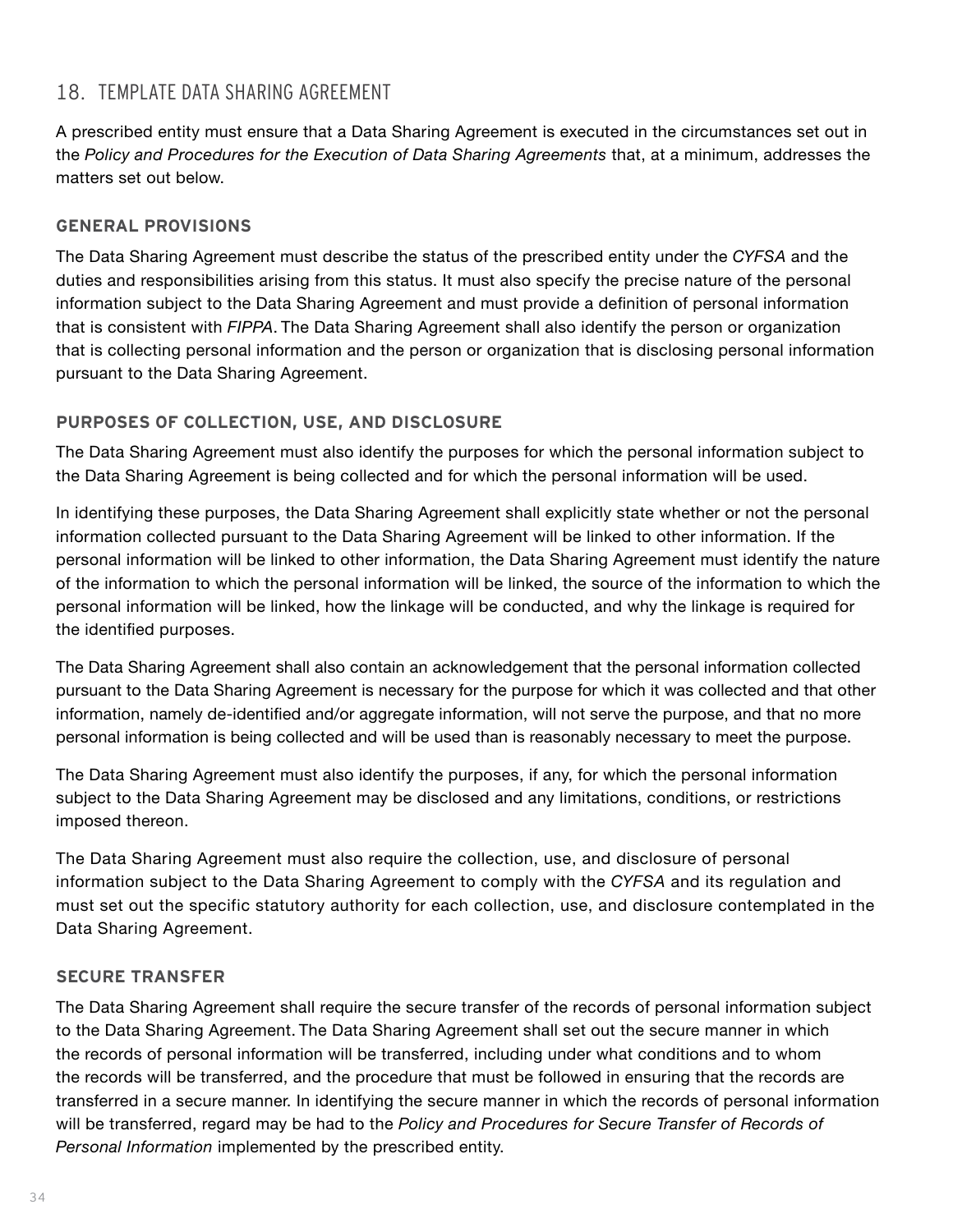## **SECURE RETENTION**

The retention period for the records of personal information subject to the Data Sharing Agreement must also be specified. In identifying the relevant retention period, it must be ensured that the records of personal information are retained only for as long as necessary to fulfill the purposes for which the records of personal information were collected.

The Data Sharing Agreement shall also require the records of personal information to be retained in a secure manner and shall identify the precise manner in which the records of personal information in paper and electronic format will be securely retained, including whether the records will be retained in identifiable form. In identifying the secure manner in which the records of personal information will be retained, the Data Sharing Agreement may have regard to the *Policy and Procedures for Secure Retention of Records of Personal Information* implemented by the prescribed entity.

The Data Sharing Agreement must also require reasonable steps to be taken to ensure that the personal information subject to the Data Sharing Agreement is protected against theft, loss, and unauthorized use or disclosure and to ensure that the records of personal information are protected against unauthorized copying, modification, or disposal. The reasonable steps that are required to be taken shall also be detailed in the Data Sharing Agreement.

## **SECURE RETURN OR DISPOSAL**

The Data Sharing Agreement must also address whether the records of personal information subject to the Data Sharing Agreement will be returned in a secure manner or will be disposed of in a secure manner following the retention period set out in the Data Sharing Agreement or following the date of termination of the Data Sharing Agreement, as the case may be.

If the records of personal information are required to be returned in a secure manner, the Data Sharing Agreement must stipulate the time frame following the retention period or following the date of termination of the Data Sharing Agreement within which the records of personal information must be securely returned, the secure manner in which the records must be returned, and the person to whom the records must be securely returned. In identifying the secure manner in which the records of personal information will be returned, regard may be had to the *Policy and Procedures for Secure Transfer of Records of Personal Information* implemented by the prescribed entity.

If the records of personal information are required to be disposed of in a secure manner, the Data Sharing Agreement must provide a definition of secure disposal that is consistent with the *CYFSA* and its regulation and must identify the precise manner in which the records of personal information subject to the Data Sharing Agreement must be securely disposed of. The Data Sharing Agreement must also stipulate the time frame following the retention period or following the date of termination of the Data Sharing Agreement within which the records of personal information must be securely disposed of and within which a certificate of destruction must be provided.

In identifying the secure manner in which the records of personal information will be disposed of, prescribed entities must ensure that the method of secure disposal identified is consistent with the *CYFSA* and its regulation and with orders, guidelines, fact sheets, and best practices issued by the IPC under the *CYFSA*  and its regulation. Helpful guidance may be found in other orders, reports, and decisions issued by the IPC. In addition, regard may be had to the *Policy and Procedures for Secure Disposal of Records of Personal Information* implemented by the prescribed entity.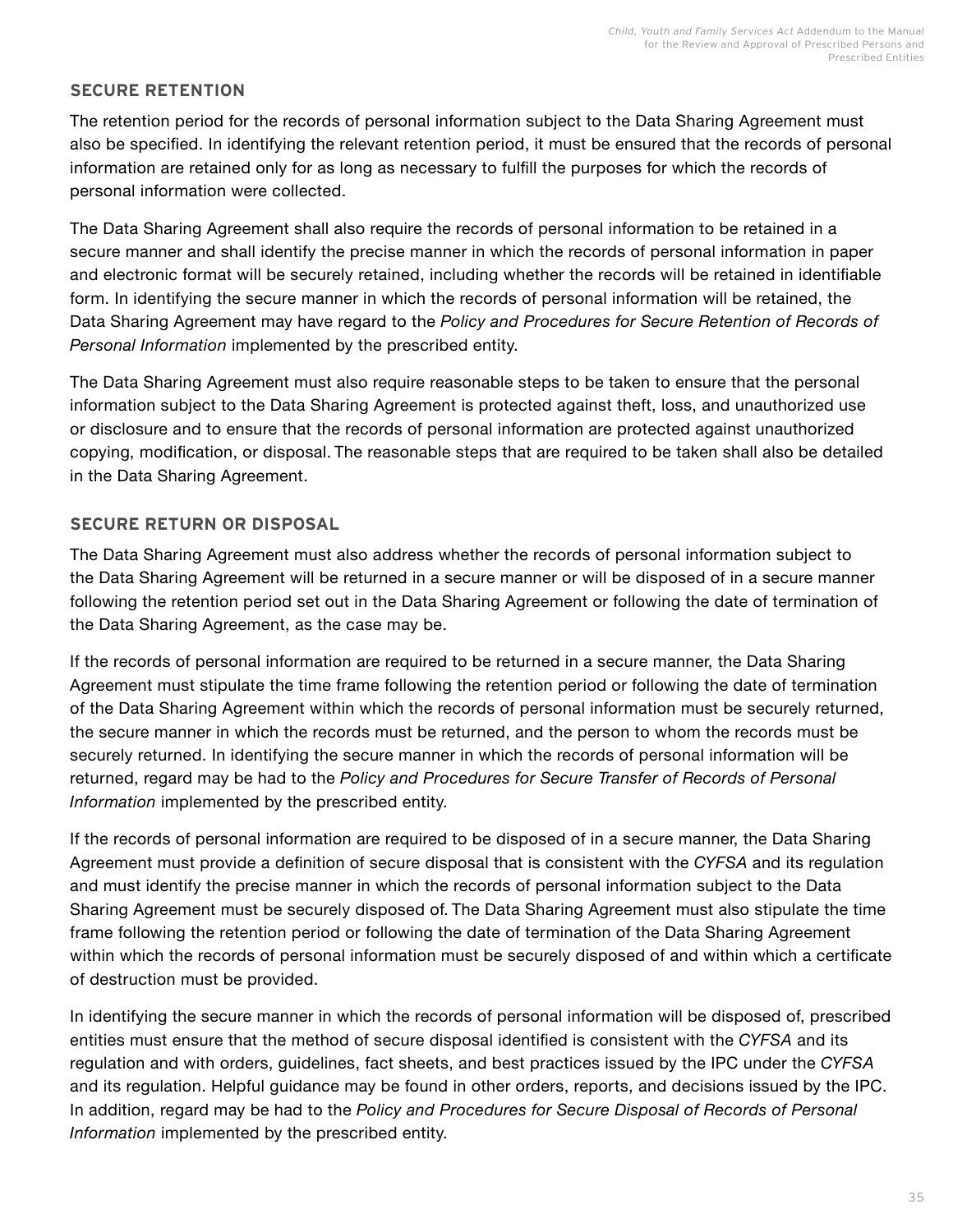<span id="page-37-0"></span>Further, the Data Sharing Agreement must identify the person to whom the certificate of destruction must be provided, the time frame following secure disposal within which the certificate of destruction must be provided, and the required content of the certificate of destruction. At a minimum, the certificate of destruction must be required to identify the records of personal information securely disposed of; to stipulate the date, time, location, and method of secure disposal employed; and to bear the name and signature of the person who performed the secure disposal.

#### **NOTIFICATION**

At a minimum, the Data Sharing Agreement must require that notification be provided at the first reasonable opportunity if the Data Sharing Agreement has been breached or is suspected to have been breached or if the personal information subject to the Data Sharing Agreement is stolen, lost, or used or disclosed without authority or is believed to have been stolen, lost, or used or disclosed without authority. It should also identify whether the notification must be verbal and/or in writing and to whom the notification must be provided. The Data Sharing Agreement must also require that reasonable steps be taken to contain the breach of the Data Sharing Agreement and to contain the theft, loss, or unauthorized use or disclosure.

## **CONSEQUENCES OF BREACH AND MONITORING COMPLIANCE**

The Data Sharing Agreement must outline the consequences of breach of the agreement and must indicate whether compliance with the Data Sharing Agreement will be audited and, if so, the manner in which compliance will be audited and the notice, if any, that will be provided of the audit.

The Data Sharing Agreement must also require that all persons who will have access to the personal information are aware of and agree to comply with the terms and conditions of the Data Sharing Agreement prior to being given access to the personal information. The Data Sharing Agreement must set out the method by which this will be ensured. This may include requiring the persons that will have access to the personal information to sign an acknowledgement, prior to being granted access, indicating that they are aware of and agree to comply with the terms and conditions of the Data Sharing Agreement.

## 19. LOG OF DATA SHARING AGREEMENTS

A prescribed entity must maintain a log of executed Data Sharing Agreements. At a minimum, the log must include:

- the name of the person or organization from whom the personal information was collected or to whom the personal information was disclosed;
- the purpose of the collection or disclosure;
- the date that the collection or disclosure of personal information was approved, as the case may be;
- the date that the Data Sharing Agreement was executed;
- the date the personal information was collected or disclosed, as the case may be;
- the nature of the personal information subject to the Data Sharing Agreement;
- the retention period for the records of personal information set out in the Data Sharing Agreement or the date of termination of the Data Sharing Agreement;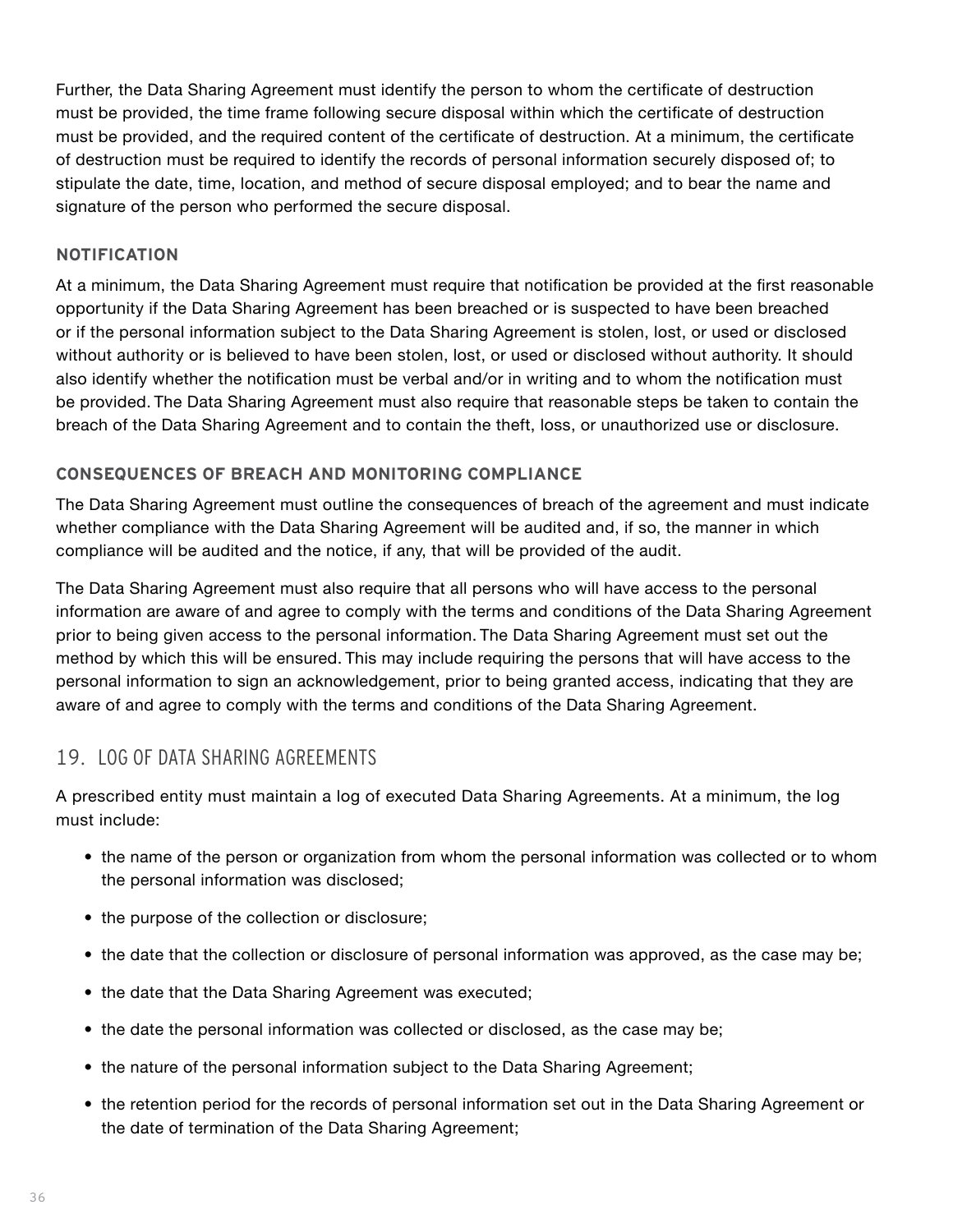- <span id="page-38-0"></span>• whether the records of personal information will be securely returned or will be securely disposed of following the retention period set out in the Data Sharing Agreement or the date of termination of the Data Sharing Agreement; and
- the date the records of personal information were securely returned or a certificate of destruction was provided or the date by which they must be returned or disposed of.

## 20. POLICY AND PROCEDURES FOR EXECUTING AGREEMENTS WITH THIRD PARTY SERVICE PROVIDERS IN RESPECT OF PERSONAL INFORMATION

A policy and procedures must be developed and implemented requiring written agreements to be entered into with third party service providers prior to permitting third party service providers to access and use the personal information of the prescribed entity. The policy and procedures must further require the written agreements to contain the relevant language from the *Template Agreement for All Third Party Service Providers*.

The agent(s) responsible for ensuring that an agreement is executed, as well as the process that must be followed and the requirements that must be satisfied prior to the execution of such an agreement, must also be identified in the policy and procedures.

The policy and procedures must also state that the prescribed entity shall not provide personal information to a third party service provider if other information, namely de-identified and/or aggregate information, will serve the purpose and will not provide more personal information than is reasonably necessary to meet the purpose. The agent responsible for making this determination must also be identified in the policy and procedures.

The policy and procedures must further identify the agent(s) responsible for ensuring that records of personal information provided to a third party service provider are either securely returned to the prescribed entity or are securely disposed of, as the case may be, following the termination of the agreement. They must further address the process to be followed where records of personal information are not securely returned or a certificate of destruction is not received following the termination of the agreement, including the agent(s) responsible for implementing this process and the time frame following termination within which this process must be implemented.

The policy and procedures must require that a log be maintained of all agreements executed with third party service providers and must identify the agent(s) responsible for maintaining such a log. In addition, we recommend that the policy and procedures address where documentation related to the execution of agreements with third party service providers will be retained and the agent(s) responsible for retaining this documentation.

The prescribed entity must also require agents to comply with the policy and its procedures and must address how and by whom compliance will be enforced and the consequences of breach. The policy and procedures must stipulate that compliance will be audited in accordance with the *Policy and Procedures in Respect of Privacy Audits*, must set out the frequency with which the policy and procedures will be audited, and must identify the agent(s) responsible for conducting the audit and for ensuring compliance with the policy and its procedures.

The policy and procedures must also require agents to notify the prescribed entity at the first reasonable opportunity, in accordance with the *Policy and Procedures for Privacy Breach Management*, if an agent breaches or believes there may have been a breach of this policy or its procedures.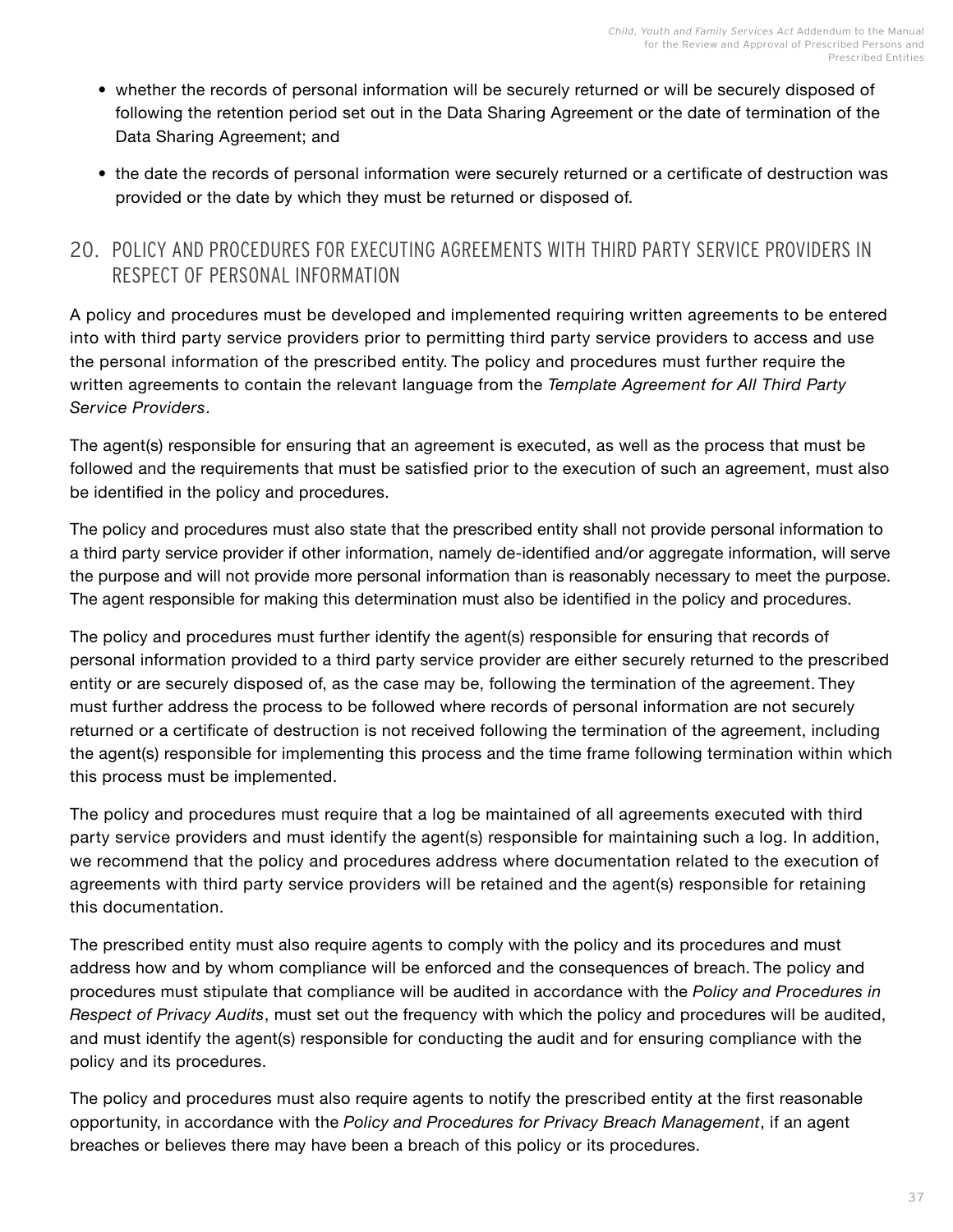## <span id="page-39-0"></span>21. TEMPLATE AGREEMENT FOR ALL THIRD PARTY SERVICE PROVIDERS

A written agreement must be entered into with third party service providers that will be permitted to access and use personal information of the prescribed entity, including those that are contracted to retain, transfer, or dispose of records of personal information and those that are contracted to provide services for the purpose of enabling the prescribed entity to use electronic means to collect, use, modify, disclose, retain, or dispose of personal information ("electronic service providers"). At a minimum, the written agreement must address the matters set out below.

## **GENERAL PROVISIONS**

The agreement must describe the status of the prescribed entity under the *CYFSA* and the duties and responsibilities arising from this status. The agreement must also state whether or not the third party service provider is an agent of the prescribed entity in providing services pursuant to the agreement.

All third party service providers that are permitted to access and use personal information in the course of providing services to the prescribed entity shall be considered agents of the prescribed entity, with the possible exception of electronic service providers. Agreements with electronic service providers shall explicitly state whether or not the third party service provider is an agent of the prescribed entity in providing services pursuant to the agreement.

If the third party service provider is an agent of the prescribed entity, the agreement must require the third party service provider to comply with the provisions of the *CYFSA* and its regulation relating to prescribed entities and to comply with the privacy and security policies and procedures implemented by the prescribed entity in providing services pursuant to the agreement.

We also recommend that the agreement provide a definition of personal information and that the definition provided be consistent with *FIPPA*. Where appropriate, the agreement should also specify the precise nature of the personal information that the third party service provider will be permitted to access and use in the course of providing services pursuant to the agreement.

The agreement must also require that the services provided by the third party service provider pursuant to the agreement be performed in a professional manner, in accordance with industry standards and practices, and by properly trained agents of the third party service provider.

## **OBLIGATIONS WITH RESPECT TO ACCESS AND USE**

The agreement shall identify the purposes for which the third party service provider is permitted to access and use the personal information of the prescribed entity and any limitations, conditions, or restrictions imposed thereon.

In identifying the purposes for which the third party service provider is permitted to use personal information, the prescribed entity must ensure that each use identified in the agreement is consistent with the uses of personal information permitted by the *CYFSA* and its regulation. The agreement must also prohibit the third party service provider from using personal information except as permitted in the agreement.

In the case of an electronic service provider that is not an agent of the prescribed entity, the agreement must explicitly prohibit the electronic service provider from using personal information except as necessary in the course of providing services pursuant to the agreement.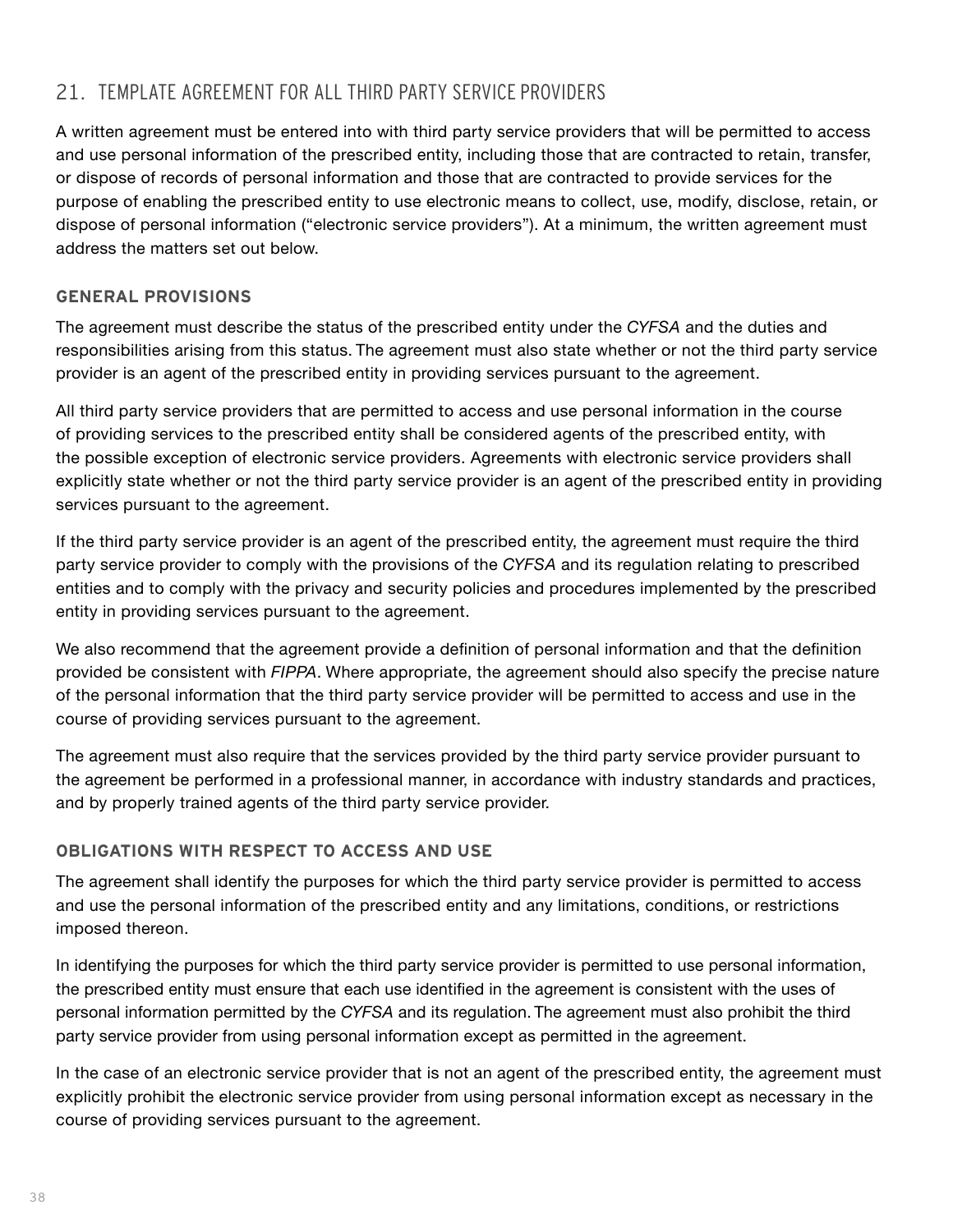Further, the agreement must prohibit the third party service provider from using personal information if other information will serve the purpose and from using more personal information than is reasonably necessary to meet the purpose.

## **OBLIGATIONS WITH RESPECT TO DISCLOSURE**

The agreement must identify the purposes, if any, for which the third party service provider is permitted to disclose the personal information of the prescribed entity and any limitations, conditions, or restrictions imposed thereon.

In identifying the purposes for which the third party service provider is permitted to disclose personal information, the prescribed entity must ensure that each disclosure identified in the agreement is consistent with the disclosures of personal information permitted by the *CYFSA* and its regulation. In this regard, the agreement must prohibit the third party service provider from disclosing personal information except as permitted in the agreement or as required by law, from disclosing personal information if other information will serve the purpose, and from disclosing more personal information than is reasonably necessary to meet the purpose.

In the case of an electronic service provider that is not an agent of the prescribed entity, the agreement must prohibit the electronic service provider from disclosing personal information to which it has access in the course of providing services except as required by law.

## **SECURE TRANSFER**

Where it is necessary to transfer records of personal information to or from the prescribed entity, the agreement must require the third party service provider to securely transfer the records of personal information and must set out the responsibilities of the third party service provider in this regard. In particular, the agreement must specify the secure manner in which the records will be transferred by the third party service provider, the conditions pursuant to which the records will be transferred by the third party service provider, to whom the records will be transferred, and the procedure that must be followed by the third party service provider in ensuring that the records are transferred in a secure manner.

In identifying the secure manner in which records of personal information must be transferred, the agreement shall have regard to the *Policy and Procedures for Secure Transfer of Records of Personal Information* implemented by the prescribed entity.

In addition, where the retention of records of personal information or where the disposal of records of personal information outside the premises of the prescribed entity is the primary service provided to the prescribed entity, the agreement shall require the third party service provider to provide documentation to the prescribed entity setting out the date, time, and mode of transfer of the records of personal information and confirming receipt of the records of personal information by the third party service provider. In these circumstances, the agreement must also obligate the third party service provider to maintain a detailed inventory of the records of personal information transferred.

## **SECURE RETENTION**

The agreement shall require the third party service provider to retain the records of personal information, where applicable, in a secure manner and shall identify the precise methods by which records of personal information in paper and electronic format will be securely retained by the third party service provider, including records of personal information retained on various media.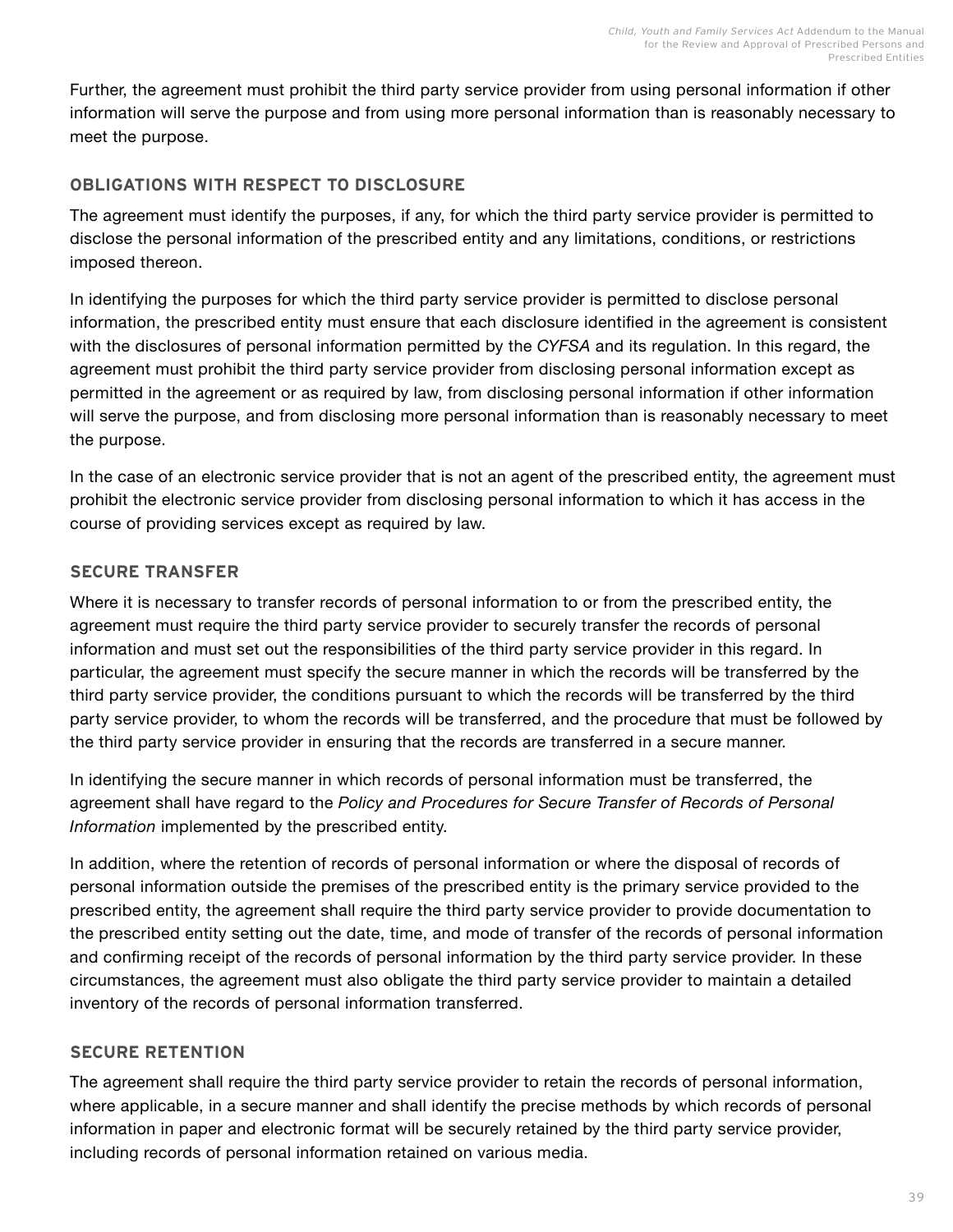The agreement must further outline the responsibilities of the third party service provider in securely retaining the records of personal information. In identifying the secure manner in which the records of personal information will be retained, and the methods by which the records of personal information will be securely retained, the agreement shall have regard to the *Policy and Procedures for Secure Retention of Records of Personal Information* implemented by the prescribed entity.

In addition, the agreement must require the third party service provider to securely segregate the records of personal information subject to the agreement from other personal information and personal health information retained by the third party service provider, in accordance with the *Policy and Procedures for the Segregation of Personal Information* implemented by the prescribed entity.

Where the retention of records of personal information is the primary service provided to the prescribed entity by the third party service provider, the agreement must also obligate the third party service provider to maintain a detailed inventory of the records of personal information being retained on behalf of the prescribed entity as well as a method to track the records being retained.

## **SECURE RETURN OR DISPOSAL FOLLOWING TERMINATION OF THE AGREEMENT**

The agreement must address, where applicable, whether records of personal information will be securely returned to the prescribed entity or will be disposed of in a secure manner following the termination of the agreement.

If the records of personal information are required to be returned in a secure manner, the agreement must stipulate the time frame following the date of termination of the agreement within which the records of personal information must be securely returned, the secure manner in which the records must be returned, and the agent of the prescribed entity to whom the records must be securely returned. In identifying the secure manner in which the records of personal information will be returned, the agreement shall have regard to the *Policy and Procedures for Secure Transfer of Records of Personal Information* implemented by the prescribed entity.

If the records of personal information are required to be disposed of in a secure manner, the agreement must provide a definition of secure disposal that is consistent with the *CYFSA* and its regulation and must identify the precise manner in which the records of personal information are to be securely disposed of.

In identifying the secure manner in which the records of personal information will be disposed of, prescribed entities must ensure that the method of secure disposal identified is consistent with the *CYFSA* and its regulation and with orders, guidelines, fact sheets, and best practices issued by the IPC under the *CYFSA*  and its regulation. Helpful guidance may be found in other IPC orders, reports, and decisions. In addition, regard may be had to the *Policy and Procedures for Secure Disposal of Records of Personal Information*  implemented by the prescribed entity.

The agreement must also stipulate the time frame following termination of the agreement within which the records of personal information must be securely disposed of and within which a certificate of destruction must be provided to the prescribed entity. The agreement must further identify the agent of the prescribed entity to whom the certificate of destruction must be provided and must identify the required content of the certificate of destruction. At a minimum, the certificate of destruction must be required to identify the records of personal information securely disposed of; to stipulate the date, time, and method of secure disposal employed; and to bear the name and signature of the person who performed the secure disposal.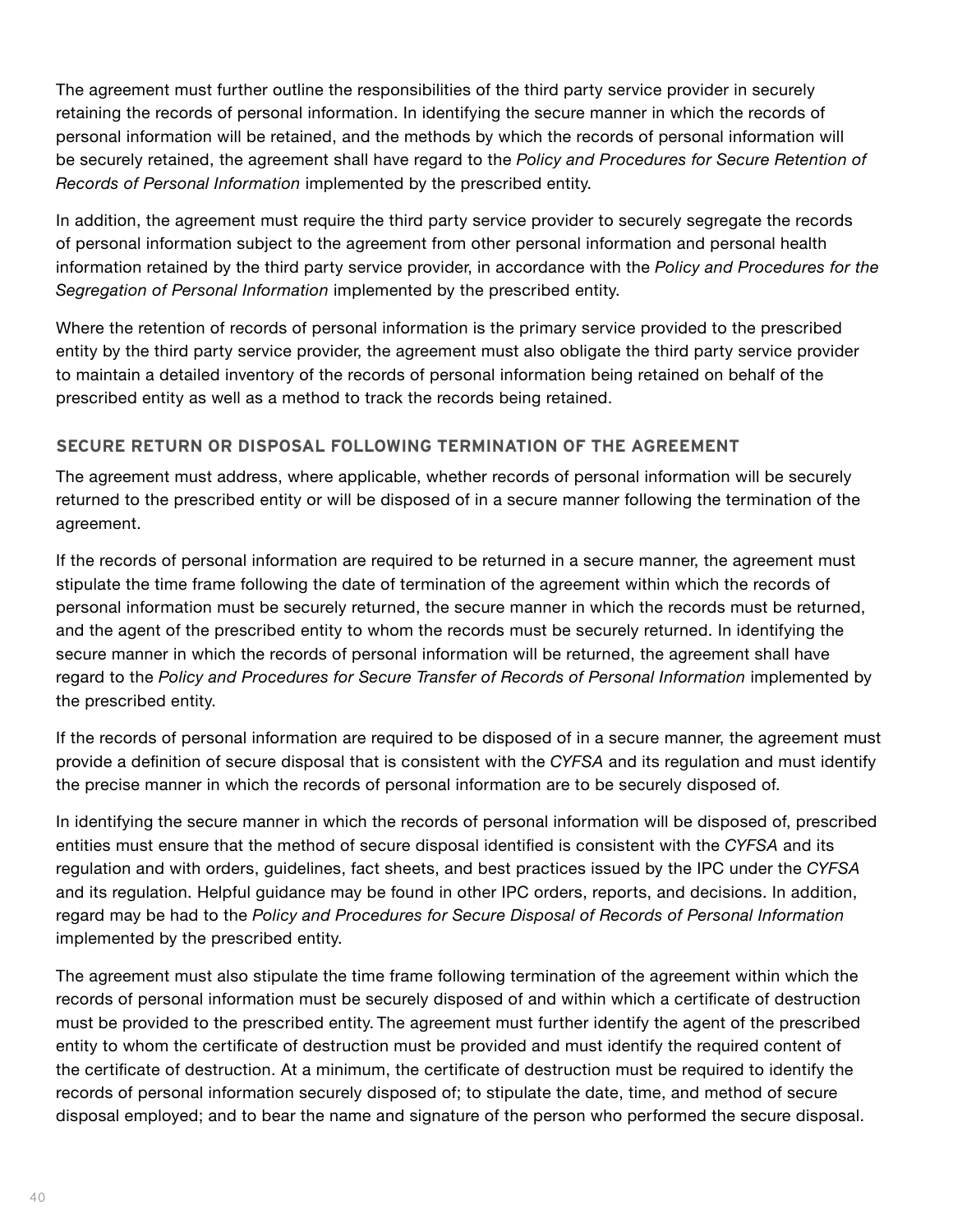## **SECURE DISPOSAL AS A CONTRACTED SERVICE**

Where the disposal of records of personal information is the primary service provided to the prescribed entity by the third party service provider, in addition to the requirements set out above in relation to secure disposal, the agreement must further set out the responsibilities of the third party service provider in securely disposing of the records of personal information, including:

- the time frame within which the records are required to be securely disposed of;
- the precise method by which records in paper and/or electronic format must be securely disposed of, including records retained on various media;
- the conditions pursuant to which the records will be securely disposed of; and
- the person(s) responsible for ensuring the secure disposal of the records.

The agreement should also enable the prescribed entity, at its discretion, to witness the secure disposal of the records of personal information subject to such reasonable terms or conditions as may be required in the circumstances.

## **IMPLEMENTATION OF SAFEGUARDS**

The agreement shall require the third party service provider to take steps that are reasonable in the circumstances to ensure that the personal information accessed and used in the course of providing services pursuant to the agreement is protected against theft, loss, and unauthorized use or disclosure and to ensure that the records of personal information subject to the agreement are protected against unauthorized copying, modification, or disposal. The reasonable steps that are required to be implemented by the third party service provider must be detailed in the agreement.

## **TRAINING OF AGENTS OF THE THIRD PARTY SERVICE PROVIDER**

The agreement shall require the third party service provider to provide training to its agents on the importance of protecting the privacy of individuals whose personal information is accessed and used in the course of providing services pursuant to the agreement and on the consequences that may arise in the event of a breach of these obligations.

The agreement must also require the third party service provider to ensure that its agents who will have access to the records of personal information are aware of and agree to comply with the terms and conditions of the agreement prior to being given access to the personal information. The agreement must set out the method by which this will be ensured. This may include requiring agents to sign an acknowledgement, prior to being granted access to the personal information, indicating that they are aware of and agree to comply with the terms and conditions of the agreement.

## **SUBCONTRACTING OF THE SERVICES**

In the event that the agreement permits the third party service provider to subcontract the services provided under the agreement, the third party service provider must be required to acknowledge and agree that it will provide the prescribed entity with advance notice of its intention to do so, that the third party service provider will enter into a written agreement with the subcontractor on terms consistent with its obligations to the prescribed entity, and that a copy of the written agreement will be provided to the prescribed entity.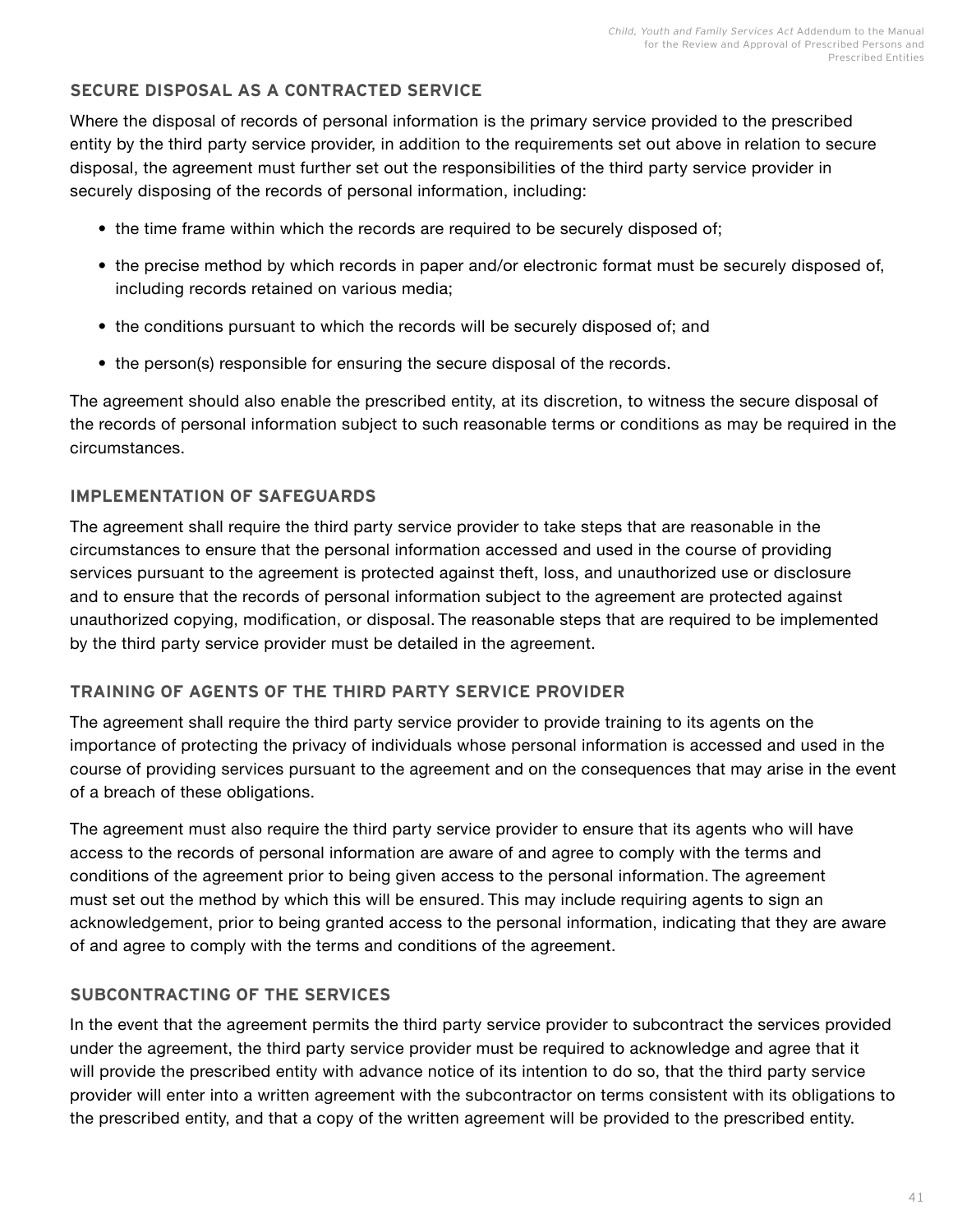## <span id="page-43-0"></span>**NOTIFICATION**

At a minimum, the agreement must require the third party service provider to notify the prescribed entity at the first reasonable opportunity if there has been a breach or suspected breach of the agreement or if personal information handled by the third party service provider on behalf of the prescribed entity is stolen, lost, or used or disclosed without authority or is believed to have been stolen, lost, or used or disclosed without authority. The agreement should also identify whether the notification must be verbal, written, or both and to whom the notification must be provided. The third party service provider must also be required to take steps that are reasonable in the circumstances to contain the breach and to contain the theft, loss, or unauthorized use or disclosure.

## **CONSEQUENCES OF BREACH AND MONITORING COMPLIANCE**

The agreement must outline the consequences of breach of the agreement and must indicate whether the prescribed entity will be auditing compliance with the agreement and, if so, the manner in which compliance will be audited and the notice, if any, that will be provided to the third party service provider of the audit.

## 22. LOG OF AGREEMENTS WITH THIRD PARTY SERVICE PROVIDERS

A prescribed entity must maintain a log of executed agreements with third party service providers. At a minimum, the log must include:

- the name of the third party service provider;
- the nature of the services provided by the third party service provider;
- the date that the agreement with the third party service provider was executed;
- the date that the records of personal information or access to the records of personal information, if any, was provided;
- the nature of the personal information provided or to which access was provided;
- the date of termination of the agreement with the third party service provider;
- whether the records of personal information, if any, will be securely returned or will be securely disposed of following the date of termination of the agreement; and
- the date the records of personal information were securely returned or a certificate of destruction was provided or the date that access to the personal information was terminated or the date by which the records of personal information must be returned or disposed of or access terminated.

## 23. POLICY AND PROCEDURES FOR THE LINKAGE OF RECORDS OF PERSONAL INFORMATION

A policy and procedures must be developed and implemented with respect to linkages of records of personal information.

The policy and procedures must identify whether or not the prescribed entity permits the linkage of records of personal information and if it is not permitted, the policy and procedures must expressly prohibit the linkage of records of personal information. If the linkage of records of personal information is permitted, the purposes for which and the circumstances in which such linkages are permitted must be identified.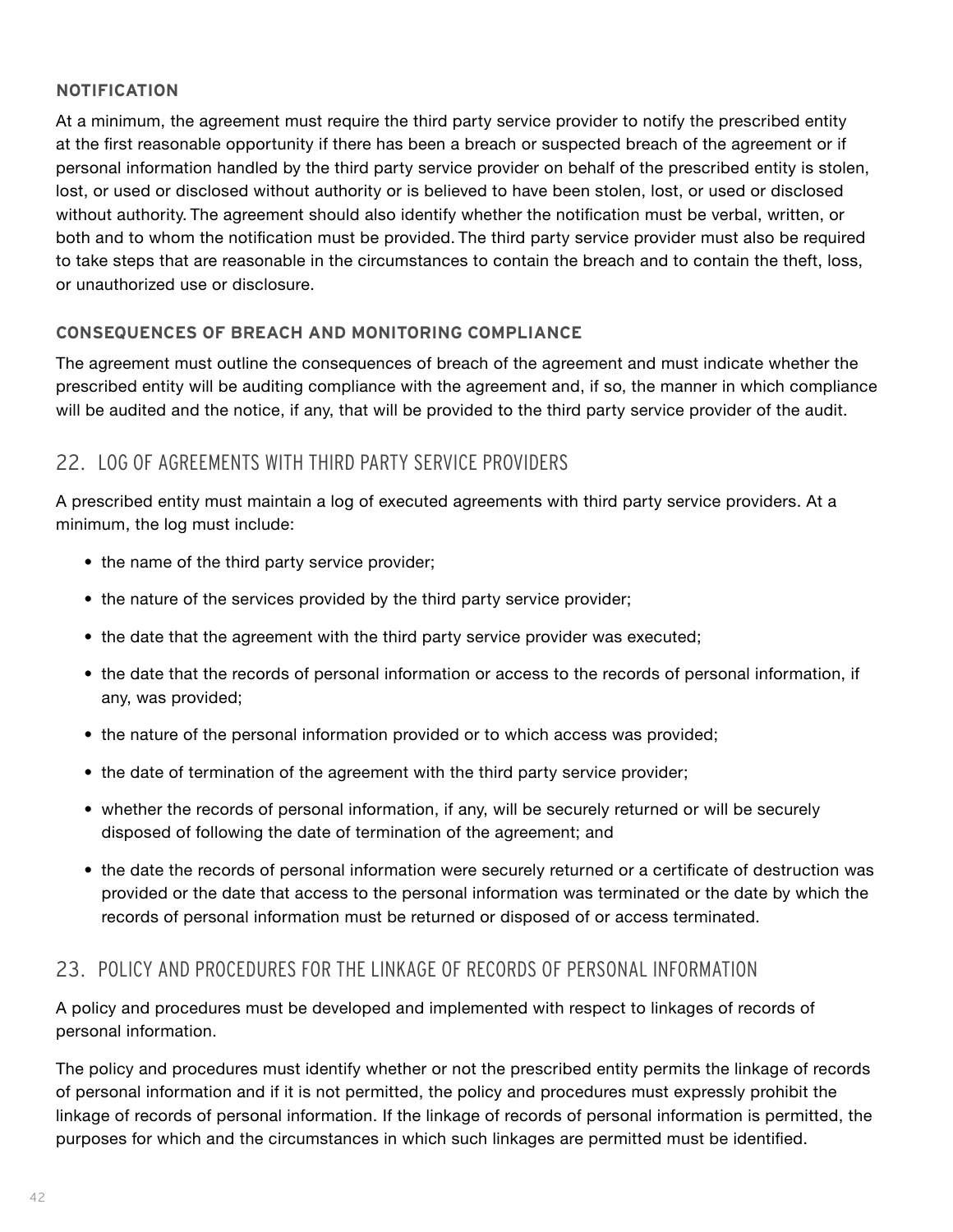In identifying the purposes for which and the circumstances in which the linkage of records of personal information is permitted, regard must be had to the sources of the records of personal information that are requested to be linked and the identity of the person or organization that will ultimately make use of the linked records of personal information, including:

- the linkage of records of personal information solely in the custody of the prescribed entity for the exclusive use of the linked records of personal information by the prescribed entity;
- the linkage of records of personal information in the custody of the prescribed entity with records of personal information to be collected from another person or organization for the exclusive use of the linked records of personal information by the prescribed entity;
- the linkage of records of personal information solely in the custody of the prescribed entity for purposes of disclosure of the linked records of personal information to another person or organization; and
- the linkage of records of personal information in the custody of the prescribed entity with records of personal information to be collected from another person or organization for purposes of disclosure of the linked records of personal information to that other person or organization.

## **REVIEW AND APPROVAL PROCESS**

The policy and procedures must identify the agent(s) responsible for receiving, reviewing, and determining whether to approve or deny the request to link records of personal information and the process that must be followed in this regard. This shall include a discussion of the documentation that must be completed, provided, and/or executed; the agent(s) or other persons or organizations responsible for completing, providing, and/or executing the documentation; the agent(s) to whom the documentation must be provided; and the required content of the documentation.

The policy and procedures must also address the requirements that must be satisfied and the criteria that must be considered by the agent(s) responsible for determining whether to approve or deny the request to link records of personal information. In addition, the policy and procedures must require agent(s) to document the legal authority for linking the records of personal information.

The policy and procedures should also set out the manner in which the decision approving or denying the request to link records of personal information and the reasons for the decision are documented; the method by which and the format in which the decision will be communicated; and to whom the decision will be communicated.

## **CONDITIONS OR RESTRICTIONS ON THE APPROVAL**

Where the linked records of personal information will be disclosed by the prescribed entity to another person or organization, the policy and procedures must require that the disclosure be approved pursuant to the *Policy and Procedures for Disclosure of Personal Information for Research Purposes and the Execution of Research Agreements* or the *Policy and Procedures for Disclosure of Personal Information for Purposes Other Than Research*, as may be applicable.

Where the linked records of personal information will be used by the prescribed entity, the policy and procedures must require that the use be approved pursuant to the *Policy and Procedures for the Use of Personal Information for Research* or the *Policy and Procedures for Limiting Agent Access to and Use of Personal Information*, as may be applicable. The policy and procedures must further require that the linked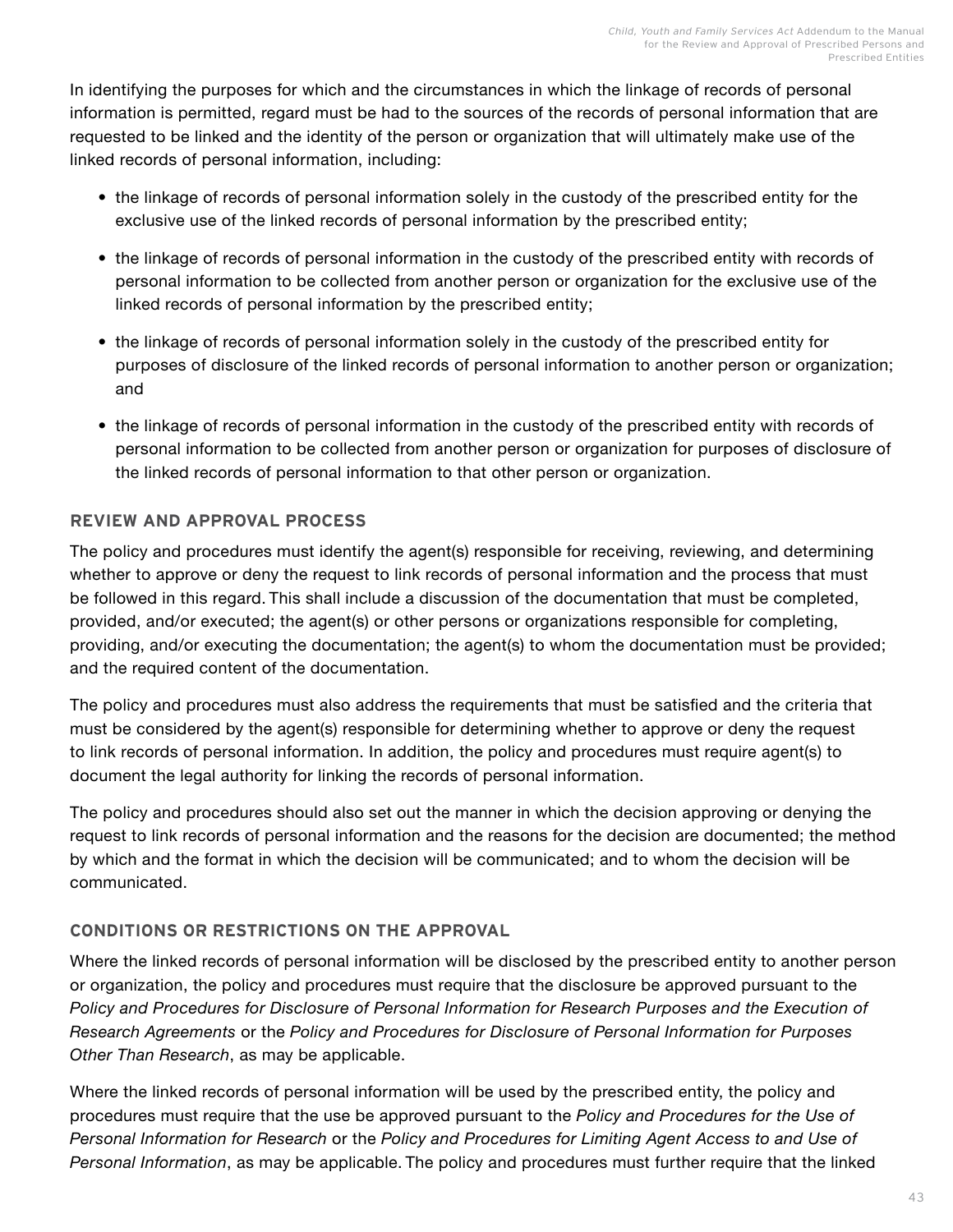records of personal information be de-identified and/or aggregated as soon as practicable pursuant to the *Policy and Procedures with Respect to De-Identification and Aggregation and that, to the extent possible,* only de-identified and/or aggregate information be used by agents of the prescribed entity.

## **PROCESS FOR THE LINKAGE OF RECORDS OF PERSONAL INFORMATION**

The policy and procedures must outline the process to be followed in linking records of personal information, the manner in which the linkage of records of personal information must be conducted, and the agent(s) responsible for linking records of personal information when approved in accordance with this policy and its procedures.

## **RETENTION**

The policy and procedures must require that linked records of personal information be retained in compliance with the *Policy and Procedures for Secure Retention of Records of Personal Information* until they are de-identified and/or aggregated pursuant to the *Policy and Procedures with Respect to De-Identification and Aggregation*.

## **SECURE DISPOSAL**

The policy and procedures must address the secure disposal of records of personal information linked by the prescribed entity and, in particular, must require that the records of personal information be securely disposed of in compliance with the *Policy and Procedures for Secure Disposal of Records of Personal Information*.

## **COMPLIANCE, AUDIT, AND ENFORCEMENT**

The prescribed entity must require agents to comply with the policy and its procedures and must address how and by whom compliance will be enforced and the consequences of breach. The policy and procedures must also stipulate that compliance will be audited in accordance with the *Policy and Procedures in Respect of Privacy Audits*, must set out the frequency with which the policy and procedures will be audited, and must identify the agent(s) responsible for conducting the audit and for ensuring compliance with the policy and its procedures.

The policy and procedures must also require agents to notify the prescribed entity at the first reasonable opportunity, in accordance with the *Policy and Procedures for Privacy Breach Management*, if an agent breaches or believes there may have been a breach of this policy or its procedures.

## **TRACKING APPROVED LINKAGES OF RECORDS OF PERSONAL INFORMATION**

The policy and procedures must require that a log be maintained of the linkages of records of personal information approved by the prescribed entity and must identify the agent(s) responsible for maintaining such a log. We also recommend that the policy and procedures address where documentation related to the receipt, review, approval, or denial of requests to link records of personal information will be retained and the agent(s) responsible for retaining this documentation.

## 24. LOG OF APPROVED LINKAGES OF RECORDS OF PERSONAL INFORMATION

A prescribed entity must maintain a log of linkages of records of personal information approved by the prescribed entity. At a minimum, the log must include the name of the agent, person, or organization who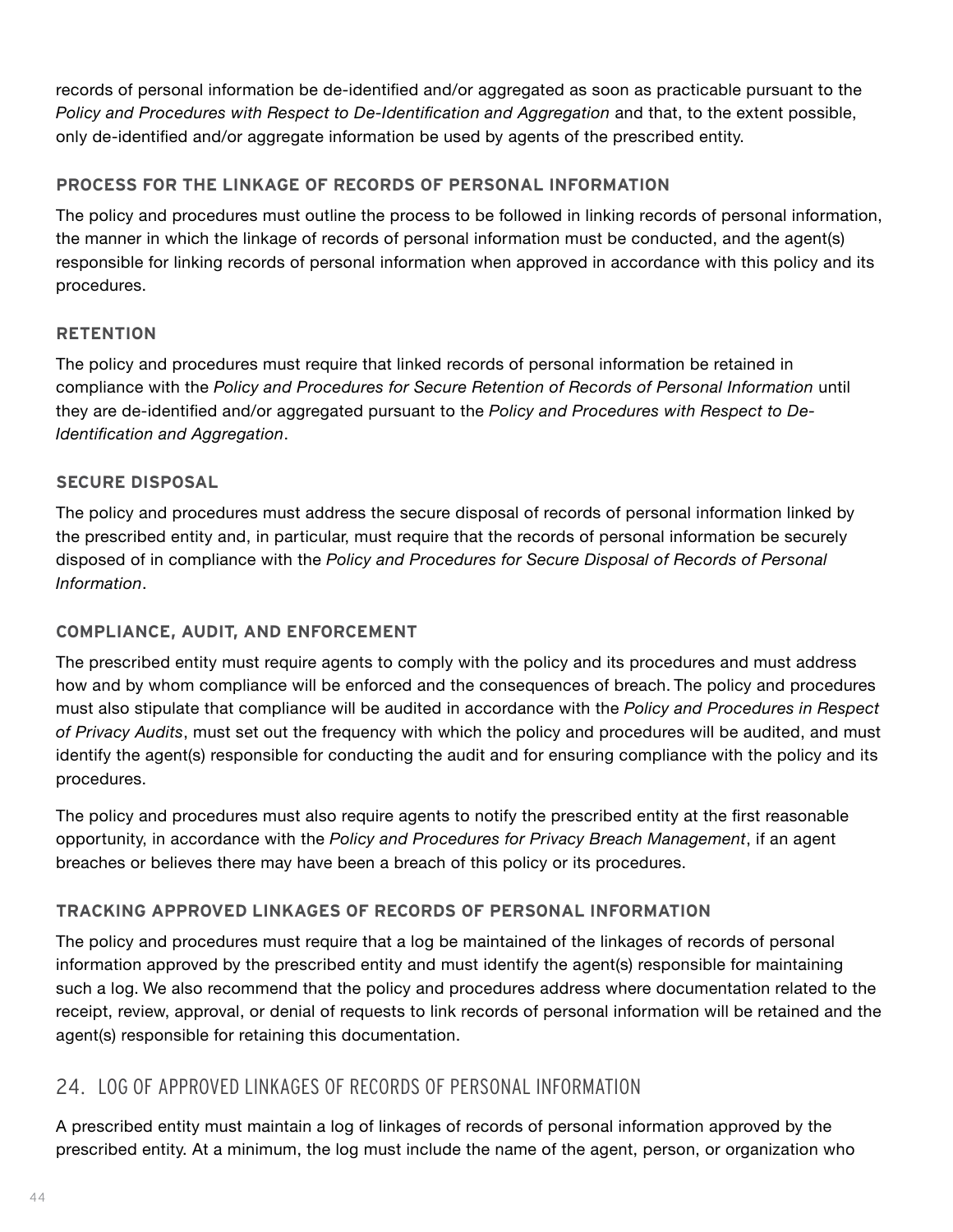<span id="page-46-0"></span>requested the linkage; the date that the linkage of records of personal information was approved; and the nature of the records of personal information linked.

## 25. POLICY AND PROCEDURES WITH RESPECT TO DE-IDENTIFICATION AND AGGREGATION

A policy and procedures must be developed and implemented with respect to de-identification and aggregation. The policy and procedures must require that personal information not be used or disclosed if other information, namely de-identified and/or aggregate information, will serve the identified purpose.

The policy of the prescribed entity with respect to cell-sizes of less than five and the exceptions thereto must also be articulated. In articulating the policy with respect to cell-sizes of less than five, regard must be had to the restrictions related to cell-sizes of less than five contained in Agreements, Research Agreements, and written research plans pursuant to which the personal information was collected by the prescribed entity.

The policy and procedures must provide a definition of de-identified information and aggregate information. The definitions adopted and the policy of the prescribed entity with respect to cell-sizes of less than five shall have regard to, and must be consistent with, the meaning of "personal information" in *FIPPA*.

The information that must be removed, encrypted, and/or truncated in order to constitute de-identified information and the manner in which the information must be grouped, collapsed, or averaged in order to constitute aggregate information must also be identified. The policy and procedures shall also address the agent(s) responsible for de-identifying and/or aggregating information and the procedure to be followed in this regard.

Further, the policy and procedures must require de-identified and/or aggregate information, including information of cell-sizes of less than five, to be reviewed prior to use or disclosure in order to ensure that the information does not identify an individual and that it is not reasonably foreseeable in the circumstances that the information could be utilized, either alone or with other information, to identify an individual. The agent(s) responsible for conducting this review shall also be identified.

The process to be followed in reviewing the de-identified and/or aggregate information and the criteria to be used in assessing the risk of re-identification shall also be set out. In establishing the criteria to be used in assessing the risk of re-identification, the prescribed entity shall have regard to the type of identifying information available, including information that can be used to identify an individual directly (e.g., name, address) or indirectly (e.g., date-of-birth, postal code, gender).

We recommend that the prescribed entity explore new tools that are being developed to assist in ensuring that the policy and procedures developed with respect to de-identification and aggregation are based on an assessment of the actual risk of re-identification.

The policy and procedures must also prohibit agents from using de-identified and/or aggregate information, including information in cell-sizes of less than five, to identify an individual. This includes attempting to decrypt information that is encrypted, attempting to identify an individual based on unencrypted information, and attempting to identify an individual based on prior knowledge. The policy and procedures must also identify the mechanisms implemented to ensure that the persons or organizations to whom de-identified and/or aggregate information is disclosed will not use the de-identified and/or aggregate information, either alone or with other information, to identify an individual.

The prescribed entity must require agents to comply with the policy and its procedures and must address how and by whom compliance will be enforced and the consequences of breach. The policy and procedures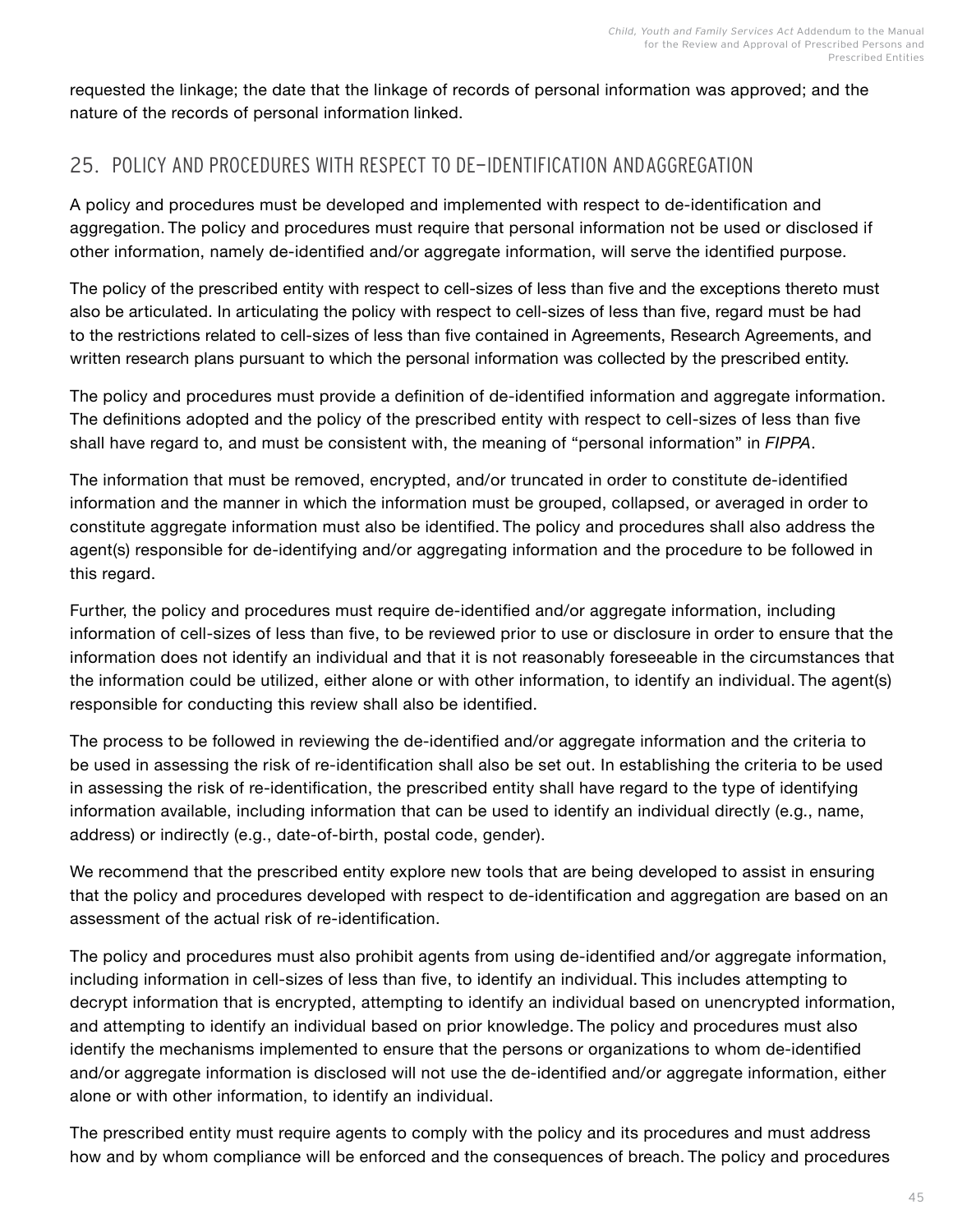<span id="page-47-0"></span>must also stipulate that compliance will be audited in accordance with the *Policy and Procedures in Respect of Privacy Audits*, must set out the frequency with which the policy and procedures will be audited, and must identify the agent(s) responsible for conducting the audit and for ensuring compliance with the policy and its procedures.

The policy and procedures must also require agents to notify the prescribed entity at the first reasonable opportunity, in accordance with the *Policy and Procedures for Privacy Breach Management*, if an agent breaches or believes there may have been a breach of this policy or its procedures.

## 26. PRIVACY IMPACT ASSESSMENT POLICY AND PROCEDURES

A policy and procedures must be developed and implemented to identify the circumstances in which privacy impact assessments are required to be conducted.

In identifying the circumstances in which privacy impact assessments are required to be conducted, we recommend that the policy and procedures ensure that prescribed entities conduct privacy impact assessments on existing and proposed data holdings involving personal information and whenever a new information system or a change to an existing information system, technology, or program involving personal information is contemplated.

If there are limited and specific circumstances in which privacy impact assessments are not required to be conducted on existing and proposed data holdings involving personal information and whenever a new information system or a change to an existing information system, technology, or program involving personal information is contemplated, these shall be outlined in the policy and procedures along with a rationale for why privacy impact assessments are not required. The policy and procedures must further identify the agent(s) responsible for making this determination and must require the determination and the reasons for the determination to be documented.

The policy and procedures must also address the timing of privacy impact assessments. With respect to proposed data holdings involving personal information and new or changes to existing information systems, technologies, or programs involving personal information, the policy and procedures must require that privacy impact assessments be conducted at the conceptual design stage and that they be reviewed and amended, if necessary, during the detailed design and implementation stage. With respect to existing data holdings involving personal information, the policy and procedures must require that a timetable be developed to ensure privacy impact assessments are conducted, and the policy and procedures must identify the agent(s) responsible for developing the timetable.

Once privacy impact assessments have been completed, the policy and procedures shall require that they be reviewed on an ongoing basis in order to ensure that they continue to be accurate and continue to be consistent with the information practices of the prescribed entity. The policy and procedures must also identify the circumstances in which and the frequency with which privacy impact assessments are required to be reviewed.

The policy and procedures must also identify the agent(s) responsible and the process that must be followed in identifying when privacy impact assessments are required; in identifying when privacy impact assessments are required to be reviewed in accordance with the policy and procedures; in ensuring that privacy impact assessments are conducted and completed; and in ensuring that privacy impact assessments are reviewed and amended, if necessary. The role of agent(s) that have been delegated day-to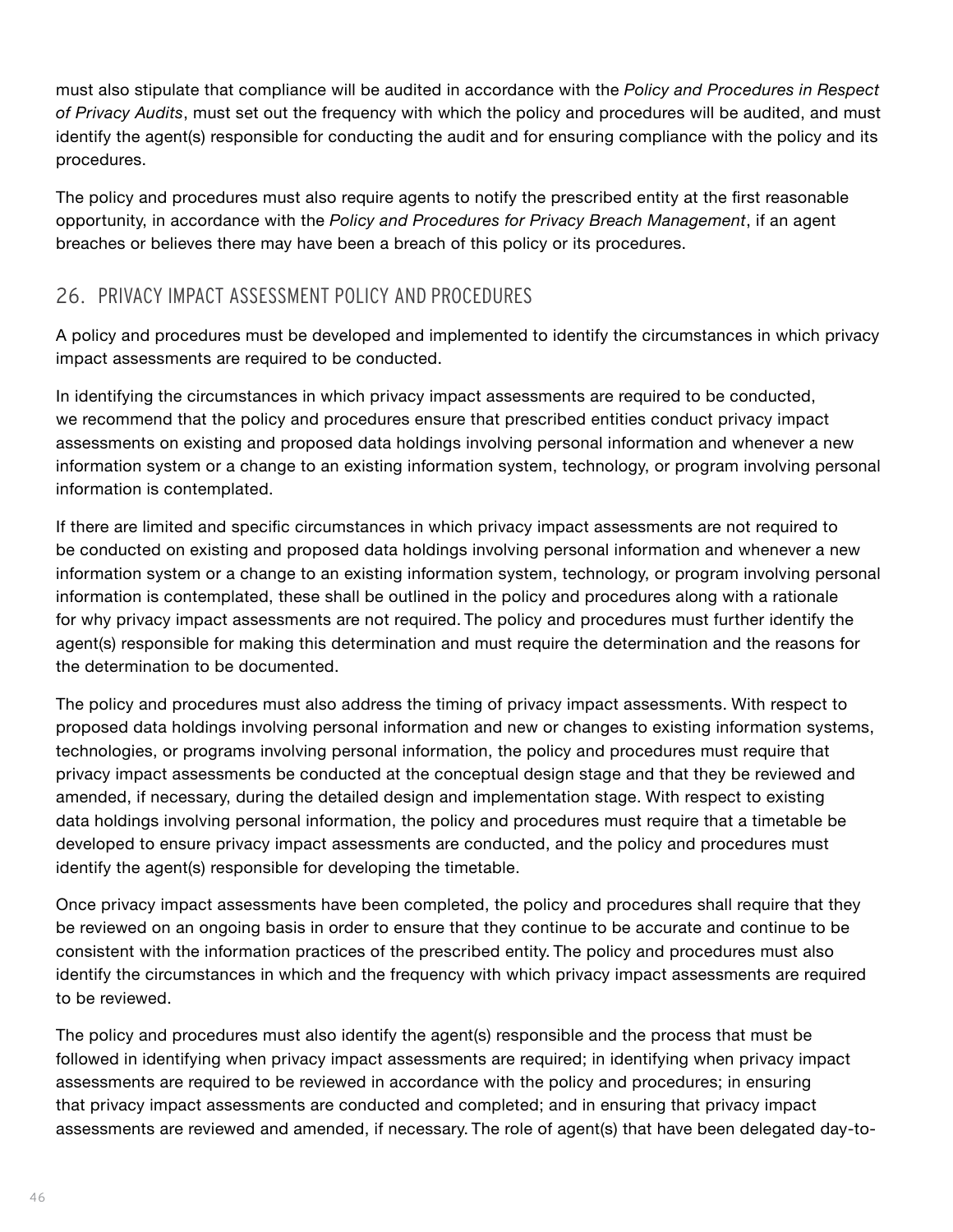day authority to manage the privacy program and the security program shall also be identified in respect of privacy impact assessments.

The policy and procedures must also stipulate the required content of privacy impact assessments. At a minimum, the privacy impact assessments must be required to describe:

- the data holding, information system, technology, or program at issue;
- the nature and type of personal information collected, used, or disclosed or that is proposed to be collected, used, or disclosed;
- the sources of the personal information;
- the specific purposes for which the personal information is collected, used, or disclosed or is proposed to be collected, used, or disclosed;
- the reason that the personal information is required for the purposes identified;
- the flows of the personal information;
- the statutory authority for each collection, use, and disclosure of personal information identified;
- the limitations imposed on the collection, use, and disclosure of the personal information;
- whether or not the personal information is or will be linked to other information;
- the retention period for the records of personal information;
- the secure manner in which the records of personal information are or will be retained, transferred, and disposed of;
- the functionality for logging access, use, modification, and disclosure of the personal information and the functionality to audit logs for unauthorized use or disclosure;
- the risks to the privacy of individuals whose personal information is or will be part of the data holding, information system, technology, or program and an assessment of the risks;
- recommendations to address and eliminate or reduce the privacy risks identified; and
- the administrative, technical, and physical safeguards implemented or proposed to be implemented to protect the personal information.

The process for addressing the recommendations arising from privacy impact assessments, including the agent(s) responsible for assigning other agent(s) to address the recommendations, for establishing timelines to address the recommendations, for addressing the recommendations, and for monitoring and ensuring the implementation of the recommendations, is also required to be outlined.

The policy and procedures must require that a log be maintained of privacy impact assessments that have been completed; that have been undertaken but that have not been completed; and that have not been undertaken. The policy and procedures must also identify the agent(s) responsible for maintaining such a log.

The prescribed entity must require agents to comply with the policy and its procedures and must address how and by whom compliance will be enforced and the consequences of breach. The policy and procedures must also stipulate that compliance will be audited in accordance with the *Policy and*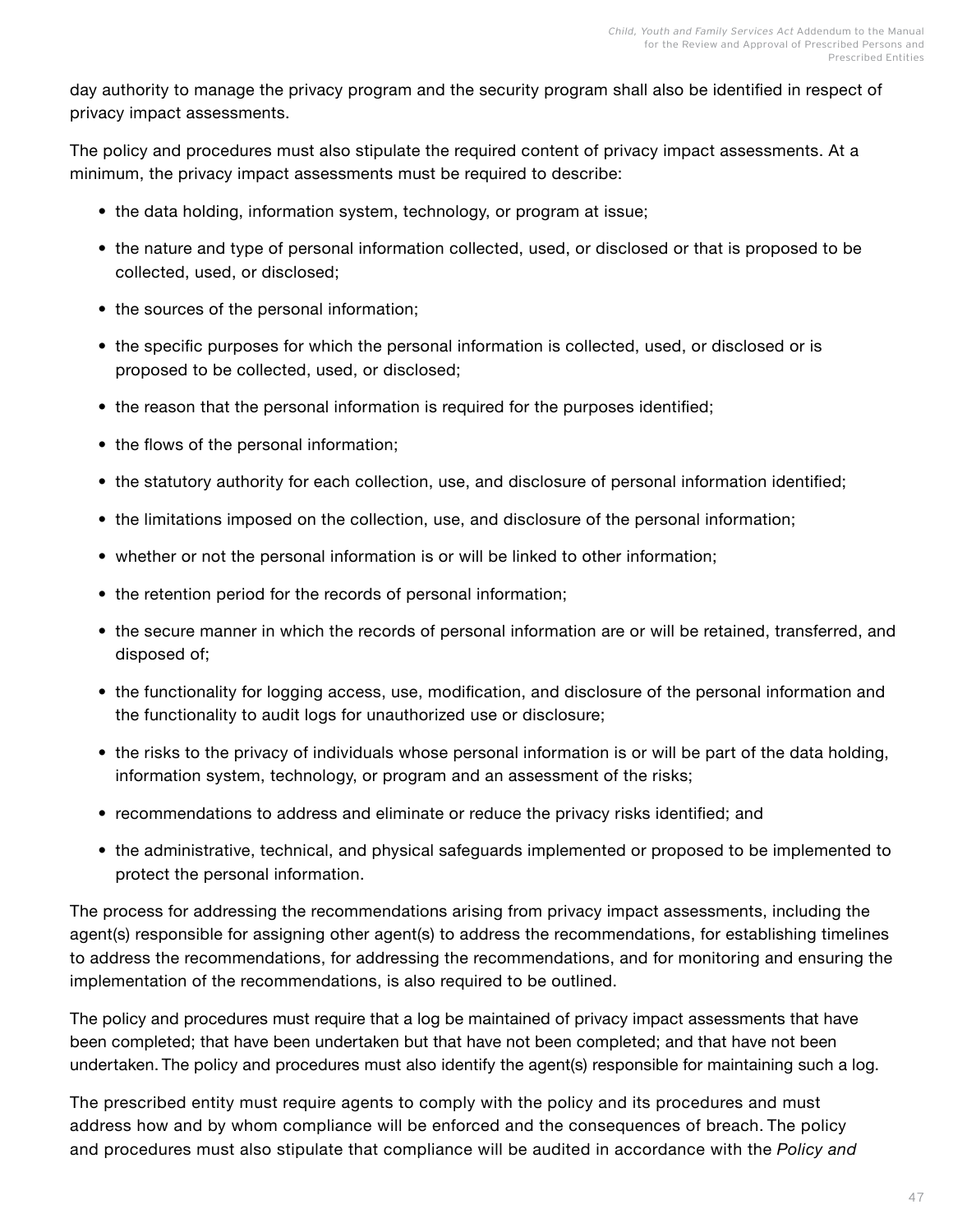<span id="page-49-0"></span>*Procedures in Respect of Privacy Audits*, must set out the frequency with which the policy and procedures will be audited, and must identify the agent(s) responsible for conducting the audit and for ensuring compliance with the policy and its procedures.

The policy and procedures must also require agents to notify the prescribed entity at the first reasonable opportunity, in accordance with the *Policy and Procedures for Privacy Breach Management*, if an agent breaches or believes there may have been a breach of this policy or its procedures.

In developing the policy and procedures, we recommend that regard be had to the various guidelines produced by the IPC and available at **[www.ipc.on.ca](http://www.ipc.on.ca)**.

## 27. LOG OF PRIVACY IMPACT ASSESSMENTS

A prescribed entity shall maintain a log of privacy impact assessments that have been completed and of privacy impact assessments that have been undertaken but that have not been completed. The log shall describe the data holding, information system, technology, or program involving personal information that is at issue; the date that the privacy impact assessment was completed or is expected to be completed; the agent(s) responsible for completing or ensuring the completion of the privacy impact assessment; the recommendations arising from the privacy impact assessment; the agent(s) responsible for addressing each recommendation, the date that each recommendation was or is expected to be addressed; and the manner in which each recommendation was or is expected to be addressed.

A prescribed entity shall also maintain a log of data holdings involving personal information and of new or changes to existing information systems, technologies, or programs involving personal information for which privacy impact assessments have not been undertaken. For each such data holding, information system, technology, or program, the log shall either set out the reason that a privacy impact assessment will not be undertaken and the agent(s) responsible for making this determination or set out the date that the privacy impact assessment is expected to be completed and the agent(s) responsible for completing or ensuring the completion of the privacy impact assessment.

## 28. POLICY AND PROCEDURES IN RESPECT OF PRIVACY AUDITS

A policy and procedures must be developed and implemented that sets out the types of privacy audits that are required to be conducted. At a minimum, the audits required to be conducted shall include audits to assess compliance with the privacy policies and procedures implemented by the prescribed entity and audits of the agent(s) permitted to access and use personal information pursuant to the *Policy and Procedures for Limiting Agent Access to and Use of Personal Information*.

With respect to each privacy audit that is required to be conducted, the policy and procedures must set out the purposes of the privacy audit; the nature and scope of the privacy audit (i.e. document reviews, interviews, site visits, inspections); the agent(s) responsible for conducting the privacy audit; and the frequency with which and the circumstances in which each privacy audit is required to be conducted. In this regard, the policy and procedures shall require a privacy audit schedule to be developed and shall identify the agent(s) responsible for developing the privacy audit schedule.

For each type of privacy audit that is required to be conducted, the policy and procedures shall also set out the process to be followed in conducting the audit. This is to include the criteria that must be considered in selecting the subject matter of the audit and whether or not notification will be provided of the audit, and if so, the nature and content of the notification and to whom the notification must be provided. The policy and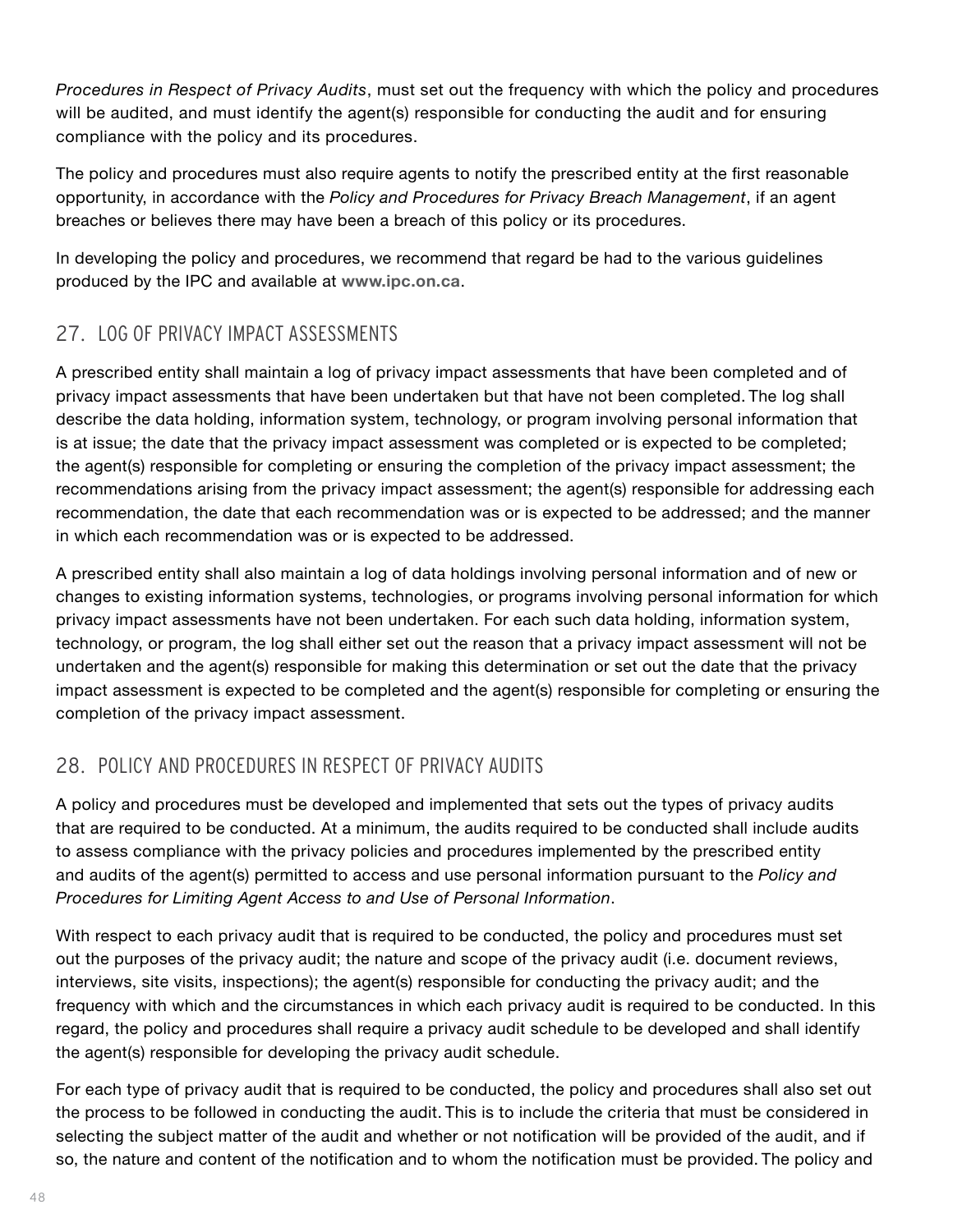<span id="page-50-0"></span>procedures must further discuss the documentation that must be completed, provided, and/or executed in undertaking each privacy audit; the agent(s) responsible for completing, providing, and/or executing the documentation; the agent(s) to whom this documentation must be provided; and the required content of the documentation.

The role of agent(s) that have been delegated day-to-day authority to manage the privacy program and the security program shall also be identified.

The policy and procedures shall also set out the process that must be followed in addressing the recommendations arising from privacy audits, including the agent(s) responsible for assigning other agent(s) to address the recommendations, for establishing timelines to address the recommendations, for addressing the recommendations, and for monitoring and ensuring the implementation of the recommendations.

The policy and procedures must also set out the nature of the documentation that must be completed, provided, and/or executed at the conclusion of the privacy audit, including the agent(s) responsible for completing, providing, and/or executing the documentation, the agent(s) to whom the documentation must be provided, and the required content of the documentation.

The policy and procedures must also address the manner and format in which the findings of privacy audits, including the recommendations arising from the privacy audits and the status of addressing the recommendations, are communicated. This shall include a discussion of the agent(s) responsible for communicating the findings of the privacy audit; the mechanism and format for communicating the findings of the privacy audit; the time frame within which the findings of the privacy audit must be communicated; and to whom the findings of the privacy audit will be communicated, including the Chief Executive Officer or the Executive Director.

The policy and procedures must further require that a log be maintained of privacy audits and must identify the agent(s) responsible for maintaining the log and for tracking that the recommendations arising from the privacy audits are addressed within the identified time frame. They should further address where documentation related to privacy audits will be retained and the agent(s) responsible for retaining this documentation.

The policy and procedures must also require the agent(s) responsible for conducting the privacy audit to notify the prescribed entity, at the first reasonable opportunity, of a privacy breach or suspected privacy breach in accordance with the *Policy and Procedures for Privacy Breach Management* and of an information security breach or suspected information security breach in accordance with the *Policy and Procedures for Information Security Breach Management*.

## 29. LOG OF PRIVACY AUDITS

A prescribed entity shall maintain a log of privacy audits that have been completed. The log shall set out the nature and type of the privacy audit conducted; the date that the privacy audit was completed; the agent(s) responsible for completing the privacy audit; the recommendations arising from the privacy audit; the agent(s) responsible for addressing each recommendation; the date that each recommendation was or is expected to be addressed; and the manner in which each recommendation was or is expected to be addressed.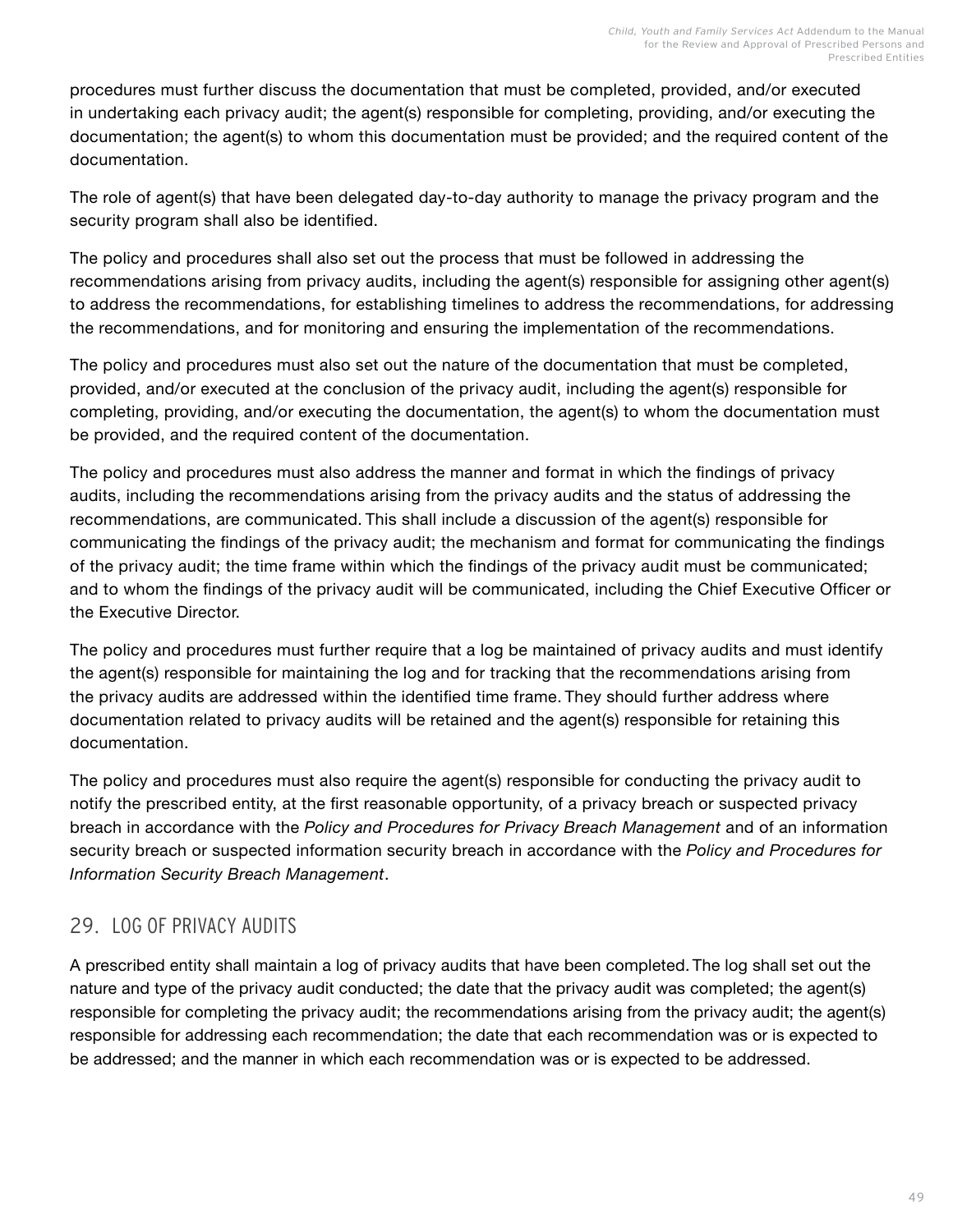## <span id="page-51-0"></span>30. POLICY AND PROCEDURES FOR PRIVACY BREACH MANAGEMENT

A policy and procedures must be developed and implemented to address the identification, reporting, containment, notification, investigation, and remediation of privacy breaches.

The policy and procedures must provide a definition of the term "privacy breach." At a minimum, a privacy breach shall be defined to include:

- the collection, use, and disclosure of personal information that is not in compliance with the *CYFSA* or its regulation;
- a contravention of the privacy policies and procedures implemented by the prescribed entity;
- a contravention of a Data Sharing Agreement, Research Agreement, Confidentiality Agreement, or an Agreement with a Third Party Service Provider retained by the prescribed entity; and
- circumstances where personal information is stolen, lost, or subject to unauthorized use or disclosure or where records of personal information are subject to unauthorized copying, modification, or disposal.

The policy and procedures shall impose a mandatory requirement on agents to notify the prescribed entity of a privacy breach or suspected privacy breach.

In this regard, the policy and procedures shall identify the agent(s) who must be notified of the privacy breach or suspected privacy breach and shall provide contact information for the agent(s) who must be notified. The policy and procedures shall further stipulate the time frame within which notification must be provided, whether the notification must be provided verbally and/or in writing, and the nature of the information that must be provided upon notification. The policy and procedures shall also address the documentation that must be completed, provided, and/or executed with respect to notification; the agent(s) responsible for completing, providing, and/or executing the documentation; the agent(s) to whom this documentation must be provided; and the required content of the documentation.

Upon notification, the policy and procedures shall require a determination to be made of whether a privacy breach has in fact occurred and if so, what, if any, personal information has been breached. The agent(s) responsible for making this determination must also be identified.

The policy and procedures must further address when senior management, including the Chief Executive Officer or the Executive Director, will be notified. This shall include a discussion of the agent(s) responsible for notifying senior management; the time frame within which notification must be provided; the manner in which this notification must be provided; and the nature of the information that must be provided to senior management upon notification.

The policy and procedures shall also require that containment be initiated immediately and shall identify the agent(s) responsible for containment and the procedure that must be followed in this regard, including any documentation that must be completed, provided, and/or executed by the agent(s) responsible for containing the breach and the required content of the documentation.

In undertaking containment, the policy and procedures must ensure that reasonable steps are taken in the circumstances to protect personal information from further theft, loss, or unauthorized use or disclosure and to protect records of personal information from further unauthorized copying, modification, or disposal. At a minimum, these steps shall include ensuring that no copies of the records of personal information have been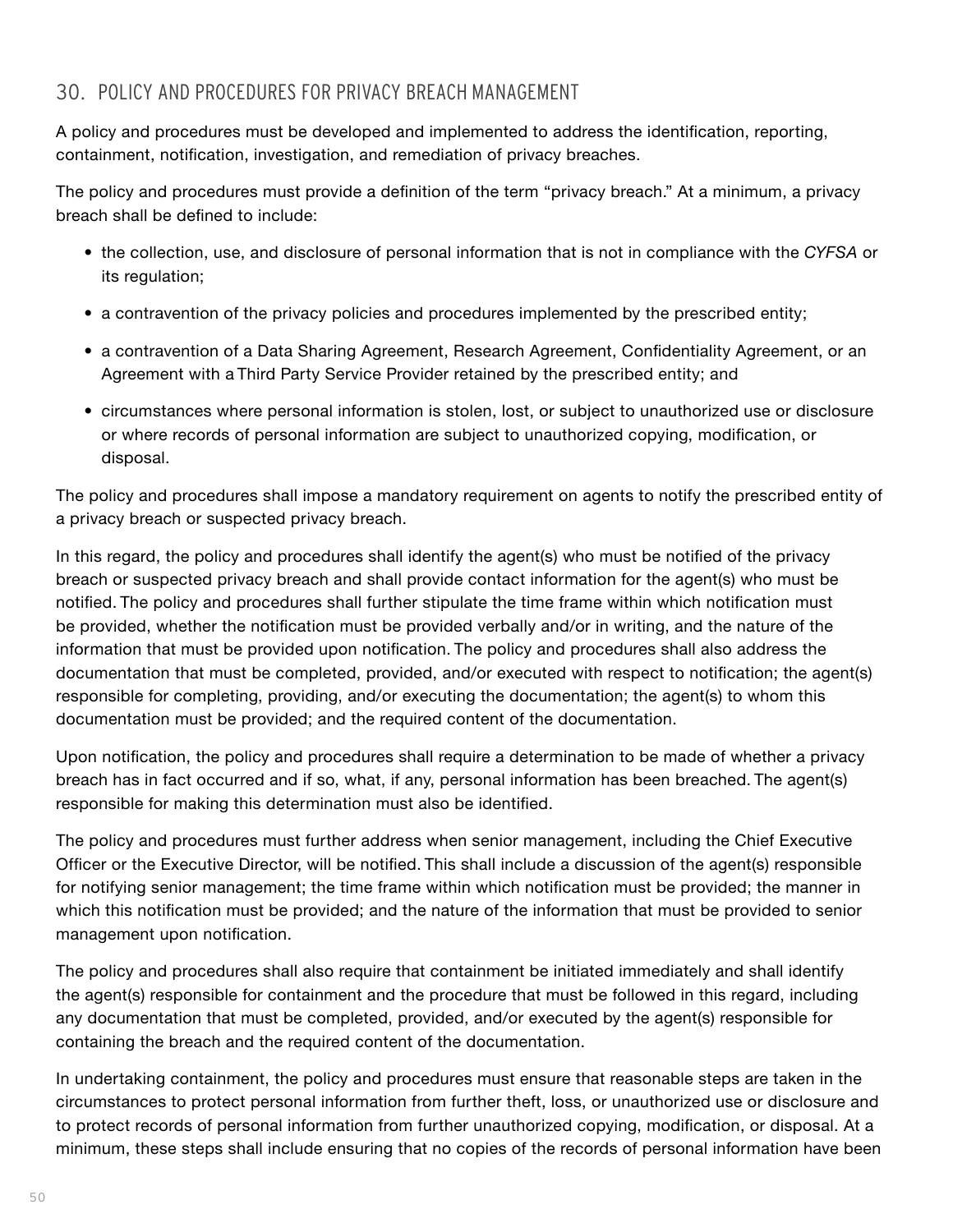made and ensuring that the records of personal information are either retrieved or disposed of in a secure manner. Where the records of personal information are securely disposed of, written confirmation should be obtained related to the date, time, and method of secure disposal. These steps shall also include ensuring that additional privacy breaches cannot occur through the same means and determining whether the privacy breach would allow unauthorized access to any other information and, if necessary, taking further action to prevent additional privacy breaches.

The agent(s) responsible and the process to be followed in reviewing the containment measures implemented and determining whether the privacy breach has been effectively contained or whether further containment measures are necessary, must be identified in the policy and procedures. The policy and procedures shall also address the documentation that must be completed, provided, and/or executed by the agent(s) responsible for reviewing the containment measures; the agent(s) to whom this documentation must be provided; and the required content of the documentation.

The policy and procedures must require the service provider or other person or organization that disclosed the personal information to the prescribed entity to be notified at the earliest reasonable opportunity whenever personal information that they provided is or is believed to be stolen, lost, or used or disclosed without authority and whenever required pursuant to the agreement with the service provider or other person or organization.

In particular, the policy and procedures shall set out the agent(s) responsible for notifying the service provider or other person or organization, the format of the notification, and the nature of the information that must be provided upon notification. At a minimum, the policy and procedures must require the service provider or other person or organization to be advised of the extent of the privacy breach, the nature of the personal information at issue, the measures implemented to contain the privacy breach, and further actions that will be undertaken with respect to the privacy breach, including investigation and remediation. As a secondary collector of personal information, a prescribed entity should not directly notify the individual to whom the personal information relates of a privacy breach. The required notification shall be provided by the service provider, if applicable.

The policy and procedures shall also set out whether any other persons or organizations must be notified of the privacy breach and shall set out the agent(s) responsible for notifying these other persons or organizations, the format of the notification, the nature of the information that must be provided upon notification, and the time frame for notification.

In particular, the policy and procedures must require the prescribed entity to notify the IPC immediately, in writing, if a researcher to whom the prescribed entity disclosed personal information notifies the prescribed entity of a breach that relates to the theft, loss, or unauthorized use or disclosure of personal information, as required by section 6(3) of the regulation. At a minimum, the policy and procedures must require the IPC to be advised of the extent of the privacy breach, the nature of the personal information at issue, the measures implemented to contain the privacy breach, and further actions that will be undertaken with respect to the privacy breach, including investigation and remediation.

The policy and procedures must further identify the agent(s) responsible for investigating the privacy breach, the nature and scope of the investigation (i.e. document reviews, interviews, site visits, inspections), and the process that must be followed in investigating the privacy breach. This shall include a discussion of the documentation that must be completed, provided, and/or executed in undertaking the investigation; the agent(s) responsible for completing, providing, and/or executing the documentation; the agent(s) to whom this documentation must be provided; and the required content of the documentation. The role of agent(s)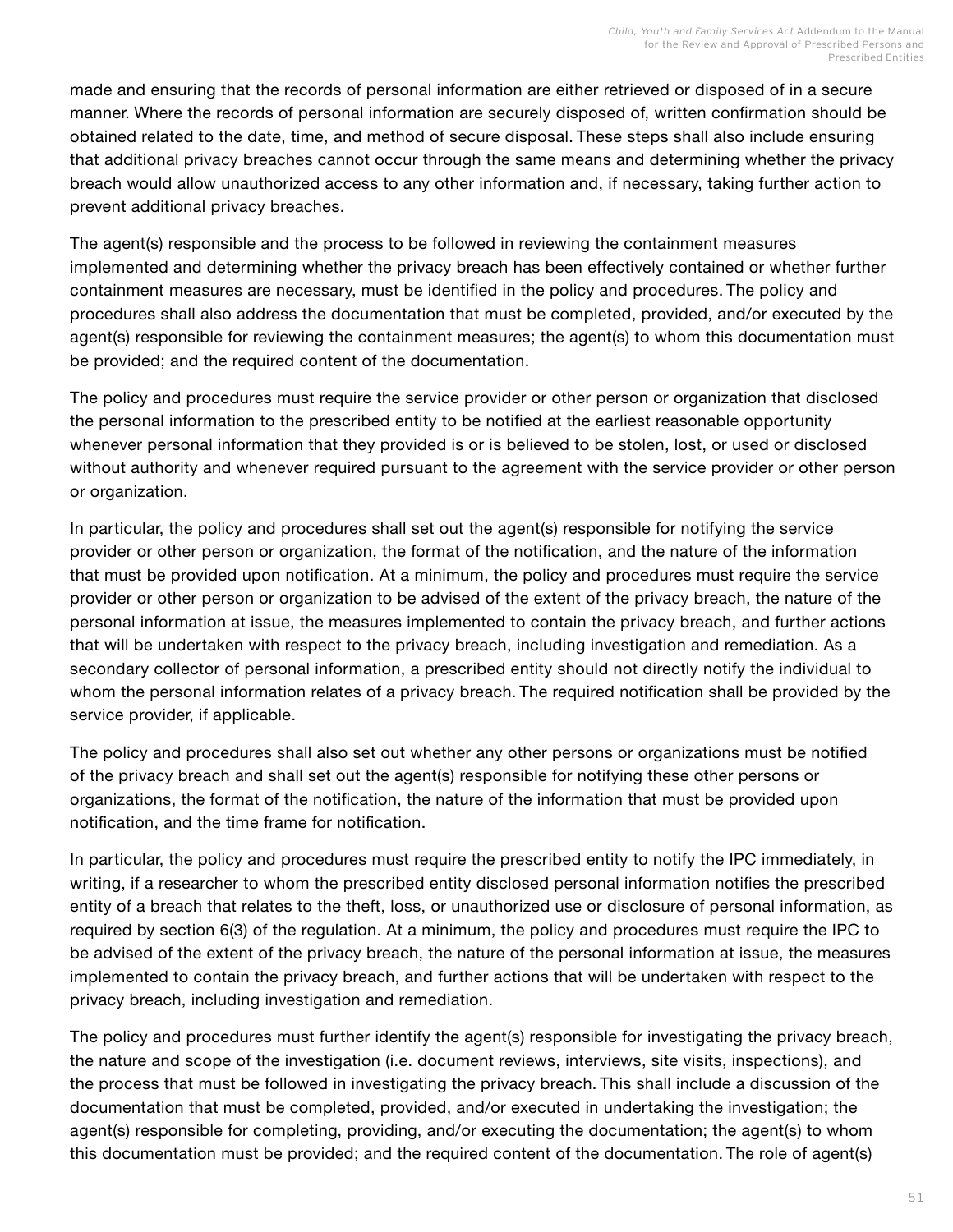<span id="page-53-0"></span>that have been delegated day-to-day authority to manage the privacy program and the security program shall also be identified.

The policy and procedures shall also identify the agent(s) responsible for assigning other agent(s) to address the recommendations; for establishing timelines to address the recommendations; for addressing the recommendations; and for monitoring and ensuring that the recommendations are implemented within the stated timelines. The policy and procedures shall also set out the nature of the documentation that must be completed, provided, and/or executed at the conclusion of the investigation of the privacy breach, including the agent(s) responsible for completing, providing, and/or executing the documentation; the agent(s) to whom the documentation must be provided; and the required content of the documentation.

The policy and procedures must also address the manner and format in which the findings of the investigation of the privacy breach, including the recommendations arising from the investigation and the status of implementation of the recommendations, are communicated. This shall include a discussion of the agent(s) responsible for communicating the findings of the investigation; the mechanism and format for communicating the findings of the investigation; the time frame within which the findings of the investigation must be communicated; and to whom the findings of the investigation must be communicated, including the Chief Executive Officer or the Executive Director.

In addition, the policy and procedures shall address whether the process to be followed in identifying, reporting, containing, notifying, investigating, and remediating a privacy breach is different where the breach is both a privacy breach or suspected privacy breach, as well as an information security breach or suspected information security breach.

Further, the policy and procedures must require that a log be maintained of privacy breaches and must identify the agent(s) responsible for maintaining the log and for tracking that the recommendations arising from the investigation of privacy breaches are addressed within the identified timelines. They should further address where documentation related to the identification, reporting, containment, notification, investigation, and remediation of privacy breaches will be retained and the agent(s) responsible for retaining this documentation.

The prescribed entity must require agents to comply with the policy and its procedures and must address how and by whom compliance will be enforced and the consequences of breach. The policy and procedures must also stipulate that compliance will be audited in accordance with the *Policy and Procedures in Respect of Privacy Audits*, must set out the frequency with which the policy and procedures will be audited, and must identify the agent(s) responsible for conducting the audit and for ensuring compliance with the policy and its procedures.

In developing the policy and procedures, we recommend that the prescribed entity have regard to the various guidelines produced by the IPC and available at **[www.ipc.on.ca](http://www.ipc.on.ca)**.

## 31. LOG OF PRIVACY BREACHES

A prescribed entity shall maintain a log of privacy breaches setting out:

- the date of the privacy breach;
- the date that the privacy breach was identified or suspected;
- whether the privacy breach was internal or external;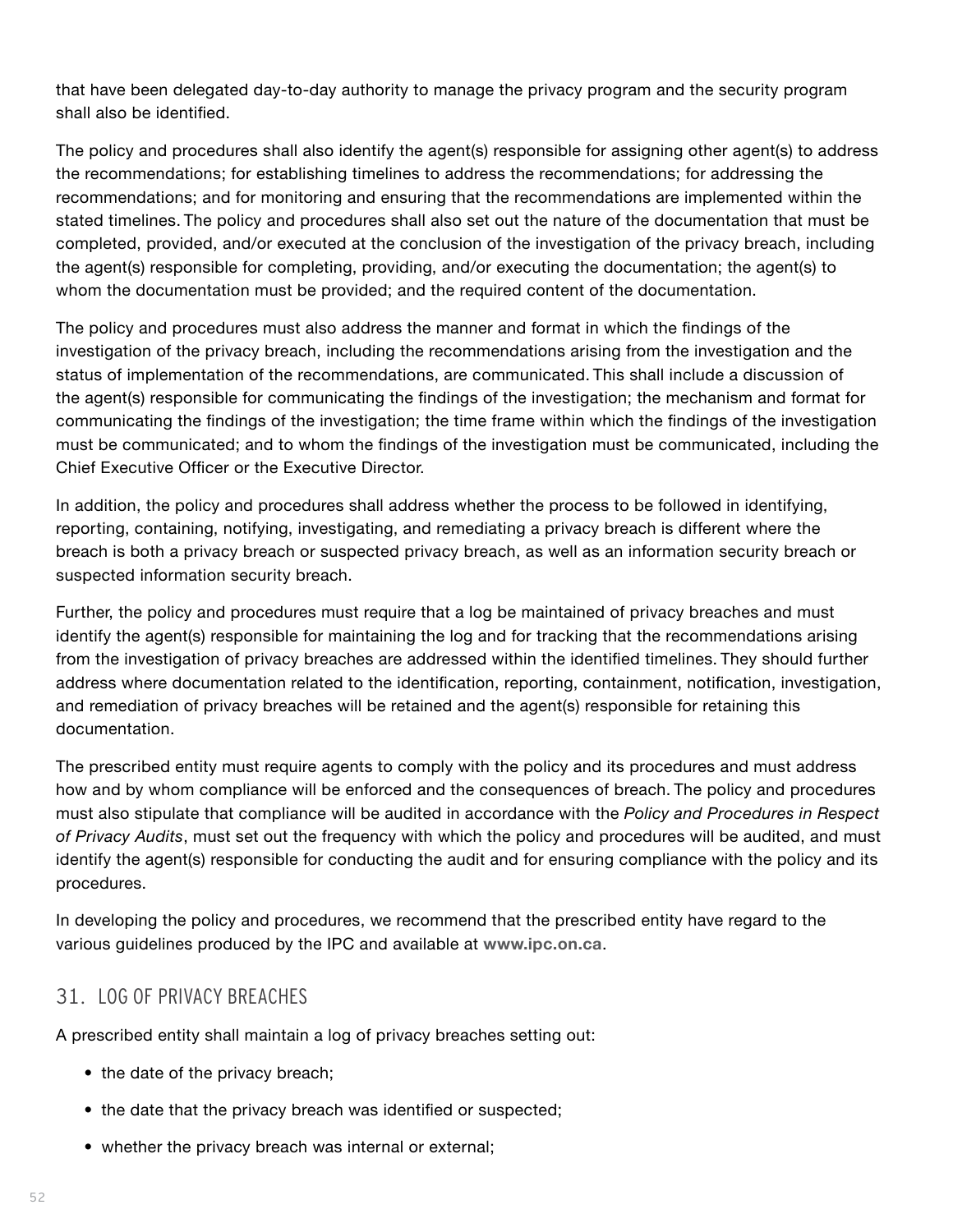- <span id="page-54-0"></span>• the nature of the personal information that was the subject matter of the privacy breach and the nature and extent of the privacy breach;
- the date that the privacy breach was contained and the nature of the containment measures;
- the date that the service provider that disclosed the personal information to the prescribed entity was notified;
- the date that the IPC was notified of the breach, if applicable;
- the date that the investigation of the privacy breach was completed;
- the agent(s) responsible for conducting the investigation;
- the recommendations arising from the investigation;
- the agent(s) responsible for addressing each recommendation;
- the date each recommendation was or is expected to be addressed; and
- the manner in which each recommendation was or is expected to be addressed.

## 32. POLICY AND PROCEDURES FOR PRIVACY COMPLAINTS

A policy and procedures must be developed and implemented to address the process to be followed in receiving, documenting, tracking, investigating, remediating, and responding to privacy complaints. A definition of the term "privacy complaint" shall be provided that, at a minimum, includes concerns or complaints relating to the privacy policies and procedures implemented by the prescribed entity and relating to the compliance of the prescribed entity with the *CYFSA* and its regulation.

The information that must be communicated to the public relating to the manner in which, to whom, and where individuals may direct privacy concerns or complaints shall also be identified. At a minimum, the name and/or title, mailing address, and contact information of the agent(s) to whom concerns or complaints may be directed and information related to the manner in which and format in which privacy concerns or complaints may be directed to the prescribed entity should be made publicly available. We also recommend that individuals be advised that they may make a complaint to the IPC and be provided with the IPC's mailing address and contact information.

The policy and procedures must further establish the process to be followed in receiving privacy complaints. This shall include any documentation that must be completed, provided, and/or executed by the individual making the privacy complaint; the agent(s) responsible for receiving the privacy complaint; the required content of the documentation, if any; and the nature of the information to be requested from the individual making the privacy complaint.

Upon receipt of a privacy complaint, the policy and procedures shall require a determination to be made of whether or not the privacy complaint will be investigated. In this regard, the policy and procedures shall identify the agent(s) responsible for making this determination, the time frame within which this determination must be made, and the process that must be followed and the criteria that must be used in making the determination, including any documentation that must be completed, provided, and/or executed and the required content of the documentation.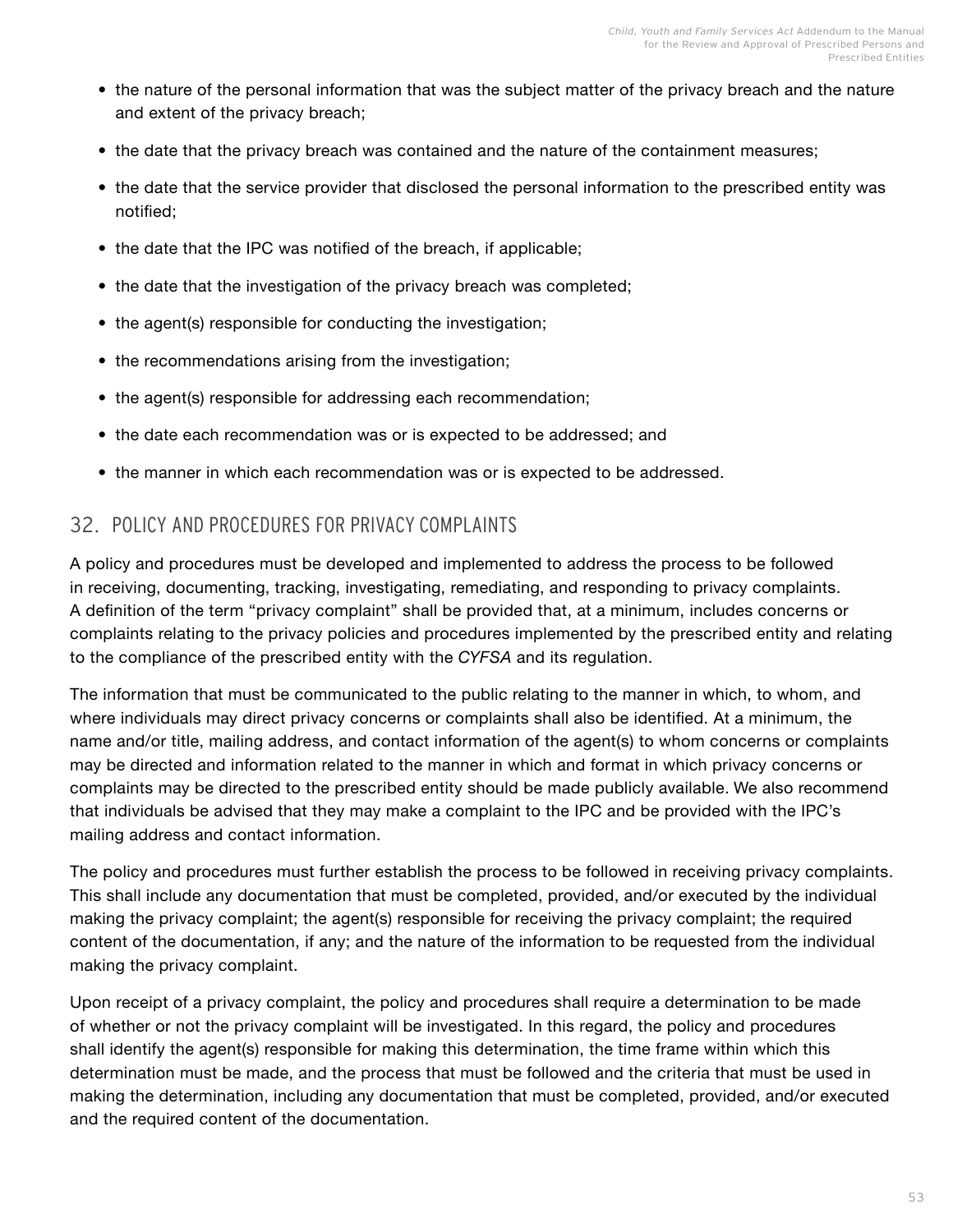In the event that it is determined that an investigation will not be undertaken, the policy and procedures must require that a letter be provided to the individual making the privacy complaint acknowledging receipt of the privacy complaint; providing a response to the privacy complaint; advising that an investigation of the privacy complaint will not be undertaken; advising the individual that he or she may make a complaint to the IPC; and providing the IPC's contact information.

In the event that it is determined that an investigation will be undertaken, the policy and procedures must require that a letter be provided to the individual making the privacy complaint acknowledging receipt of the privacy complaint; advising that an investigation of the privacy complaint will be undertaken; explaining the privacy complaint investigation procedure; indicating whether the individual will be contacted for further information concerning the privacy complaint; setting out the projected time frame for completion of the investigation; and identifying the nature of the documentation that will be provided to the individual following the investigation.

The policy and procedures must identify the agent(s) responsible for sending the above noted letters to the individuals making privacy complaints and the time frame within which the letters will be sent to the individuals.

Where an investigation of a privacy complaint will be undertaken, the policy and procedures must identify the agent(s) responsible for investigating the privacy complaint, the nature and scope of the investigation (e.g., document reviews, interviews, site visits, inspections), and the process that must be followed in investigating the privacy complaint. This shall include a discussion of the documentation that must be completed, provided, and/or executed in undertaking the investigation; the agent(s) responsible for completing, providing, and/or executing the documentation; the agent(s) to whom this documentation must be provided; and the required content of the documentation.

The role of the agent(s) that have been delegated day-to-day authority to manage the privacy program and the security program shall also be identified in the policy and procedures.

The process for addressing the recommendations arising from the investigation of privacy complaints and the agent(s) responsible for assigning other agent(s) to address the recommendations, for establishing timelines to address the recommendations, and for monitoring and ensuring the implementation of the recommendations shall also be addressed in the policy and procedures. The policy and procedures must also set out the nature of the documentation that will be completed, provided, and/or executed at the conclusion of the investigation of the privacy complaint, including the agent(s) responsible for completing, preparing, and/or executing the documentation; the agent(s) to whom the documentation must be provided; and the required content of the documentation.

The policy and procedures must also address the manner and format in which the findings of the investigation of the privacy complaint, including recommendations arising from the investigation and the status of implementation of the recommendations, are communicated. This shall include a discussion of the agent(s) responsible for communicating the findings of the investigation; the mechanism and format for communicating the findings of the investigation; the time frame within which the findings of the investigation must be communicated; and to whom the findings must be communicated, including the Chief Executive Officer or the Executive Director.

The policy and procedures shall further require the individual making the privacy complaint to be notified, in writing, of the nature and findings of the investigation and of the measures taken, if any, in response to the privacy complaint. The individual making the privacy complaint shall also be advised that he or she may make a complaint to the IPC. The IPC's contact information shall also be provided. The agent(s) responsible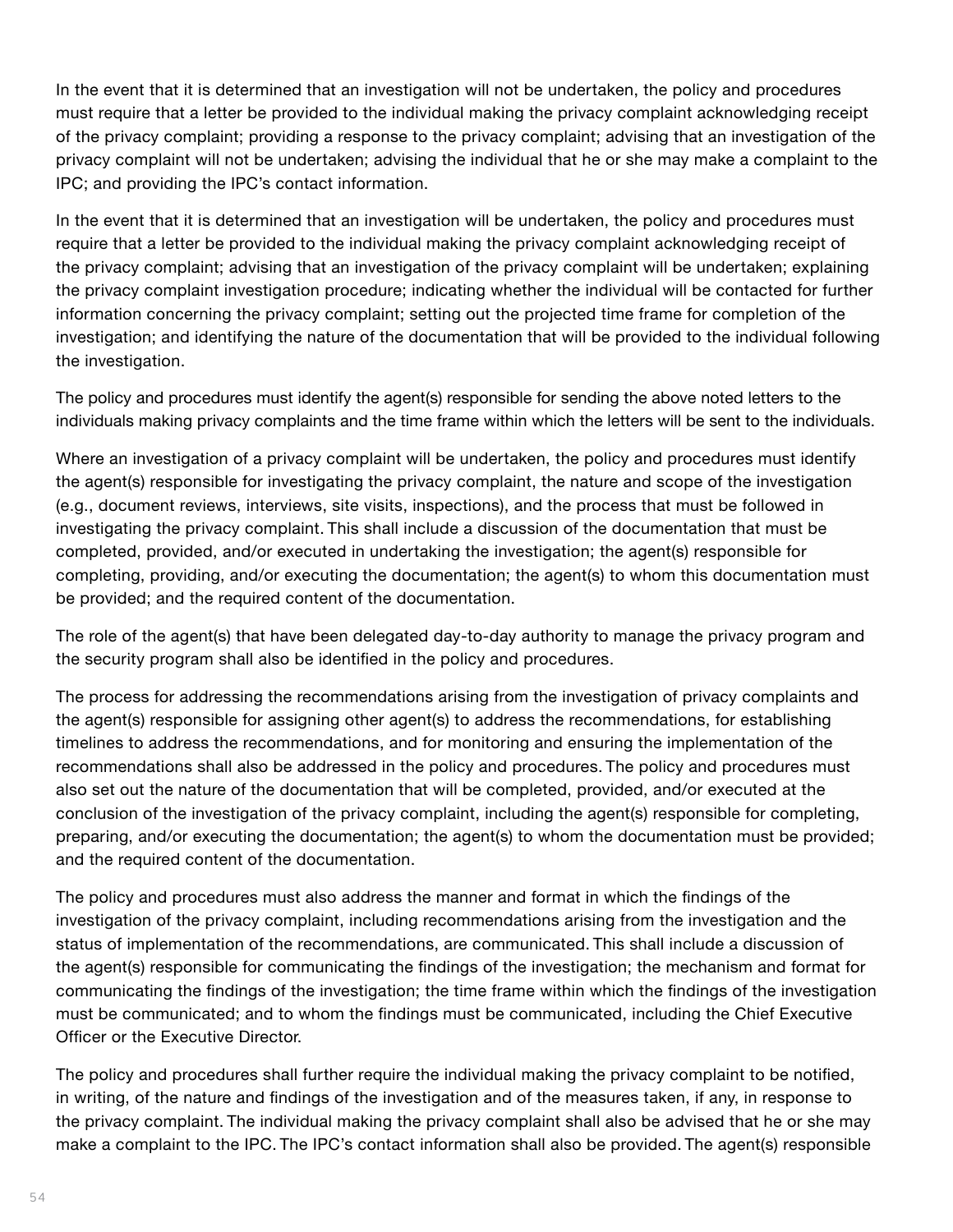<span id="page-56-0"></span>for providing the written notification to the individual making the privacy complaint and the time frame within which the written notification must be provided, shall also be addressed.

The policy and procedures should also address whether any other person or organization must be notified of privacy complaints and the results of the investigation of privacy complaints, and if so, the manner by which, the format in which, and the time frame within which the notification must be provided and the agent(s) responsible for providing the notification.

Further, the policy and procedures must require that a log be maintained of privacy complaints and must identify the agent(s) responsible for maintaining the log and for tracking whether the recommendations arising from the investigation of privacy complaints are addressed within the identified timelines. They should further address where documentation related to the receipt, investigation, notification, and remediation of privacy complaints will be retained and the agent(s) responsible for retaining this documentation.

The prescribed entity must require agents to comply with the policy and its procedures and must address how and by whom compliance will be enforced and the consequences of breach. The policy and procedures must also stipulate that compliance will be audited in accordance with the *Policy and Procedures in Respect of Privacy Audits,* must set out the frequency with which the policy and procedures will be audited, and must identify the agent(s) responsible for conducting the audit and for ensuring compliance with the policy and its procedures. The relationship between this policy and its procedures and the *Policy and Procedures for Privacy Breach Management* shall also be addressed.

This policy and its associated procedures may either be a stand-alone document or may be combined with the *Policy and Procedures for Privacy Inquiries*.

## 33. LOG OF PRIVACY COMPLAINTS

A prescribed entity shall maintain a log of privacy complaints received that, at a minimum, sets out:

- the date that the privacy complaint was received and the nature of the privacy complaint;
- the determination as to whether or not the privacy complaint will be investigated and the date that the determination was made;
- the date that the individual making the complaint was advised that the complaint will not be investigated and was provided a response to the complaint;
- the date that the individual making the complaint was advised that the complaint will be investigated;
- the agent(s) responsible for conducting the investigation;
- the dates that the investigation was commenced and completed;
- the recommendations arising from the investigation;
- the agent(s) responsible for addressing each recommendation;
- the date each recommendation was or is expected to be addressed;
- the manner in which each recommendation was or is expected to be addressed; and
- the date that the individual making the privacy complaint was advised of the findings of the investigation and the measures taken, if any, in response to the privacy complaint.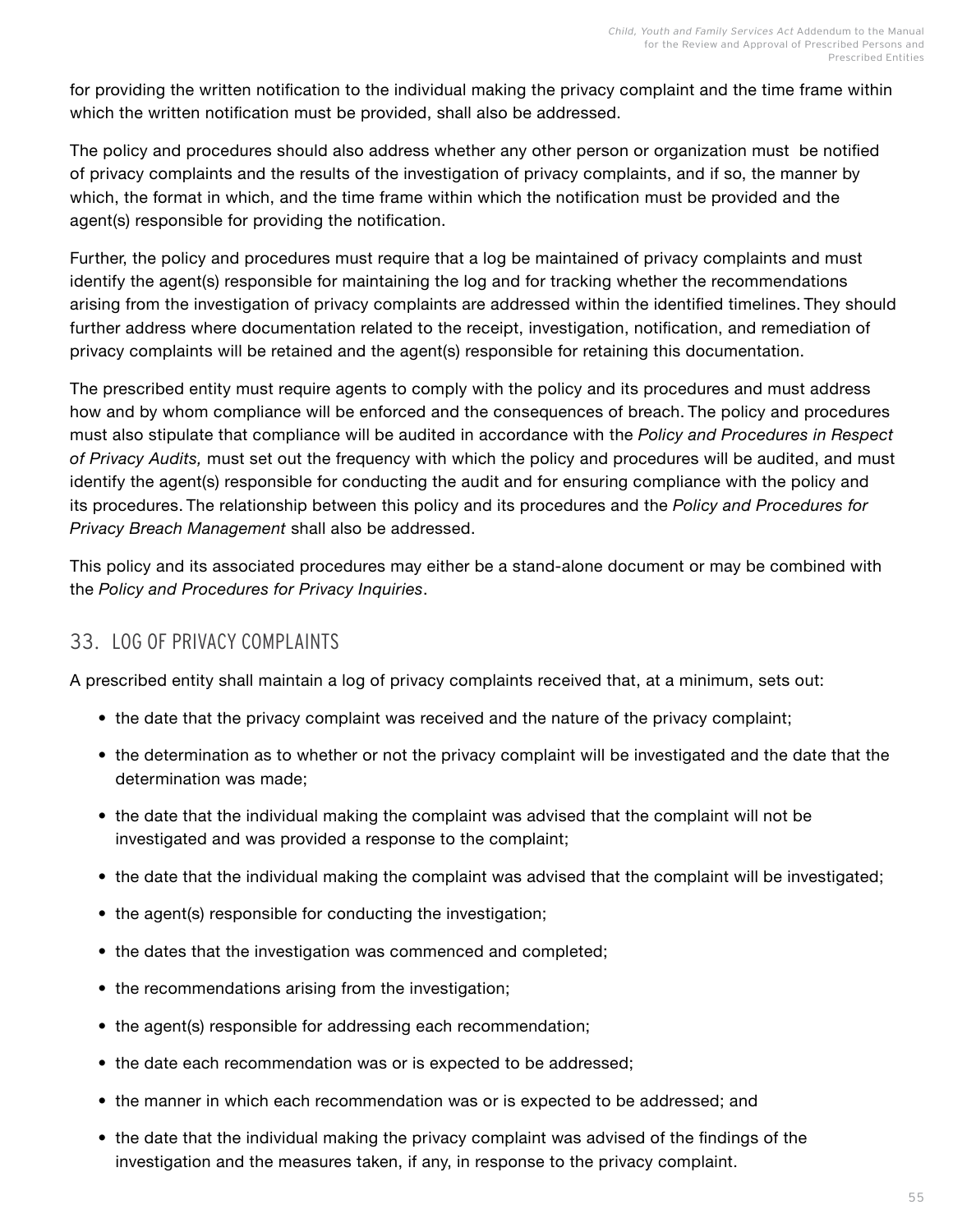## <span id="page-57-0"></span>34. POLICY AND PROCEDURES FOR PRIVACY INQUIRIES

A policy and procedures must be developed and implemented to address the process to be followed in receiving, documenting, tracking, and responding to privacy inquiries. A definition of the term "privacy inquiry" shall be provided that, at a minimum, includes inquiries relating to the privacy policies and procedures implemented by the prescribed entity and related to the compliance of the prescribed entity with the *CYFSA* and its regulation.

The information that must be communicated to the public relating to the manner in which, to whom and where individuals may direct privacy inquiries shall also be identified. At a minimum, the information communicated to the public shall include the name and/or title, mailing address, and contact information of the agent(s) to whom privacy inquiries may be directed; information relating to the manner in which privacy inquiries may be directed to the prescribed entity; and information as to where individuals may obtain further information about the privacy policies and procedures implemented by the prescribed entity.

The policy and procedures must further establish the process to be followed in receiving and responding to privacy inquiries. This shall include the agent(s) responsible for receiving and responding to privacy inquiries; any documentation that must be completed, provided, and/or executed; the required content of the documentation; and the format and content of the response to the privacy inquiry. The role of the agent(s) that have been delegated day-to-day authority to manage the privacy program and the security program shall also be identified.

The prescribed entity must require agents to comply with the policy and its procedures and must address how and by whom compliance will be enforced and the consequences of breach. The policy and procedures must also stipulate that compliance will be audited in accordance with the *Policy and Procedures in Respect of Privacy Audits*, must set out the frequency with which the policy and procedures will be audited, and must identify the agent(s) responsible for conducting the audit and for ensuring compliance with the policy and its procedures. The relationship between this policy and its procedures and the *Policy and Procedures for Privacy Complaints* and the *Policy and Procedures for Privacy Breach Management* shall also be addressed.

This policy and its associated procedures may either be a stand-alone document or may be combined with the *Policy and Procedures for Privacy Complaints*.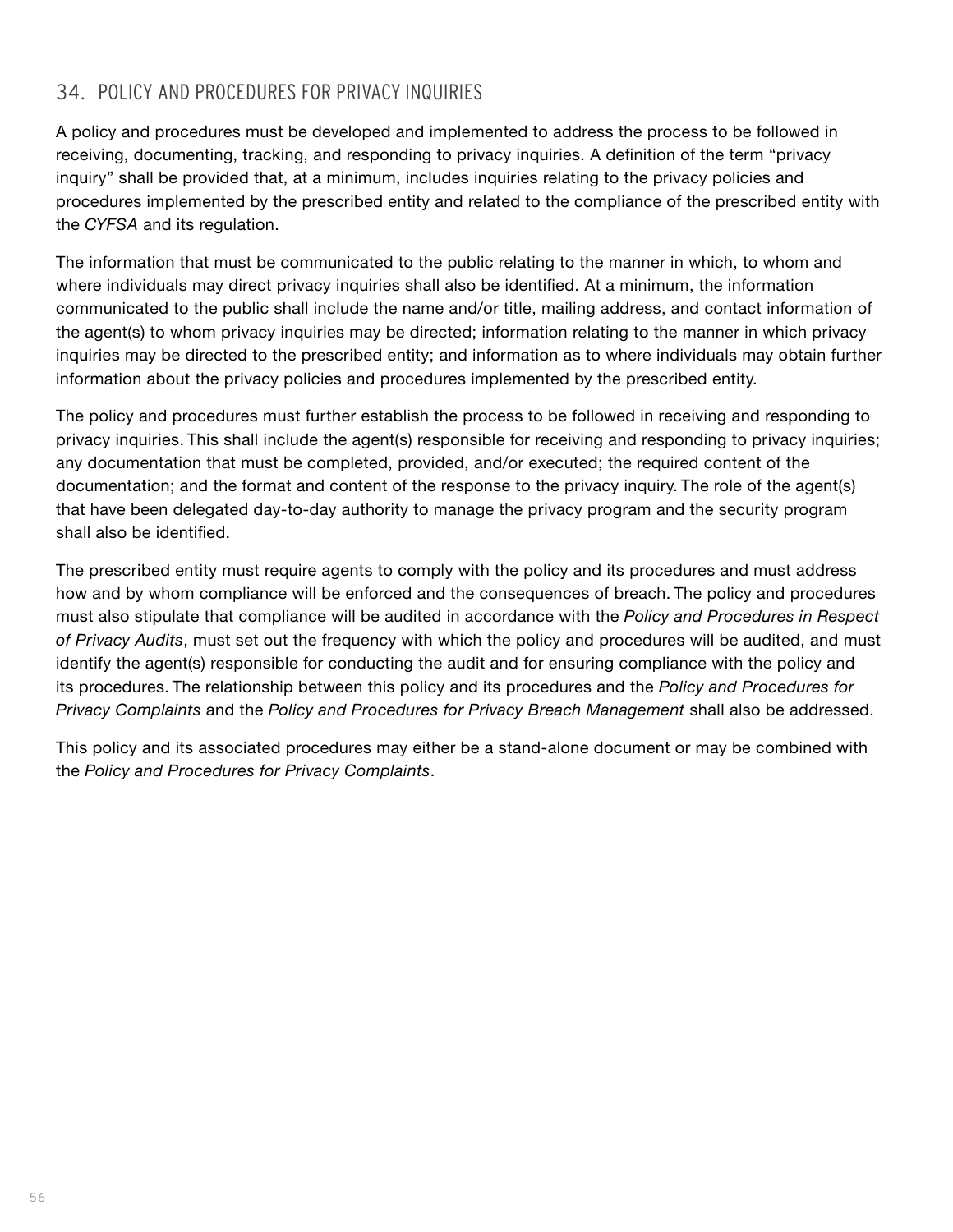## <span id="page-58-0"></span>PART 2 – ADDITIONAL REQUIREMENTS

The detailed requirements under this part of the *CYFSA* Addendum are found in parts 2, 3, and 4 of Appendix "B" of the *PHIPA* Manual. These parts of the *PHIPA* Manual apply to prescribed entities under the *CYFSA*, subject to the following changes:

- references to "the Act" must be read as "the *CYFSA*"
- references to "personal health information" must be read as "personal information"
- references to "prescribed person or prescribed entity" must be read as "prescribed entity"
- references to "health information custodian" must be read as "service provider"
- special regard must be given to the breach notification requirements in section 6(3) of the regulation to the *CYFSA*

To comply with Part 2 of Appendix "B" to the *CYFSA* Addendum, stand-alone *CYFSA* policies and procedures may not be necessary. Instead, a prescribed entity may create *CYFSA* addenda to policies and procedures developed in accordance with parts 2, 3, and 4 of Appendix "B" of the *PHIPA* Manual.

Whichever approach is taken, a prescribed entity must have the necessary policies and procedures in place to ensure compliance.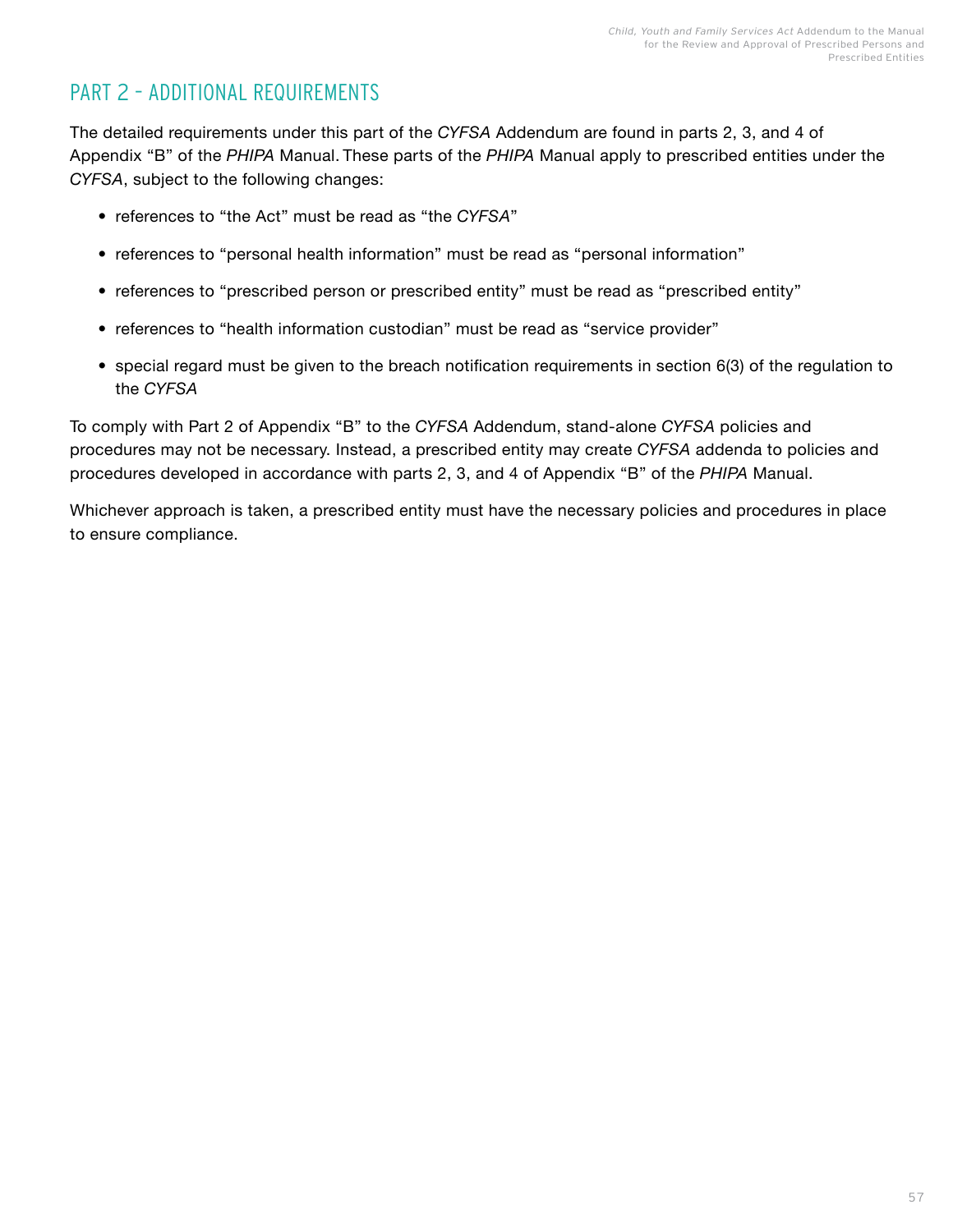# <span id="page-59-0"></span>APPENDIX "C"

# PRIVACY, SECURITY, AND OTHER INDICATORS

# PART 1 – PRIVACY INDICATORS

| <b>Categories</b>                                                  | <b>Privacy Indicators</b>                                                                                                                                                                                                                                                                                        |
|--------------------------------------------------------------------|------------------------------------------------------------------------------------------------------------------------------------------------------------------------------------------------------------------------------------------------------------------------------------------------------------------|
| <b>General Privacy</b><br><b>Policies and</b><br><b>Procedures</b> | The dates that the privacy policies and procedures were reviewed by the<br>$\bullet$<br>prescribed entity since the prior review of the IPC.                                                                                                                                                                     |
|                                                                    | Whether amendments were made to existing privacy policies and procedures as<br>$\bullet$<br>a result of the review, and if so, a list of the amended privacy policies and<br>procedures and, for each policy and procedure amended, a brief description of<br>the amendments made.                               |
|                                                                    | Whether new privacy policies and procedures were developed and implemented<br>$\bullet$<br>as a result of the review, and if so, a brief description of each of the policies and<br>procedures developed and implemented.                                                                                        |
|                                                                    | The date that each amended and newly developed privacy policy and procedure<br>$\bullet$<br>was communicated to agents and, for each amended and newly developed<br>privacy policy and procedure communicated to agents, the nature of the<br>communication.                                                     |
|                                                                    | Whether communication materials available to the public and other stakeholders<br>$\bullet$<br>were amended as a result of the review, and if so, a brief description of the<br>amendments.                                                                                                                      |
| Collection                                                         | The number of data holdings containing personal information maintained by the<br>$\bullet$<br>prescribed entity.                                                                                                                                                                                                 |
|                                                                    | The number of statements of purpose developed for data holdings containing<br>$\bullet$<br>personal information.                                                                                                                                                                                                 |
|                                                                    | The number and a list of the statements of purpose for data holdings containing<br>$\bullet$<br>personal information that were reviewed since the prior review by the IPC.                                                                                                                                       |
|                                                                    | Whether amendments were made to existing statements of purpose for data<br>$\bullet$<br>holdings containing personal information as a result of the review, and if so, a<br>list of the amended statements of purpose and, for each statement of purpose<br>amended, a brief description of the amendments made. |
| Use                                                                | The number of agents granted approval to access and use personal information<br>$\bullet$<br>for purposes other than research.                                                                                                                                                                                   |
|                                                                    | The number of requests received for the use of personal information for<br>$\bullet$<br>research since the prior review by the IPC.                                                                                                                                                                              |
|                                                                    | The number of requests for the use of personal information for research<br>$\bullet$<br>purposes that were granted and that were denied since the prior review by<br>the IPC.                                                                                                                                    |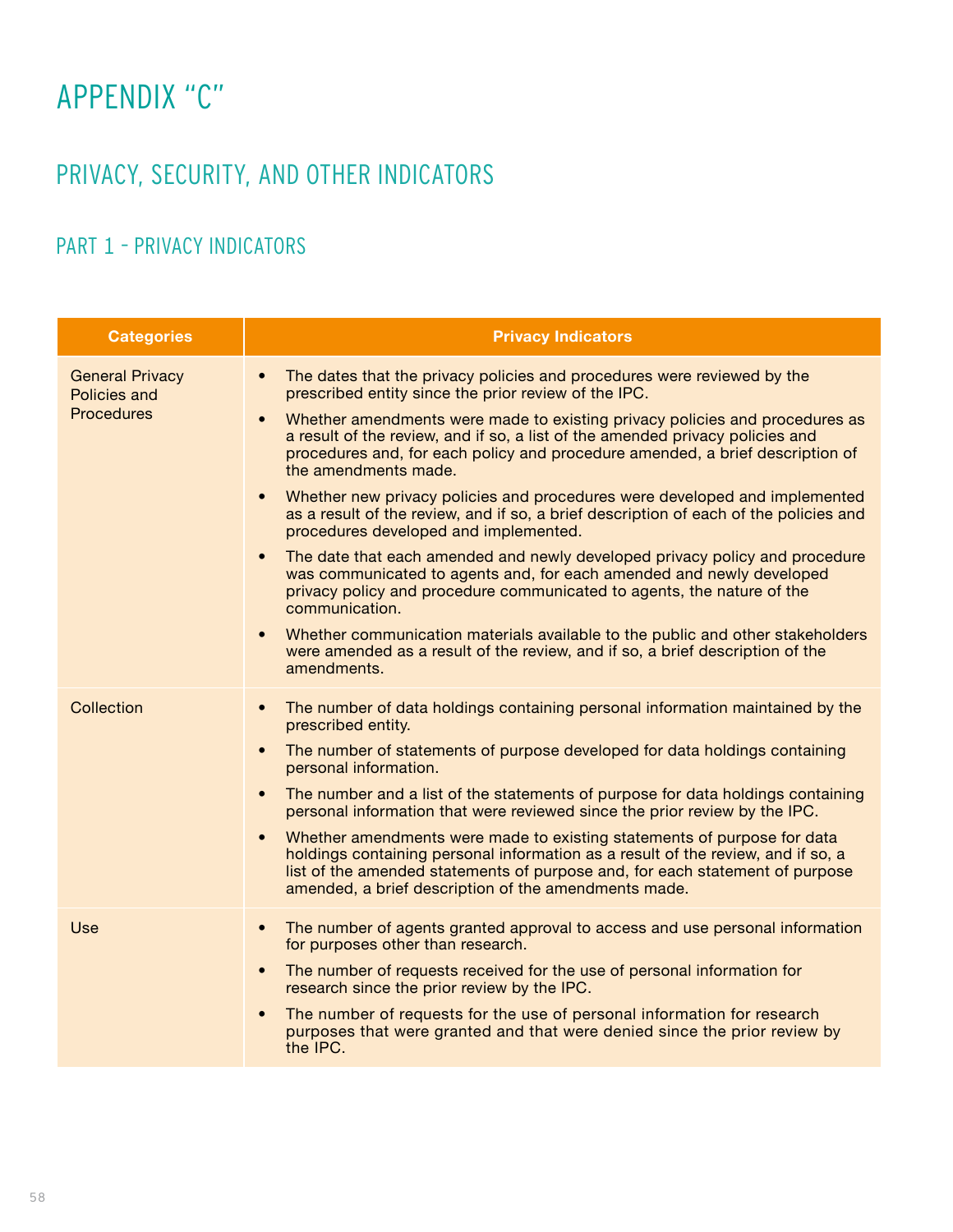| <b>Categories</b>                                                 | <b>Privacy Indicators</b>                                                                                                                                                                                                                                                                                   |
|-------------------------------------------------------------------|-------------------------------------------------------------------------------------------------------------------------------------------------------------------------------------------------------------------------------------------------------------------------------------------------------------|
| <b>Disclosure</b>                                                 | The number of requests received for the disclosure of personal information for<br>$\bullet$<br>purposes other than research since the prior review by the IPC.                                                                                                                                              |
|                                                                   | The number of requests for the disclosure of personal information for purposes<br>$\bullet$<br>other than research that were granted and that were denied since the prior<br>review by the IPC.                                                                                                             |
|                                                                   | The number of requests received for the disclosure of personal information for<br>$\bullet$<br>research purposes since the prior review by the IPC.                                                                                                                                                         |
|                                                                   | The number of requests for the disclosure of personal information for research<br>$\bullet$<br>purposes that were granted and that were denied since the prior review by the IPC.                                                                                                                           |
|                                                                   | The number of Research Agreements executed with researchers to whom<br>$\bullet$<br>personal information was disclosed since the prior review by the IPC.                                                                                                                                                   |
|                                                                   | The number of requests received for the disclosure of de-identified and/or<br>$\bullet$<br>aggregate information for both research and other purposes since the prior<br>review by the IPC.                                                                                                                 |
|                                                                   | The number of acknowledgements or agreements executed by persons to whom<br>$\bullet$<br>de-identified and/or aggregate information was disclosed for both research and<br>other purposes since the prior review by the IPC.                                                                                |
| <b>Data Sharing</b><br><b>Agreements</b>                          | The number of Data Sharing Agreements executed for the collection of personal<br>$\bullet$<br>information by the prescribed entity since the prior review by the IPC.                                                                                                                                       |
|                                                                   | The number of Data Sharing Agreements executed for the disclosure of<br>$\bullet$<br>personal information by the prescribed entity since the prior review by the IPC.                                                                                                                                       |
| Agreements with<br><b>Third Party Service</b><br><b>Providers</b> | The number of agreements executed with third party service providers with<br>$\bullet$<br>access to personal information since the prior review by the IPC.                                                                                                                                                 |
| Data Linkage                                                      | The number and a list of data linkages of personal information approved since<br>$\bullet$<br>the prior review by the IPC.                                                                                                                                                                                  |
| <b>Privacy Impact</b><br><b>Assessments</b>                       | The number and a list of privacy impact assessments completed since the prior<br>$\bullet$<br>review by the IPC and for each privacy impact assessment:                                                                                                                                                     |
|                                                                   | $\circ$ the data holding, information system, technology, or program,                                                                                                                                                                                                                                       |
|                                                                   | the date of completion of the privacy impact assessment,<br>$\circ$                                                                                                                                                                                                                                         |
|                                                                   | a brief description of each recommendation,<br>$\circ$                                                                                                                                                                                                                                                      |
|                                                                   | the date each recommendation was addressed or is proposed to be<br>$\circ$<br>addressed, and                                                                                                                                                                                                                |
|                                                                   | the manner in which each recommendation was addressed or is proposed<br>to be addressed.                                                                                                                                                                                                                    |
|                                                                   | The number and a list of privacy impact assessments undertaken but not<br>$\bullet$<br>completed since the prior review by the IPC and the proposed date of<br>completion.                                                                                                                                  |
|                                                                   | The number and a list of privacy impact assessments that were not undertaken<br>$\bullet$<br>but for which privacy impact assessments will be completed and the proposed<br>date of completion.                                                                                                             |
|                                                                   | The number of determinations made since the prior review by the IPC that a<br>$\bullet$<br>privacy impact assessment is not required and, for each determination, the data<br>holding, information system, technology, or program at issue and a brief<br>description of the reasons for the determination. |
|                                                                   | The number and a list of privacy impact assessments reviewed since the prior<br>$\bullet$<br>review by the IPC and a brief description of any amendments made.                                                                                                                                              |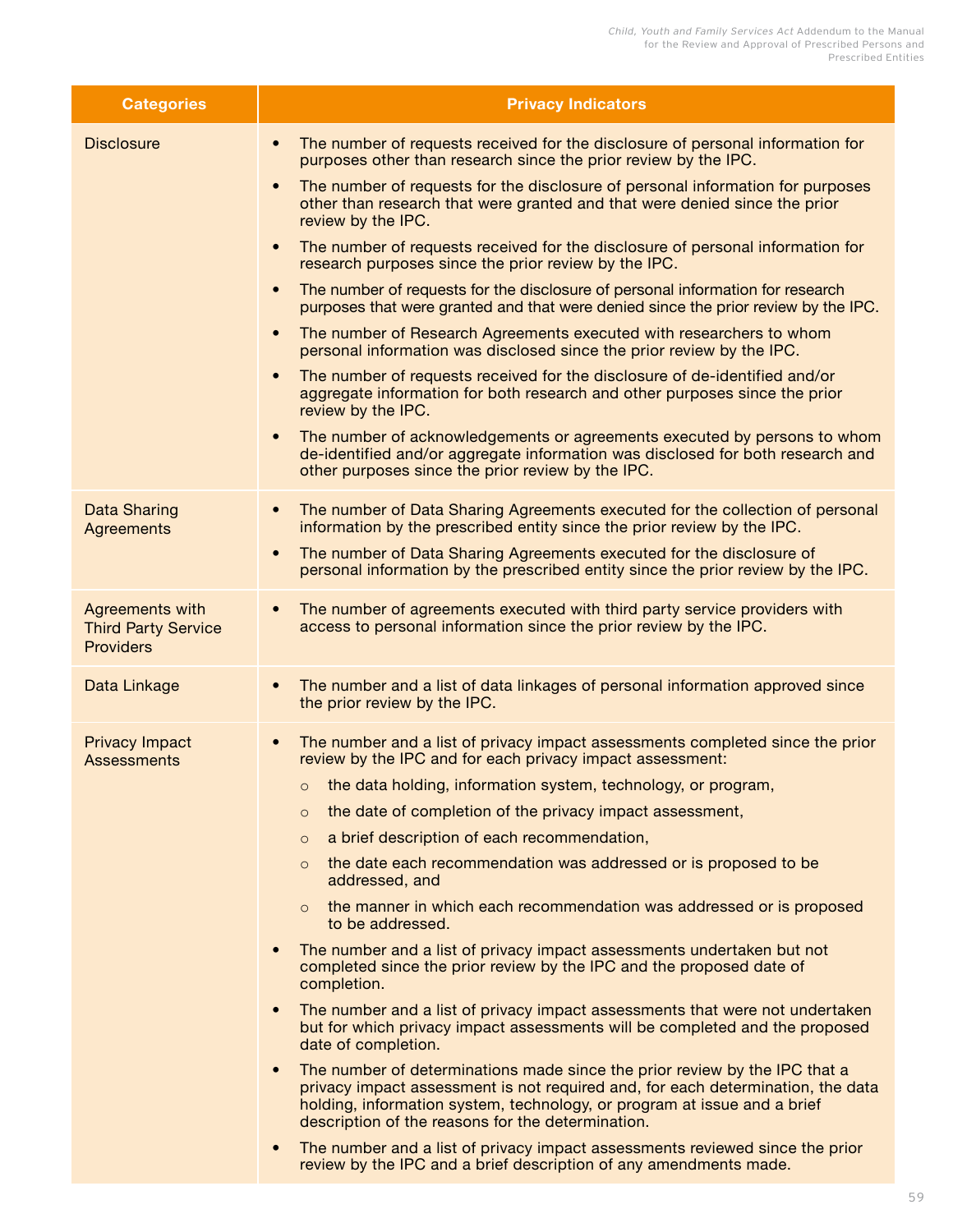| <b>Categories</b>               | <b>Privacy Indicators</b>                                                                                                                                             |
|---------------------------------|-----------------------------------------------------------------------------------------------------------------------------------------------------------------------|
| <b>Privacy Audit</b><br>Program | The dates of audits of agents granted approval to access and use personal<br>$\bullet$<br>information since the prior review by the IPC and for each audit conducted: |
|                                 | a brief description of each recommendation made,<br>$\circ$                                                                                                           |
|                                 | the date each recommendation was addressed or is proposed to be<br>$\circ$<br>addressed, and                                                                          |
|                                 | the manner in which each recommendation was addressed or is proposed<br>$\Omega$<br>to be addressed.                                                                  |
|                                 | The number and a list of all other privacy audits completed since the prior<br>$\bullet$<br>review by the IPC and for each audit:                                     |
|                                 | a description of the nature and type of audit conducted,<br>$\circ$                                                                                                   |
|                                 | the date of completion of the audit,<br>$\circ$                                                                                                                       |
|                                 | a brief description of each recommendation made,<br>$\circ$                                                                                                           |
|                                 | the date each recommendation was addressed or is proposed to be<br>$\circ$<br>addressed, and                                                                          |
|                                 | the manner in which each recommendation was addressed or is proposed<br>$\circ$<br>to be addressed.                                                                   |
| <b>Privacy Breaches</b>         | The number of notifications of privacy breaches or suspected privacy breaches<br>$\bullet$<br>received by the prescribed entity since the prior review by the IPC.    |
|                                 | With respect to each privacy breach or suspected privacy breach:<br>$\bullet$                                                                                         |
|                                 | the date that the notification was received,<br>$\circ$                                                                                                               |
|                                 | the extent of the privacy breach or suspected privacy breach,<br>$\circ$                                                                                              |
|                                 | whether it was internal or external,<br>$\circ$                                                                                                                       |
|                                 | the nature and extent of personal information at issue,<br>$\circ$                                                                                                    |
|                                 | the date that senior management was notified,<br>$\circ$                                                                                                              |
|                                 | the containment measures implemented,<br>$\circ$                                                                                                                      |
|                                 | the date(s) that the containment measures were implemented,<br>$\circ$                                                                                                |
|                                 | the date(s) that notification was provided to the service provider or any<br>$\circ$<br>other persons or organizations, if applicable,                                |
|                                 | the date that notification was provided to the IPC, if applicable,<br>$\circ$                                                                                         |
|                                 | the date that the investigation was commenced,<br>$\circ$                                                                                                             |
|                                 | the date that the investigation was completed,<br>$\circ$                                                                                                             |
|                                 | a brief description of each recommendation made,<br>$\circ$                                                                                                           |
|                                 | the date each recommendation was addressed or is proposed to be<br>$\circ$<br>addressed, and                                                                          |
|                                 | the manner in which each recommendation was addressed or is proposed<br>$\circ$<br>to be addressed.                                                                   |
|                                 |                                                                                                                                                                       |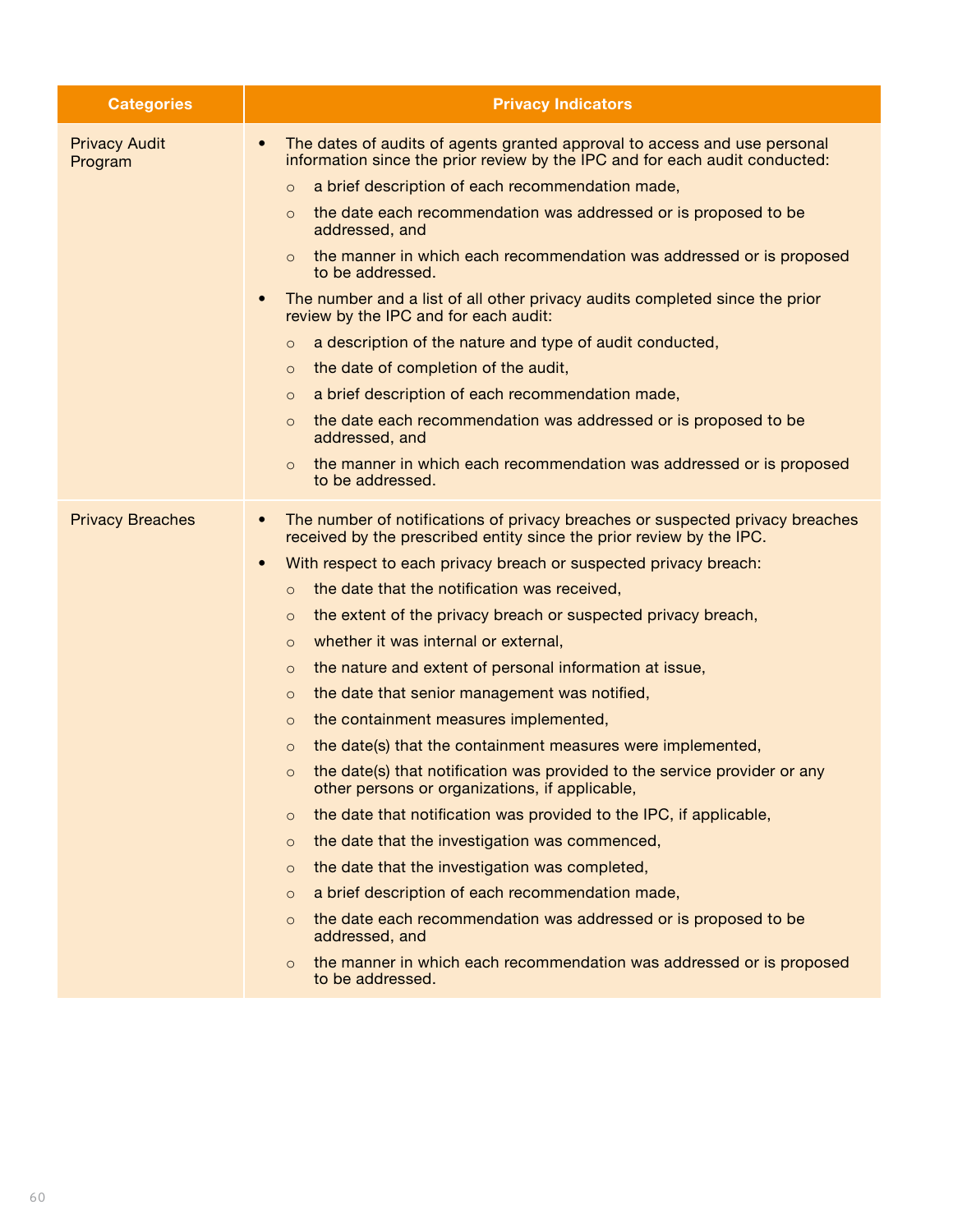| <b>Categories</b>         | <b>Privacy Indicators</b>                                                                                                                                                                               |  |
|---------------------------|---------------------------------------------------------------------------------------------------------------------------------------------------------------------------------------------------------|--|
| <b>Privacy Complaints</b> | The number of privacy complaints received since the prior review by the IPC.<br>$\bullet$                                                                                                               |  |
|                           | Of the privacy complaints received, the number of privacy complaints investigated<br>$\bullet$<br>since the prior review by the IPC and with respect to each privacy complaint<br>investigated:         |  |
|                           | the date that the privacy complaint was received,<br>$\Omega$                                                                                                                                           |  |
|                           | the nature of the privacy complaint,<br>$\circ$                                                                                                                                                         |  |
|                           | the date that the investigation was commenced,<br>$\circ$                                                                                                                                               |  |
|                           | the date of the letter to the individual who made the privacy complaint in<br>$\circ$<br>relation to the commencement of the investigation,                                                             |  |
|                           | the date that the investigation was completed,<br>$\circ$                                                                                                                                               |  |
|                           | a brief description of each recommendation made,<br>$\circ$                                                                                                                                             |  |
|                           | the date each recommendation was addressed or is proposed to be<br>$\circ$<br>addressed,                                                                                                                |  |
|                           | the manner in which each recommendation was addressed or is proposed to<br>$\Omega$<br>be addressed, and                                                                                                |  |
|                           | the date of the letter to the individual who made the privacy complaint<br>$\Omega$<br>describing the nature and findings of the investigation and the measures<br>taken in response to the complaint.  |  |
|                           | Of the privacy complaints received, the number of privacy complaints not<br>$\bullet$<br>investigated since the prior review by the IPC and with respect to each privacy<br>complaint not investigated: |  |
|                           | the date that the privacy complaint was received,<br>$\circ$                                                                                                                                            |  |
|                           | the nature of the privacy complaint, and<br>$\circ$                                                                                                                                                     |  |
|                           | the date of the letter to the individual who made the privacy complaint and a<br>$\circ$<br>brief description of the content of the letter.                                                             |  |
|                           |                                                                                                                                                                                                         |  |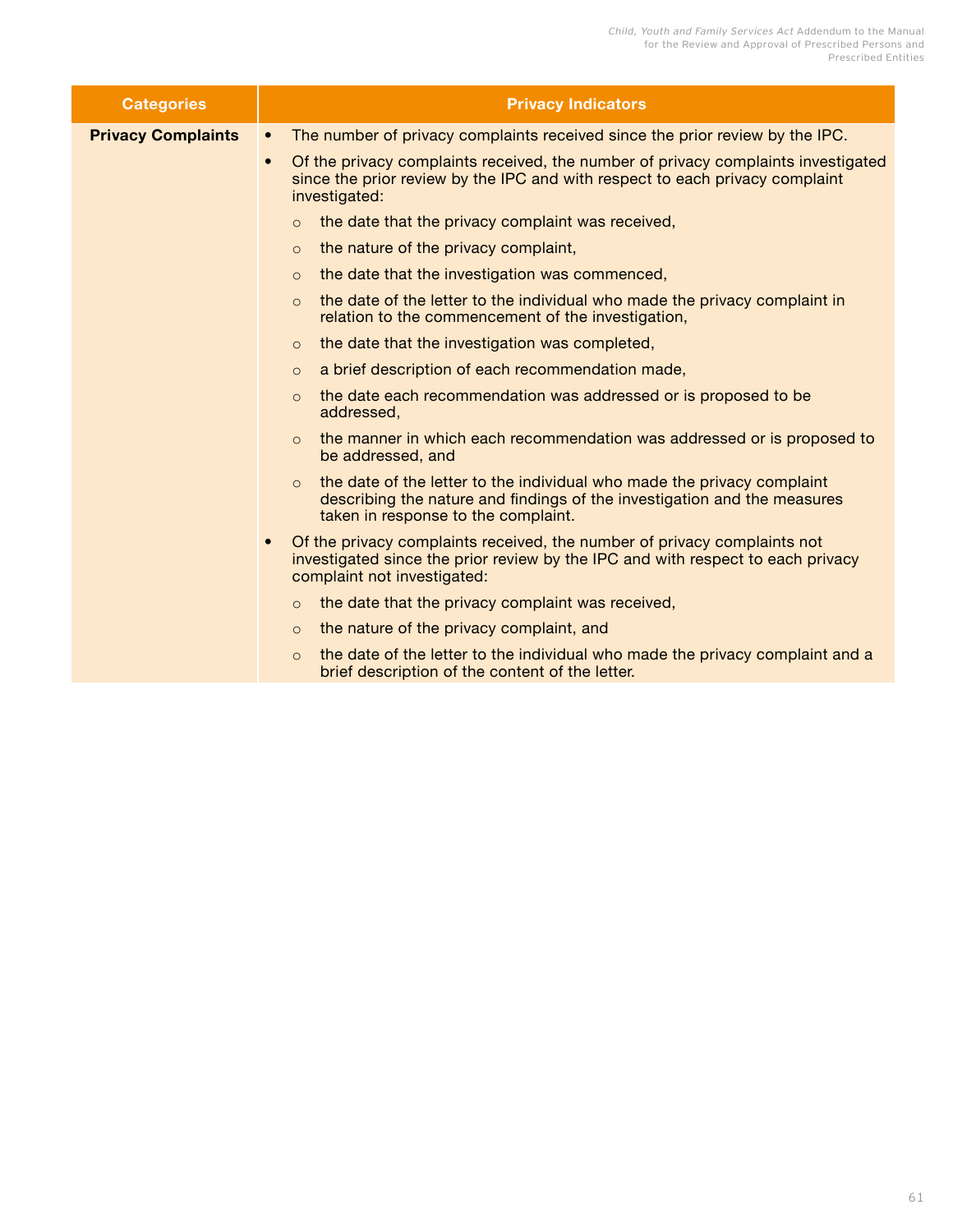## <span id="page-63-0"></span>PART 2 – SECURITY INDICATORS

| <b>Categories</b>                                                   | <b>Security Indicators</b>                                                                                                                                                                                                                                                           |
|---------------------------------------------------------------------|--------------------------------------------------------------------------------------------------------------------------------------------------------------------------------------------------------------------------------------------------------------------------------------|
| <b>General Security</b><br><b>Policies and</b><br><b>Procedures</b> | The dates that the security policies and procedures were reviewed by the<br>$\bullet$<br>prescribed entity since the prior review of the IPC.                                                                                                                                        |
|                                                                     | Whether amendments were made to existing security policies and procedures<br>$\bullet$<br>as a result of the review and, if so, a list of the amended security policies and<br>procedures and, for each policy and procedure amended, a brief description of<br>the amendments made. |
|                                                                     | Whether new security policies and procedures were developed and<br>$\bullet$<br>implemented as a result of the review, and if so, a brief description of each of<br>the policies and procedures developed and implemented.                                                           |
|                                                                     | The dates that each amended and newly developed security policy and<br>$\bullet$<br>procedure was communicated to agents and, for each amended and newly<br>developed security policy and procedure communicated to agents, the nature of<br>the communication.                      |
|                                                                     | Whether communication materials available to the public and other stakeholders<br>$\bullet$<br>were amended as a result of the review, and if so, a brief description of the<br>amendments.                                                                                          |
| <b>Physical Security</b>                                            | The dates of audits of agents granted approval to access the premises and<br>$\bullet$<br>locations within the premises where records of personal information are retained<br>since the prior review by the IPC and for each audit:                                                  |
|                                                                     | a brief description of each recommendation made,<br>$\circ$                                                                                                                                                                                                                          |
|                                                                     | the date each recommendation was addressed or is proposed to be<br>$\circ$<br>addressed, and                                                                                                                                                                                         |
|                                                                     | the manner in which each recommendation was addressed or is proposed<br>$\circ$<br>to be addressed.                                                                                                                                                                                  |
| <b>Security Audit</b><br>Program                                    | The dates of the review of system control and audit logs since the prior review<br>$\bullet$<br>by the IPC and a general description of the findings, if any, arising from the<br>review of system control and audit logs.                                                           |
|                                                                     | The number and a list of security audits completed since the prior review by the<br>$\bullet$<br>IPC and for each audit:                                                                                                                                                             |
|                                                                     | $\circ$ a description of the nature and type of audit conducted,                                                                                                                                                                                                                     |
|                                                                     | the date of completion of the audit,<br>$\circ$                                                                                                                                                                                                                                      |
|                                                                     | a brief description of each recommendation made,<br>$\circ$                                                                                                                                                                                                                          |
|                                                                     | the date that each recommendation was addressed or is proposed to be<br>$\circ$<br>addressed, and                                                                                                                                                                                    |
|                                                                     | the manner in which each recommendation was addressed or is expected<br>to be addressed.                                                                                                                                                                                             |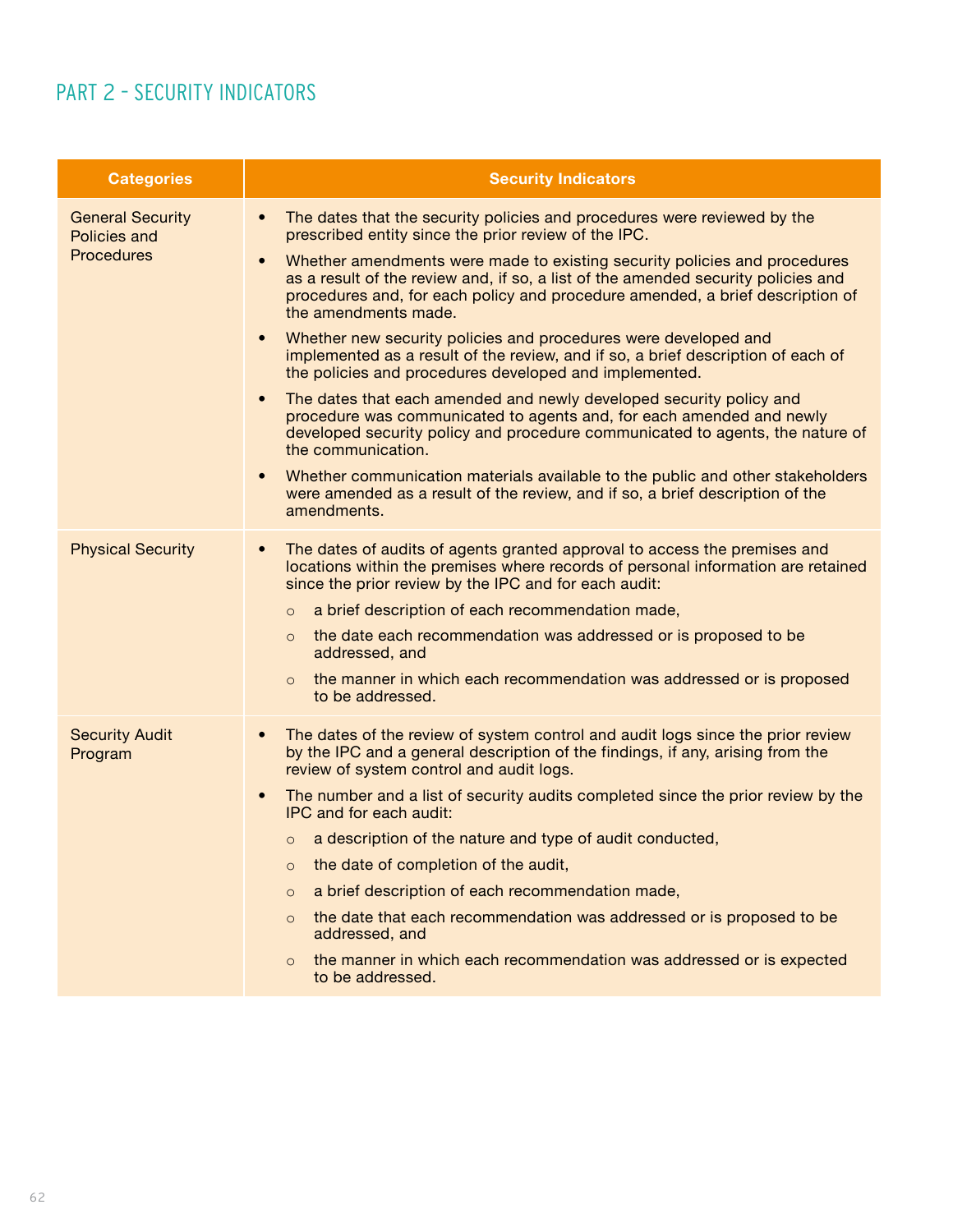| <b>Categories</b>                              | <b>Security Indicators</b>                                                                                                                                                                      |
|------------------------------------------------|-------------------------------------------------------------------------------------------------------------------------------------------------------------------------------------------------|
| <b>Information Security</b><br><b>Breaches</b> | The number of notifications of information security breaches or suspected<br>$\bullet$<br>information security breaches received by the prescribed entity since the prior<br>review by the IPC. |
|                                                | With respect to each information security breach or suspected information<br>$\bullet$<br>security breach:                                                                                      |
|                                                | $\circ$ the date that the notification was received,                                                                                                                                            |
|                                                | the extent of the information security breach or suspected information<br>$\circ$<br>security breach,                                                                                           |
|                                                | the nature and extent of personal information at issue,<br>$\circ$                                                                                                                              |
|                                                | the date that senior management was notified,<br>$\circ$                                                                                                                                        |
|                                                | the containment measures implemented,<br>$\circ$                                                                                                                                                |
|                                                | the date(s) that the containment measures were implemented,<br>$\Omega$                                                                                                                         |
|                                                | the date(s) that notification was provided to the service provider or to any<br>$\Omega$<br>other persons or organizations,                                                                     |
|                                                | the date that the investigation was commenced,<br>$\circ$                                                                                                                                       |
|                                                | the date that the investigation was completed,<br>$\circ$                                                                                                                                       |
|                                                | a brief description of each recommendation made,<br>$\circ$                                                                                                                                     |
|                                                | the date each recommendation was addressed or is proposed to be<br>$\Omega$<br>addressed, and                                                                                                   |
|                                                | the manner in which each recommendation was addressed or is proposed<br>$\circ$<br>to be addressed.                                                                                             |
|                                                |                                                                                                                                                                                                 |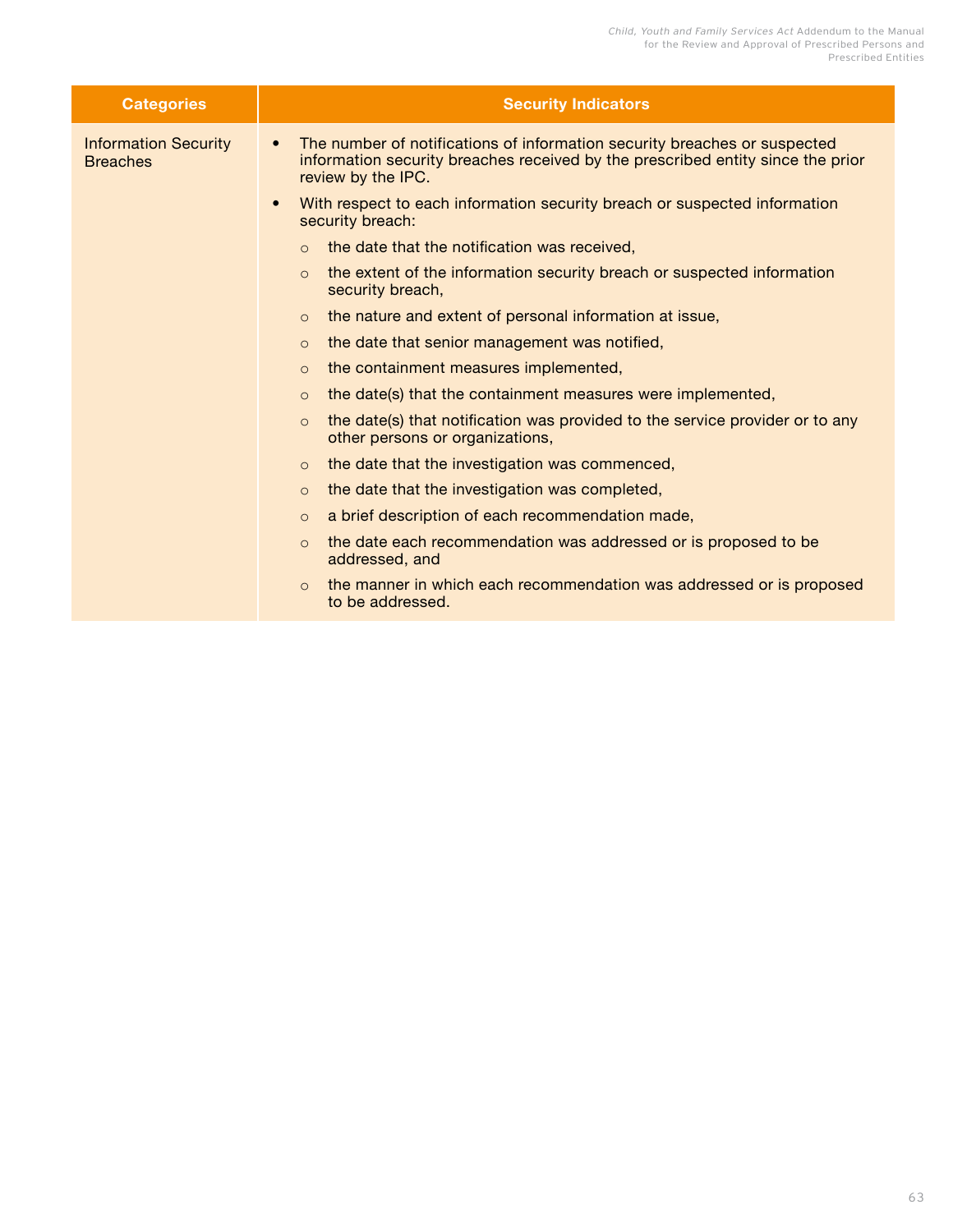# <span id="page-65-0"></span>PART 3 – HUMAN RESOURCES INDICATORS

| <b>Categories</b>                                | <b>Human Resources Indicators</b>                                                                                                                                                                                                         |
|--------------------------------------------------|-------------------------------------------------------------------------------------------------------------------------------------------------------------------------------------------------------------------------------------------|
| <b>Privacy Training and</b><br><b>Awareness</b>  | The number of agents who have received and who have not received initial<br>$\bullet$<br>privacy orientation since the prior review by the IPC.                                                                                           |
|                                                  | The date of commencement of the employment, contractual, or other<br>$\bullet$<br>relationship for agents that have yet to receive initial privacy orientation and the<br>scheduled date of the initial privacy orientation.              |
|                                                  | The number of agents who have attended and who have not attended ongoing<br>$\bullet$<br>privacy training each year since the prior review by the IPC.                                                                                    |
|                                                  | The dates and number of communications to agents by the prescribed entity in<br>$\bullet$<br>relation to privacy since the prior review by the IPC and a brief description of<br>each communication.                                      |
| <b>Security Training and</b><br><b>Awareness</b> | The number of agents who have received and who have not received initial<br>$\bullet$<br>security orientation since the prior review by the IPC.                                                                                          |
|                                                  | The date of commencement of the employment, contractual, or other<br>$\bullet$<br>relationship for agents that have yet to receive initial security orientation and the<br>scheduled date of the initial security orientation.            |
|                                                  | The number of agents who have attended and who have not attended ongoing<br>$\bullet$<br>security training each year since the prior review by the IPC.                                                                                   |
|                                                  | The dates and number of communications to agents by the prescribed entity in<br>$\bullet$<br>relation to information security since the prior review by the IPC.                                                                          |
| Confidentiality<br><b>Agreements</b>             | The number of agents who have executed and who have not executed<br>$\bullet$<br>Confidentiality Agreements each year since the prior review by the IPC.                                                                                  |
|                                                  | The date of commencement of the employment, contractual, or other<br>$\bullet$<br>relationship for agents that have yet to execute the Confidentiality Agreement<br>and the date by which the Confidentiality Agreement must be executed. |
| <b>Termination or</b><br>Cessation               | The number of notifications received from agents since the prior review by the<br>$\bullet$<br>IPC related to termination of their employment, contractual, or other relationship<br>with the prescribed entity.                          |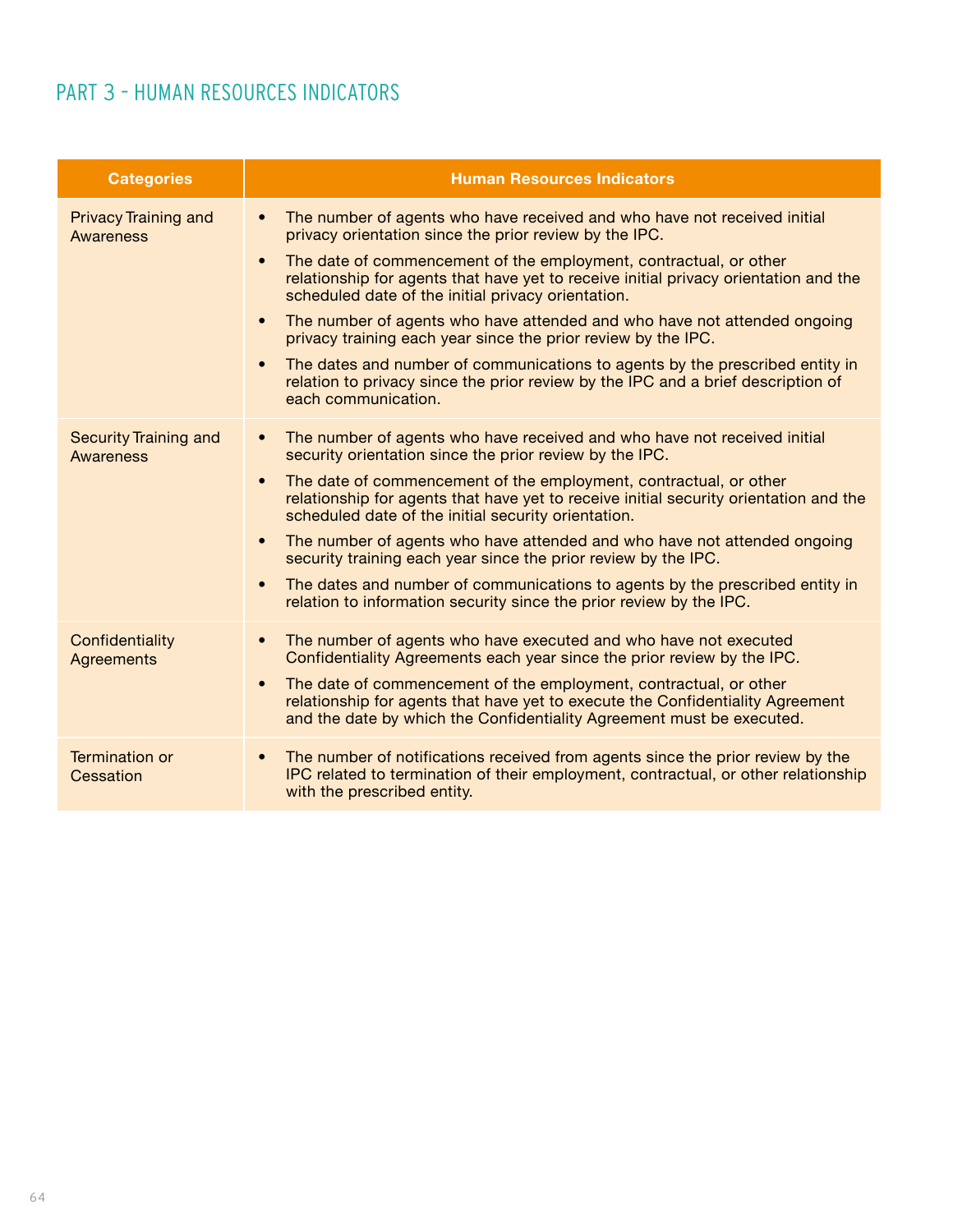## <span id="page-66-0"></span>PART 4 – ORGANIZATIONAL INDICATORS

| <b>Categories</b>                                      | <b>Organizational Indicators</b>                                                                                                                                                                                                                                                                                 |
|--------------------------------------------------------|------------------------------------------------------------------------------------------------------------------------------------------------------------------------------------------------------------------------------------------------------------------------------------------------------------------|
| <b>Risk Management</b>                                 | The dates that the corporate risk register was reviewed by the prescribed entity<br>$\bullet$<br>since the prior review by the IPC.<br>Whether amendments were made to the corporate risk register as a result of the<br>$\bullet$<br>review, and if so, a brief description of the amendments made.             |
| <b>Business Continuity</b><br>and Disaster<br>Recovery | • The dates that the business continuity and disaster recovery plan was tested<br>since the prior review by the IPC.<br>Whether amendments were made to the business continuity and disaster<br>$\bullet$<br>recovery plan as a result of the testing, and if so, a brief description of the<br>amendments made. |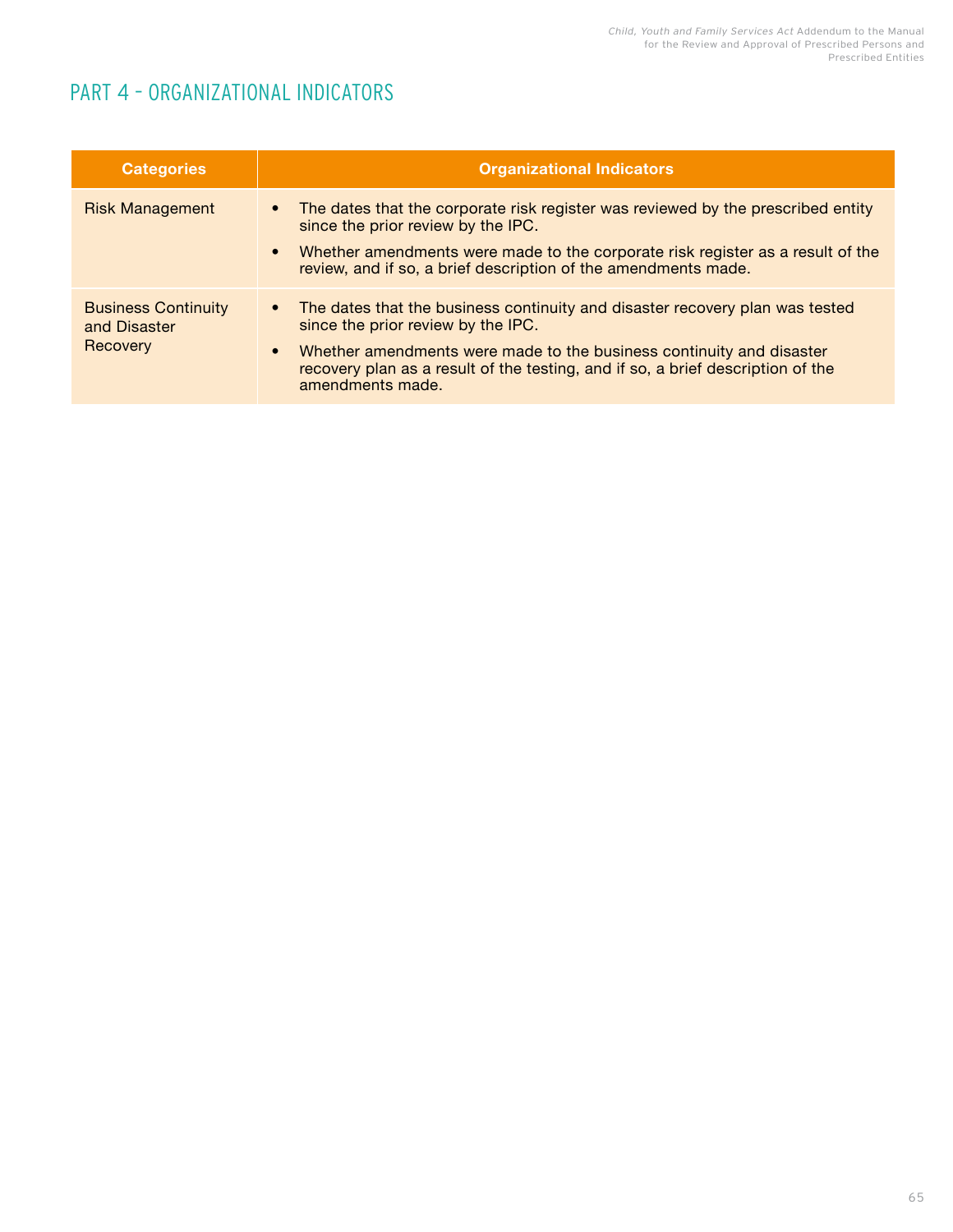# <span id="page-67-0"></span>APPENDIX "D"

# INITIAL REVIEW SWORN AFFIDAVIT

I, [INSERT NAME], the [INSERT TITLE] of [INSERT NAME OF PRESCRIBED ENTITY], MAKE OATH AND SAY:

> [INSERT NAME OF PRESCRIBED ENTITY] has policies, procedures, and practices in place to comply with "Part 2 – Additional Requirements" of Appendix "B" of the *Child, Youth and Family Services Act Addendum to the Manual for the Review and Approval of Prescribed Persons and Prescribed Entities* that has been published by the Information and Privacy Commissioner of Ontario, as it may be amended from time to time.

## **SWORN (OR AFFIRMED) BEFORE ME )**

)

at the City/Town/Etc. of  $\overline{\phantom{a}}$ , in the  $\overline{\phantom{a}}$  ) County/Regional Municipality/Etc. of ) ) , on 20 . )

[SIGNATURE OF DEPONENT]

Commissioner for Taking Affidavits

 $\overline{a}$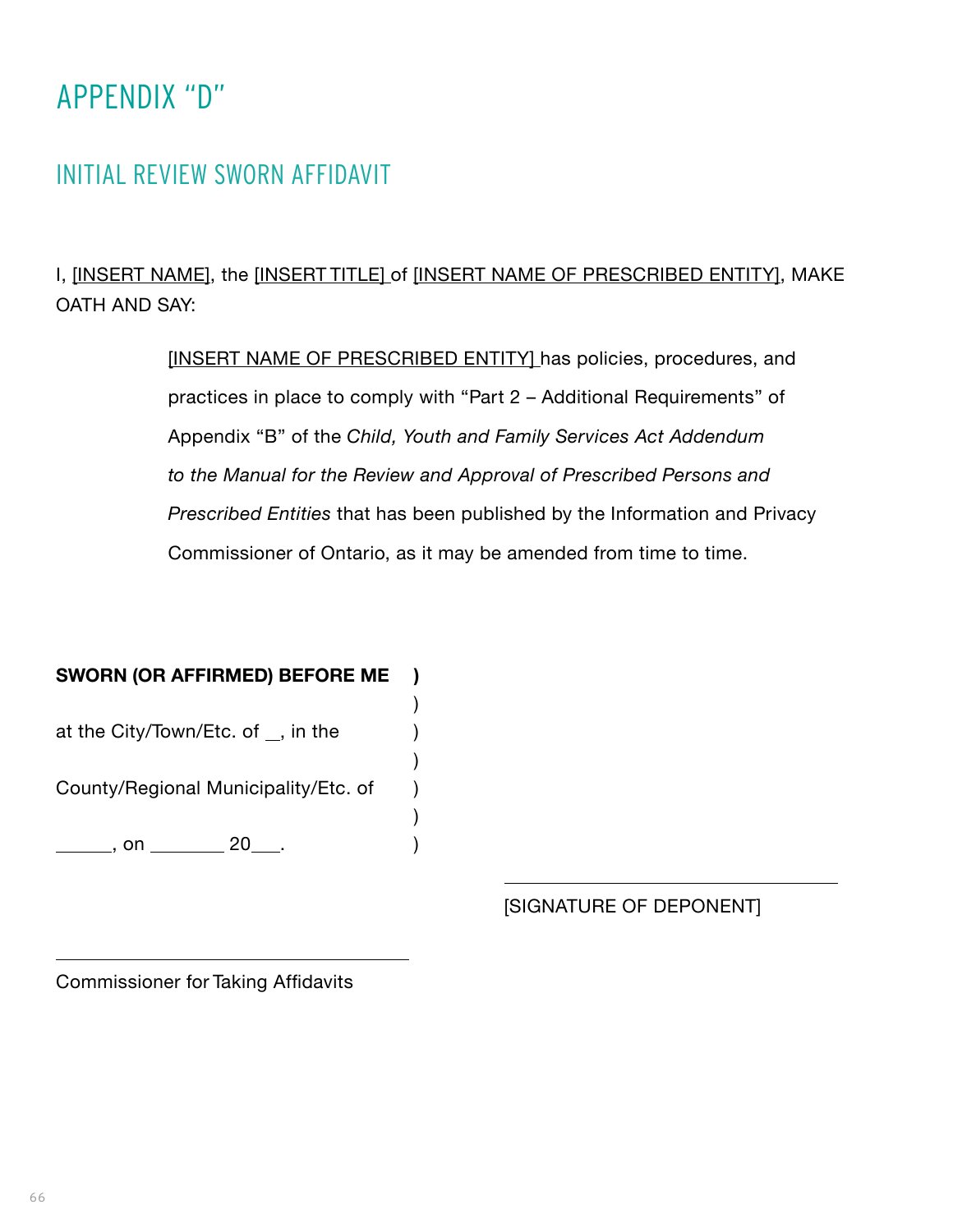# <span id="page-68-0"></span>APPENDIX "E"

# THREE-YEAR REVIEW SWORN AFFIDAVIT

## I, [INSERT NAME], the [INSERT TITLE] of [INSERT NAME OF PRESCRIBED ENTITY], MAKE OATH AND SAY:

- 1. [INSERT NAME OF PRESCRIBED ENTITY] has in place policies, procedures, and practices to protect the privacy of individuals whose personal information is received and to maintain the confidentiality of that information.
- 2. The policies, procedures, and practices implemented by **[INSERT NAME OF** PRESCRIBED ENTITY] comply with the *Child, Youth and Family Services*  Act and the regulations thereto, as may be amended from time to time.
- 3. The policies, procedures, and practices implemented by **[INSERT NAME OF** PRESCRIBED ENTITY] comply with the *Child, Youth and Family Services Act Addendum to the Manual for the Review and Approval of Prescribed Persons and Prescribed Entities* that has been published by the Information and Privacy Commissioner of Ontario, as it may be amended from time to time.
- 4. [INSERT NAME OF PRESCRIBED ENTITY] has submitted a written report to the Information and Privacy Commissioner of Ontario in compliance with the *Child, Youth and Family Services Act Addendum to the Manual for the Review and Approval of Prescribed Persons and Prescribed Entities*.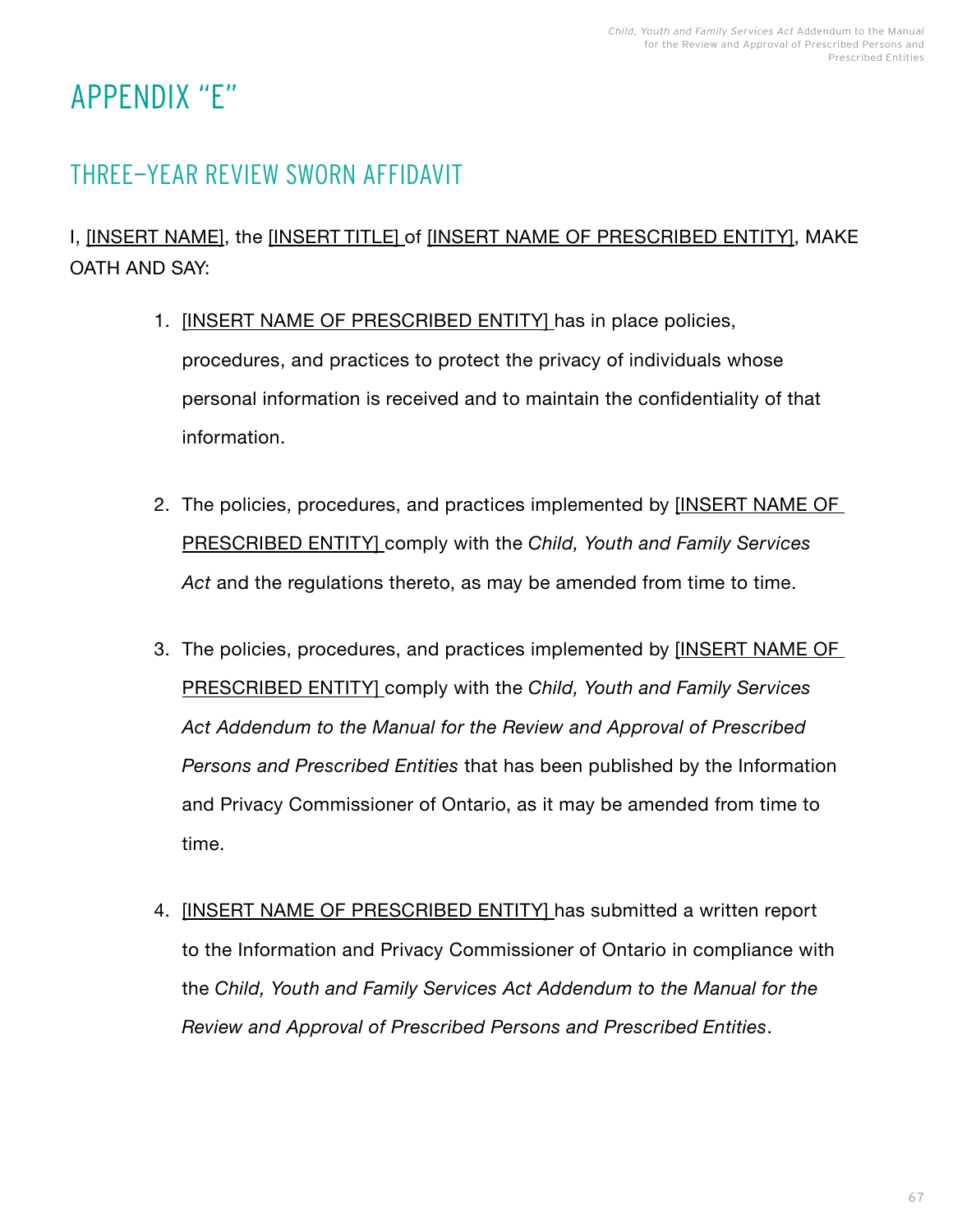5. [INSERT NAME OF PRESCRIBED ENTITY] has taken steps that are reasonable in the circumstances to ensure compliance with the policies, procedures, and practices implemented and to ensure that the personal information received is protected against theft, loss, and unauthorized use or disclosure and to ensure that records containing personal information are protected against unauthorized copying, modification, or disposal.

# **SWORN (OR AFFIRMED) BEFORE ME )**

 ) at the City/Town/Etc. of  $\Box$ , in the  $\Box$ ) )

County/Regional Municipality/Etc. of )

)

, on 20 . )

[SIGNATURE OF DEPONENT]

Commissioner for Taking Affidavits

 $\overline{a}$